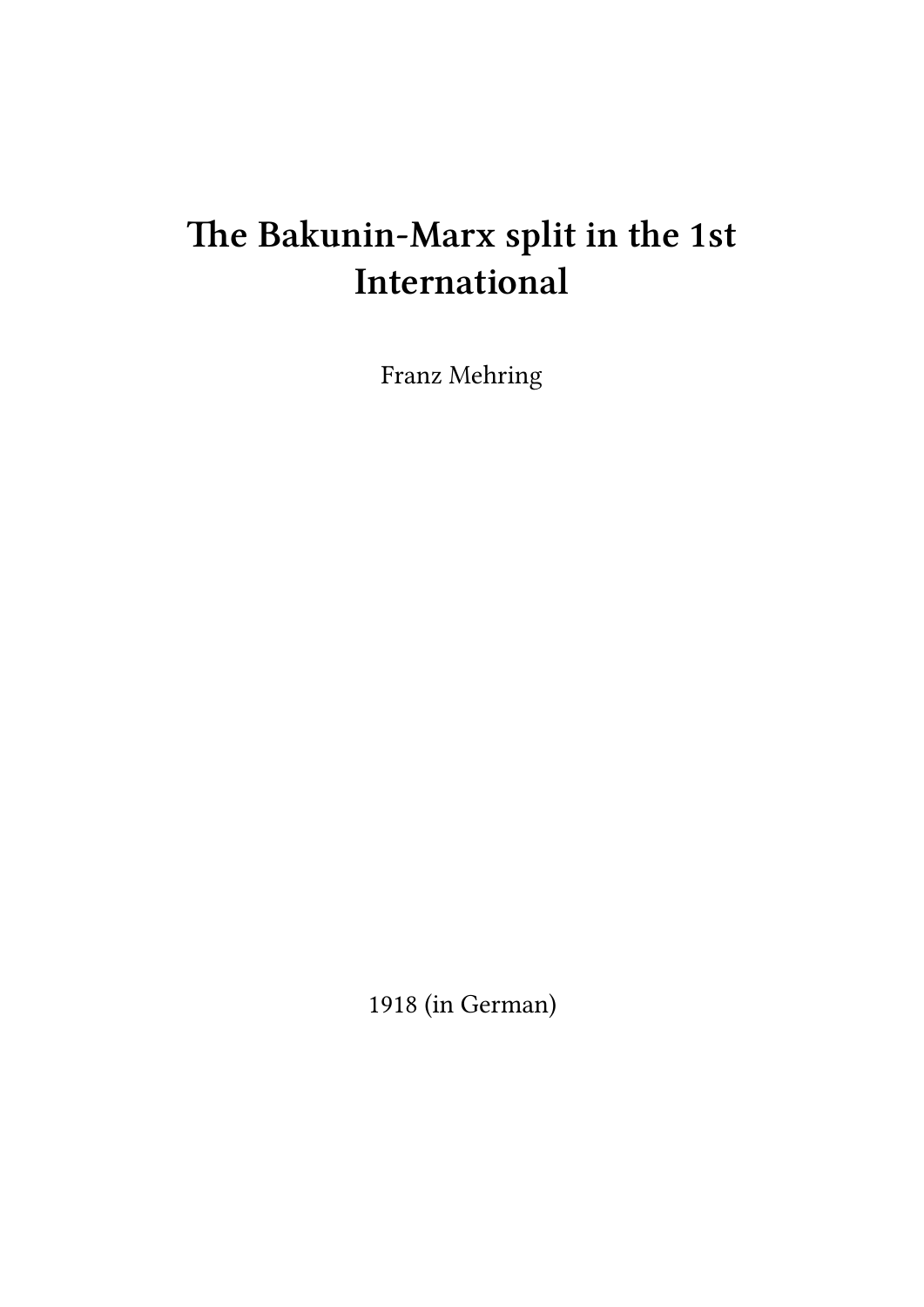## **Contents**

| Chapter Thirteen: The International at Its Zenith         | 3  |
|-----------------------------------------------------------|----|
|                                                           | 3  |
|                                                           | 9  |
|                                                           | 15 |
|                                                           | 20 |
|                                                           | 25 |
| <b>Chapter Fourteen: The Decline of the International</b> | 30 |
| 4. The International and the Paris Commune                | 30 |
|                                                           |    |
|                                                           | 36 |
|                                                           | 44 |
|                                                           | 49 |
|                                                           | 55 |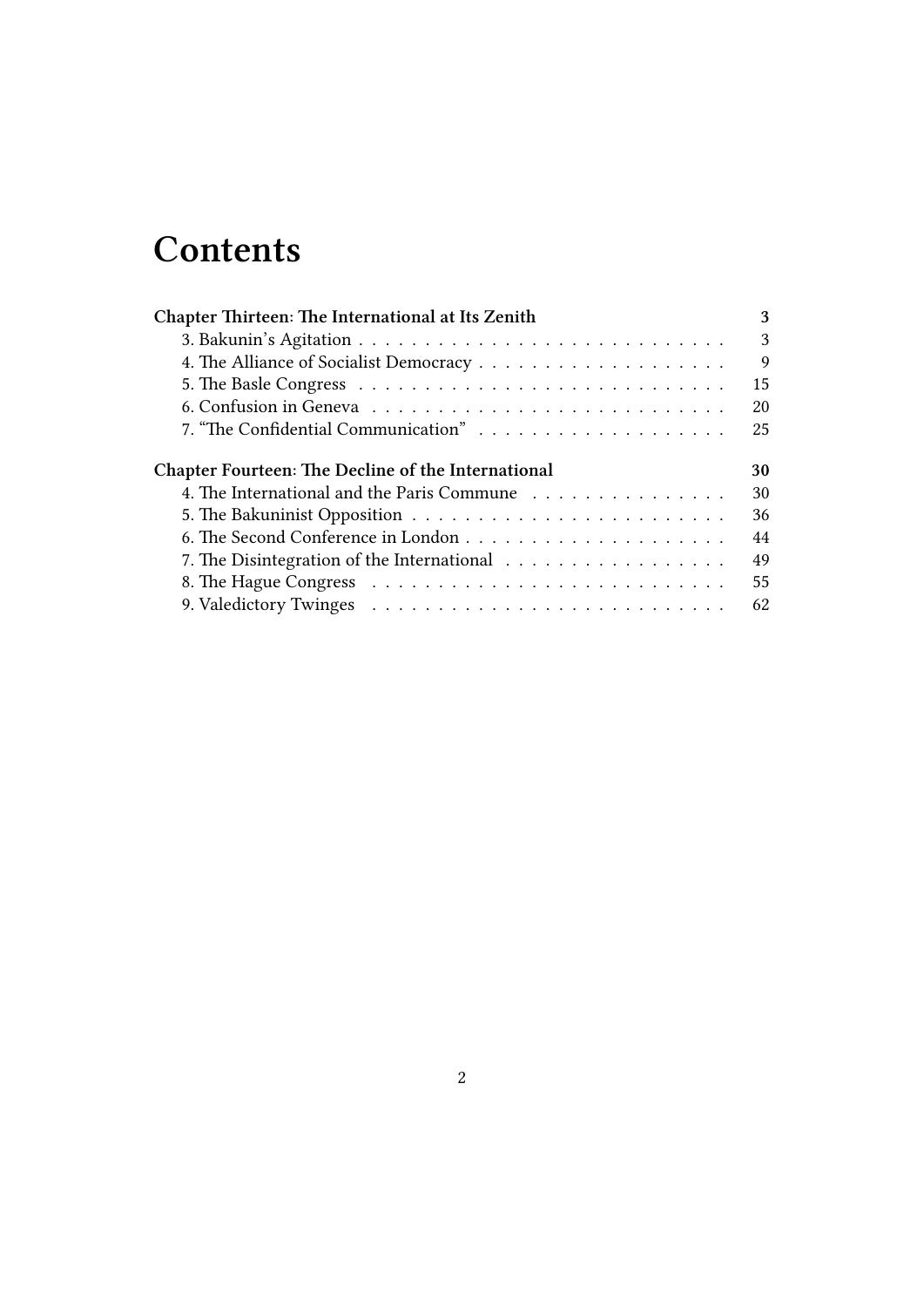## <span id="page-2-0"></span>**Chapter Thirteen: The International at Its Zenith**

### <span id="page-2-1"></span>**3. Bakunin's Agitation**

The third congress of the International took place in Brussels from the 6th to the 13th of September, 1868.

It was better attended than any other congress either before or afterwards, but it was strongly local in character, more than half of those present being from Belgium. About one-fifth of the delegates came from France. Eleven delegates represented England, six of them being members of the General Council, including Eccarius, Jung, Lessner and the trade unionist Lucraft. Eight delegates were present from Switzerland but from Germany only three, including Moses Hess of the Cologne section. Schweitzer had received an official invitation but was unable to attend owing to the fact that legal business required his presence in Germany. Instead he sent a message declaring the agreement of the Allgemeiner Deutscher Arbeiterverein with the aims of the International and explaining that formal affiliation was prevented only by the anti-combination laws of Germany. Italy and Spain sent one representative each.

The more vigorous life of the International in the fourth year of its existence made itself very definitely felt in the proceedings of the congress. The resistance which the Proudhonists had offered to trade unionism and strikes at the Geneva and Lausanne congresses had almost turned into its contrary; yet they still clung to their old ideas of "free credit" and the "exchange bank," and succeeded in securing the adoption of an academic resolution in their favour although Eccarius demonstrated the practical impossibility of these Proudhonist remedies on the basis of English experience, whilst Hess demonstrated their theoretical untenableness on the basis of Marx's reply to Proudhon twenty years earlier.

In the "property question" the French delegates suffered complete eclipse. At the proposal of de Paepe a long resolution on the subject was adopted demanding that a well-organized system of society should take over and administer the mines and the railways in the interests of the whole of society, i.e., a new State based on canons of justice, and that until that time they should be run by companies of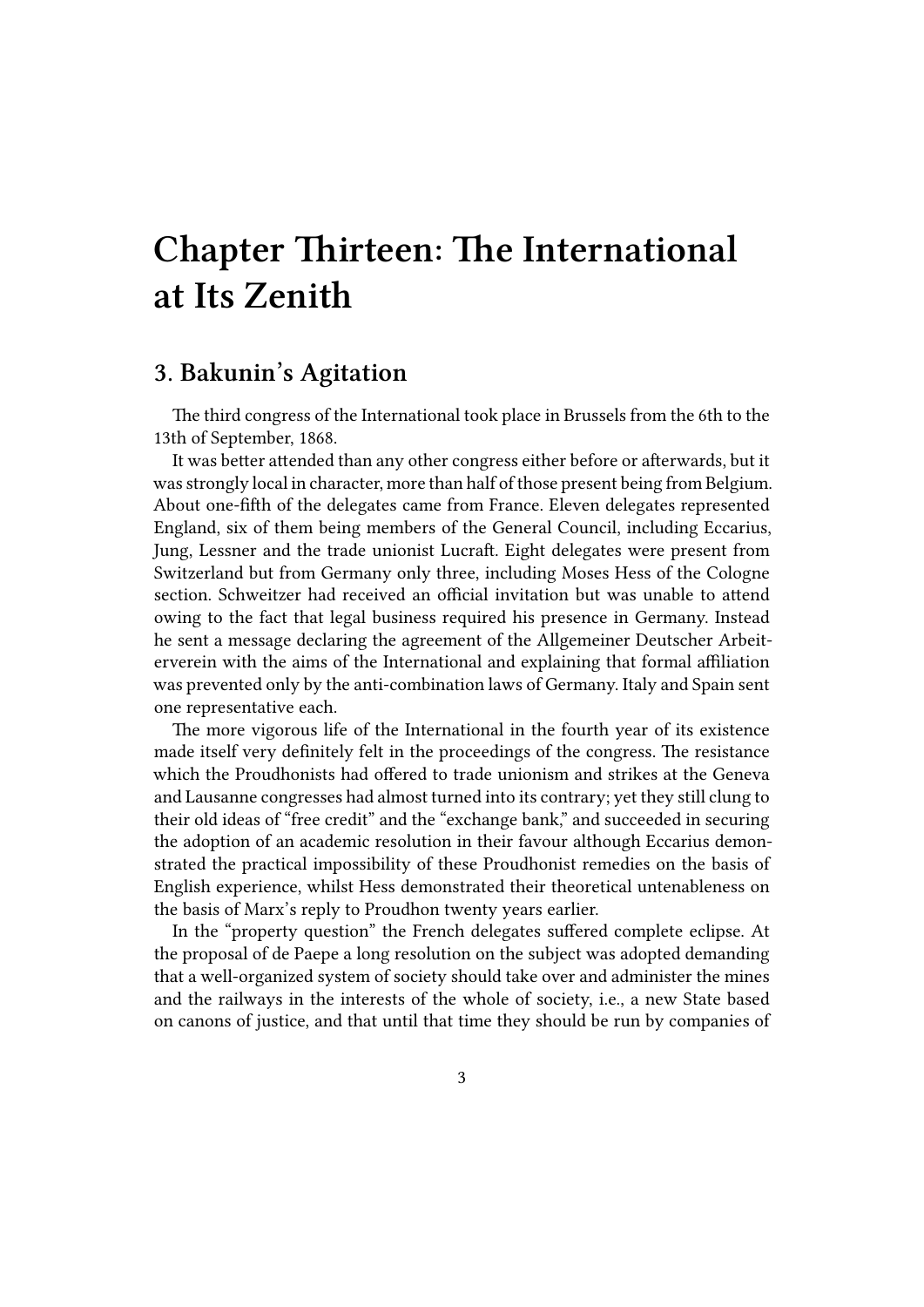workers affording the necessary guarantees to society as a whole. The land and the forests were also to be taken over by the State and entrusted to similar companies of workers offering the same guarantees. And finally, all canals, roads, telegraphs, and in short all the means of transport and communication were to become the common property of society as a whole. The French delegates protested violently against this "primitive communism," but all they could secure 6 was an agreement that the next congress, which it was decided should take place in Basle, should discuss the question anew.

We have Marx's word that he had no part in drawing up the resolutions of the Brussels congress, but he was not dissatisfied with the proceedings. First of all the congress followed the example of the Hamburg and Nuremberg congresses and thanked him in the name of the international proletariat for his scientific work on its behalf, a fact which afforded him both personal and political satisfaction, and secondly the attack launched by the French section in London against the General Council was repulsed. However, a resolution proposed by the Geneva section and adopted by the congress to the effect that threatening wars should be warded off by general strikes, by a general strike of the peoples, he described as "nonsense," but he approved of a decision to break off relations with the League for Peace and Freedom, which held its second congress a little while later in Berne. The League proposed an alliance to the International, but it received the terse answer from Brussels that there seemed no obvious reason for its continued existence and that the best thing it could do would be to liquidate itself and advise its members to join the various sections of the International.

The idea of this alliance was supported chiefly by Michael Bakunin, who had been present at the first congress of the League for Peace and Freedom in Geneva and had joined the International a few months before the Brussels congress. When the International rejected his proposal for an alliance between the two organizations he did his best to persuade the Berne congress of the League for Peace and Freedom to advocate the destruction of all States and the establishment on the ruins of a federation of free productive cooperatives of all countries. However, he was in the minority at the congress of the League also, together with Johann Philipp Becker and others, and with this minority he then founded the International Alliance of Socialist Democracy. This body was to join the International without reservation in order to work within it to further the study of all political and philosophic questions on the basis of the great principle of the general and moral equality of all human beings throughout the world.

The coming of the Alliance was announced by Becker in the September number of Der Vorbote and its aim was declared to be the formation of sections of the International in France, Italy and Spain and wherever it had influence, but it was three months later, on the 15th of December, 1868, that Becker formally requested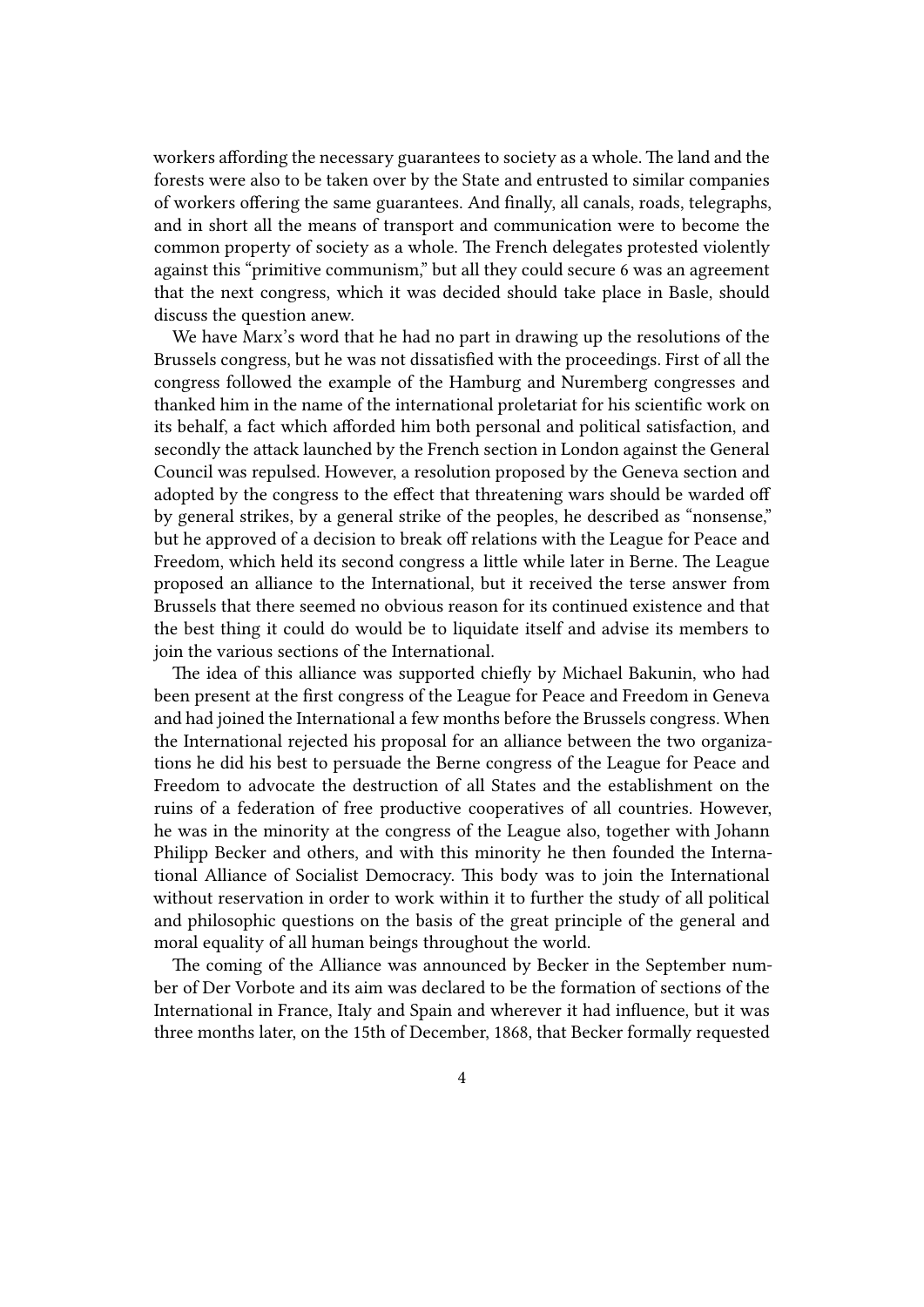the General Council to accept the Alliance into the International, and in the meantime this request had been made to and rejected by the French and Belgian Federal Councils. A week later, on the 22nd of December, Bakunin wrote to Marx from Geneva: "My dear friend, I understand more clearly than ever now how right you were to follow the great path of economic revolution, inviting us to go with you and condemning those of us who frittered away our energies in the by-paths of partly national and occasionally wholly political ventures. I am now doing what you have been doing for the last twenty years. Since my solemn and public breach with the bourgeoisie at the Berne congress I know no other society and no other environment than the world of the workers. My Fatherland is now the International, to whose prominent founders you belong. Yell see therefore, my dear friend, that I am your pupil, and I am proud of it. So much for my attitude and my personal opinions." There is no reason to doubt the honesty of these assurances.

A rapid and fundamental grasp of the relations between the two men can be gained from a comparison between Marx and Proudhon made several years later by Bakunin at a time when he was already in violent opposition to Marx: "Marx is a serious and profound economic thinker and he has the tremendous advantage over Proudhon of really being a materialist. Despite all his efforts to free himself from the traditions of classical idealism, Proudhon remained an incorrigible idealist all his life, swayed at one moment by the Bible and the next by Roman law (as I told him two months before he died) and always a metaphysician to his fingertips. His great misfortune was that he had never studied natural science and never adopted its methods. He possessed sound instincts and they fleetingly showed him the correct path, but, misled by the bad or idealist habits of his intellect, he fell back again and again into his old errors. Thus Proudhon became a permanent contradiction, a powerful genius and a revolutionary thinker who fought ceaselessly against the illusions of idealism but never succeeded in defeating them for good." Thus Bakunin on Proudhon.

He then proceeded to describe the character of Marx as it appeared to him: "As a thinker Marx is on the right path. He has set up the principle that all religious, political and legal developments in history are not the cause but the effects of economic developments. That is a great and fruitful idea, but not all the credit for it is due to him. Many others before him had an inkling of it and even expressed it in part, but in the last resort credit is due to him for having developed the idea scientifically and having made it the basis of his whole economic teachings. On the other hand, Proudhon understood and appreciated the idea of freedom better than Marx. When not engaged in inventing doctrines and fantasies, Proudhon possessed the authentic instinct of the revolutionary; he respected Satan and proclaimed anarchy. It is quite possible that Marx will develop an even more reasonable system of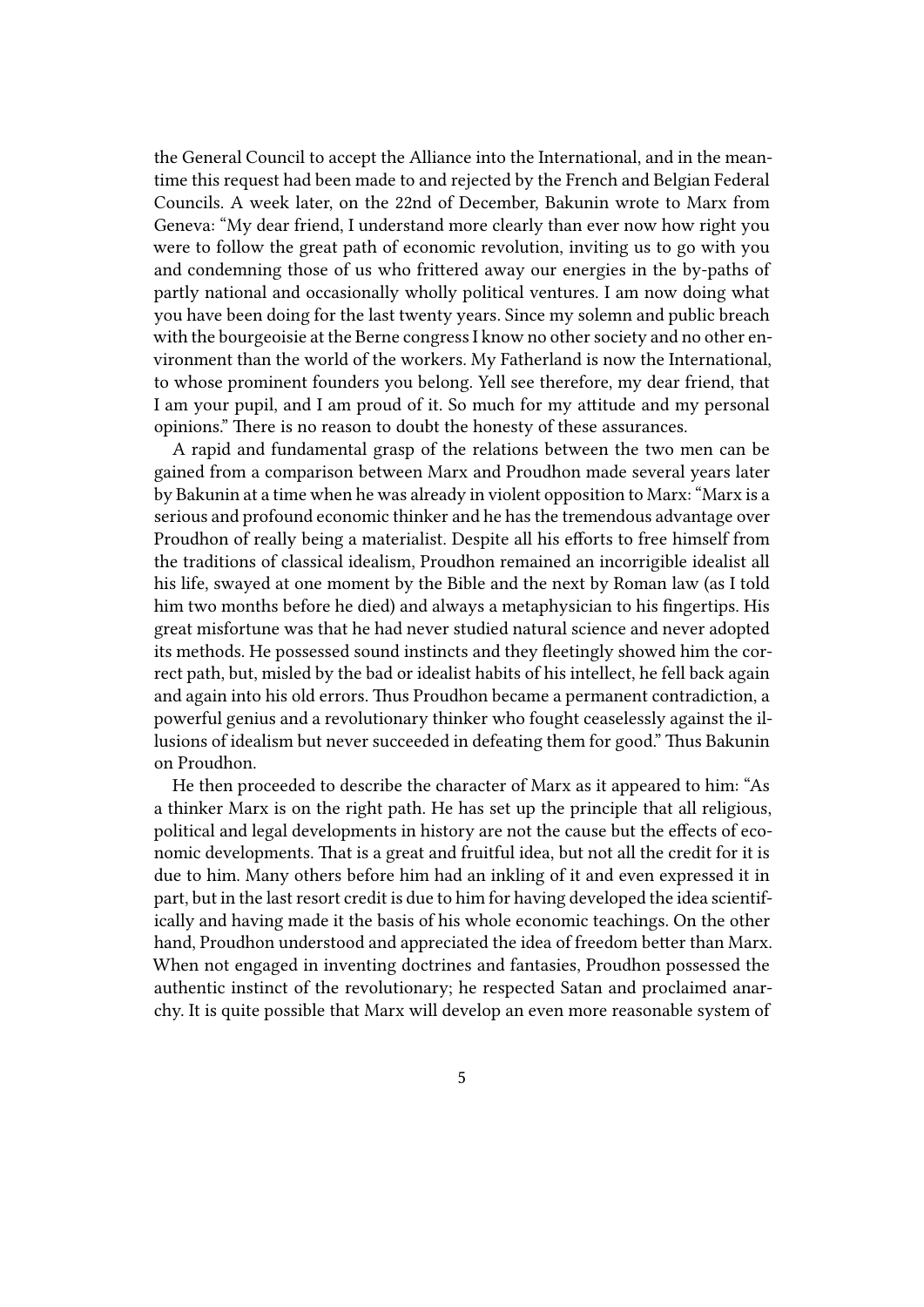freedom than did Proudhon, but he lacks Proudhon's instinct. As a German and a Jew, he is authoritarian from head to heels." So much for Bakunin on Marx.

The conclusion which he drew for himself from this comparison was that he incorporated the higher unity of both these systems. He thought he had developed the anarchist system of Proudhon, freed it from all doctrinaire, idealist and metaphysical dress, and given it a basis of materialism in science and of social economics in history, but he was sadly deceiving himself. He developed far beyond Proudhon, possessing a far wider European education and understanding Marx far better, but unlike Marx he had neither gone through the school of German philosophy thoroughly, nor closely studied the class struggles of the Western European peoples. And above all, his ignorance of economics was even more damaging to him than ignorance of natural science had been to Proudhon. This deficiency in Bakunin's education was due to the fact that his revolutionary activities had caused him to spend many of the best years of his life in Saxon, Austrian and Russian prisons and in the icy wastes of Siberia, but as honourable as this explanation is, it did not make the deficiency any the less serious.

The "Inner Satan" was at once his strength and weakness, and what he meant with this favourite expression of his has been explained aptly and in noble words by the famous Russian critic Bielinsky: "Michael is often guilty and sinful, but there is something in him which outweighs all his deficiencies – that is the eternally active principle which lives deep within his spirit." Bakunin was a thoroughly revolutionary character and like Marx and Lassalle he possessed the gift which caused men to listen to his voice. It was no mean achievement for a penniless fugitive with nothing but his indomitable will to have laid the basis of the international working-class movement in a number of European countries, in Spain, Italy and Russia. However, it is only necessary to mention these countries in order to realize the difference between him and Marx. Both men observed the approaching revolution, but whereas Marx realized that the industrial proletariat, which he had studied in Germany, France and England, was the backbone of the revolution, Bakunin thought to snatch the victory with the masses of the declassed youth, the peasantry and even the slum proletariat. Although he recognized Marx's superiority as a scientific thinker, in his own actions he fell back again and again into errors which were typical of "the revolutionaries of past generations." He accepted his fate and consoled himself with the reflection that although science might be the compass of life, it was not life itself and only life could create real things and beings.

It would be folly and at the same time an injustice both to Marx and Bakunin to judge their relations solely on the basis of the irreconcilable quarrel in which these ended. It is of far more value politically, and particularly psychologically, to trace how they were drawn to each other again and again only to fall asun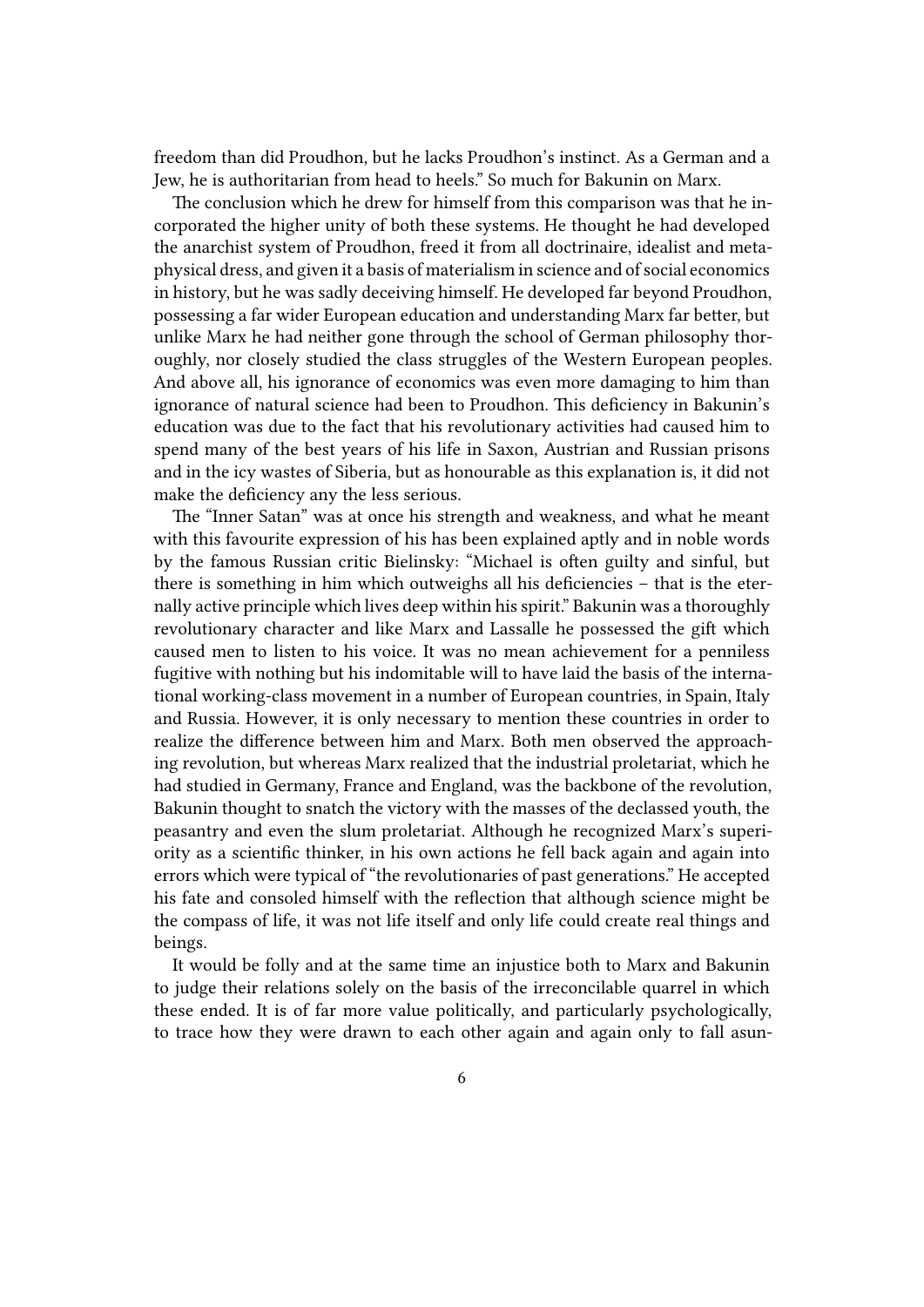der throughout the course of thirty years. Both began their revolutionary careers as Young Hegelians and Bakunin was also one of the founders of the Deutsch-Franzosische Jahrbücher. When the breach took place between Marx and Ruge, Bakunin supported Marx against his old patron, but later on when he was able to see at first hand in Brussels what Marx meant by communist propaganda he was horrified, and a few months later he enthusiastically supported Herwegh's adventurous volunteer crusade into Germany only to realize the folly of the venture and acknowledge his error openly.

Soon afterwards, in the summer of 1848, the Neue Rheinische Zeitung accused him of being a tool of the Russian government, but its subsequent reparation for an error into which it had been led by two independent sources was magnanimous enough to satisfy Bakunin completely. Marx and Bakunin met again in Berlin and renewed their old friendship, and when Bakunin was expelled from Prussia the Neue Rheinische Zeitung championed his cause energetically. His subsequent Pan-Slav agitation came in for severe criticism, but an introductory remark declared, "Bakunin is our friend," pointed out that he was acting from democratic motives and granted that his self-deception in the Slav question was very understandable. And for the rest, Engels, who was the author of this article, was wrong in his chief objection to Bakunin's propaganda, for the Slav peoples then under Austrian domination have since proved that they did in fact possess the historical future which Engels denied them. Bakunin's revolutionary participation in the Dresden insurrection was appreciated by Marx and Engels sooner and more enthusiastically than by anyone else.

Bakunin was taken prisoner during the retreat from Dresden and twice sentenced to death, first by a Saxon and then by an Austrian court-martial. In both cases the sentence was commuted to lifelong hard labour and in the end he was extradited to Russia where he spent many terrible years in the fortress of St. Peter-Paul. During his incarceration an idiotic Urquhartite again brought forward the exploded accusation that Bakunin was an agent of the Russian government and declared in an article in The Morning Advertiser that he was in fact not in prison at all. The same paper was then compelled to publish letters of protest from Herzen, Mazzini, Ruge and Marx. An unfortunate coincidence was the fact that Bakunin's slanderer was also called Marx and this became known to a few people although he obstinately refused to abandon his public anonymity. This coincidence was later exploited by the sham revolutionary Herzen to launch a shameful intrigue. In 1857 Bakunin was sent from the St. Peter-Paul fortress to Siberia and in 1861 he succeeded in making his escape over Japan and the United States to London where Herzen persuaded him that Marx had denounced him in the English press as a Russian spy during his imprisonment. This was the beginning of that infamous scandal-mongering which caused much of the trouble between the two men.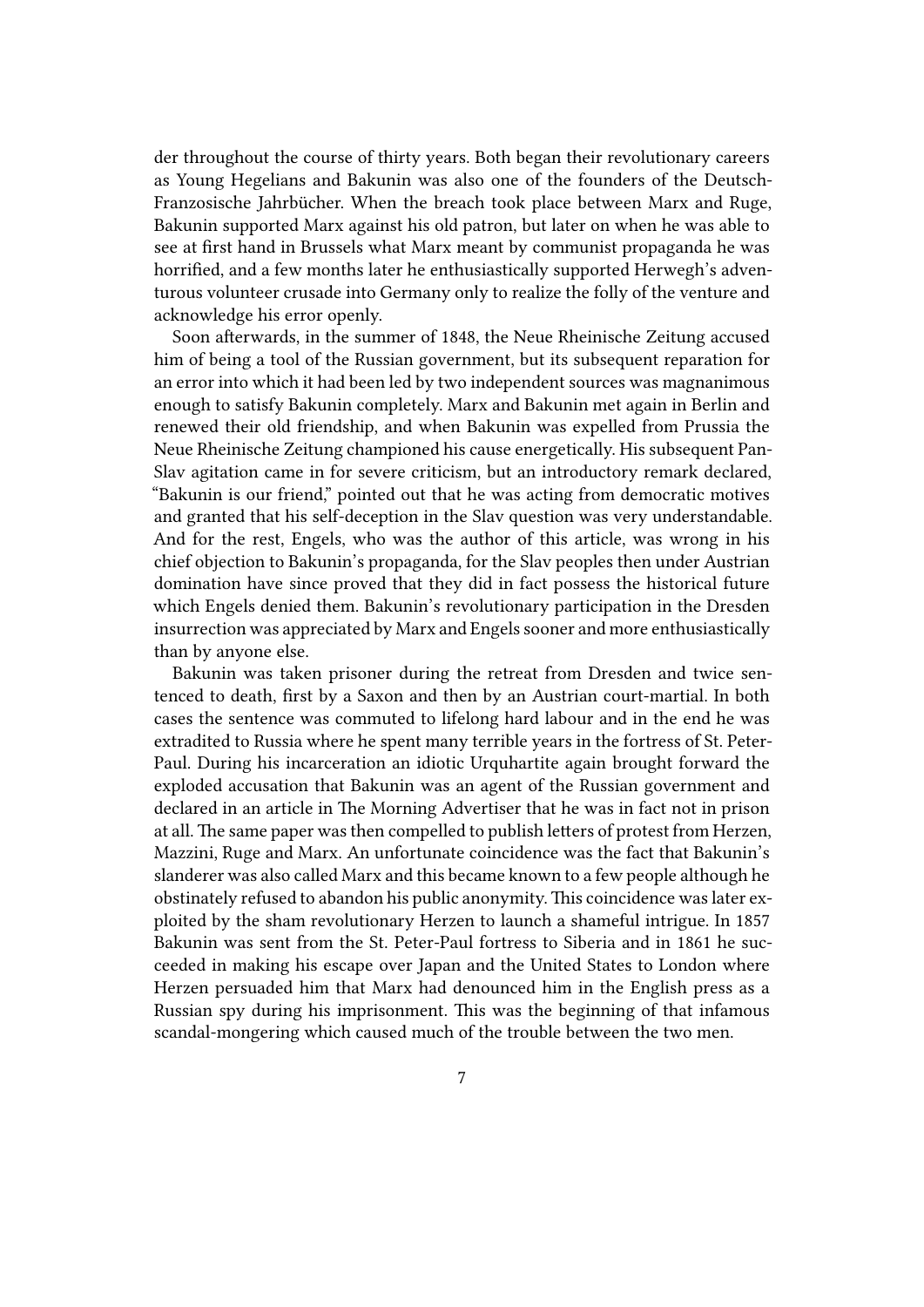Bakunin had been completely isolated from European life for over a decade and it is therefore understandable that on his arrival in London he first sought contact with Russian fugitives of the Herzen type, though fundamentally he had little in common with them. Even in his Pan-Slavism, as far as it is possible to give his aims such a name, Bakunin always remained a revolutionary, whereas Herzen was in reality playing the game of Tsarism under a mildly liberalist mask with his attacks on the "degenerate West" and his mystic cult of the Russian village community. it is nothing against Bakunin that he maintained friendly personal relations with Herzen up to the latter's death, for Herzen had been of assistance to him in his youthful troubles. The political breach between the two was brought about by Bakunin in 1866 in a letter to~Herzen reproaching him for wanting a social transformation without a political one and for being prepared to forgive the State everything provided it left the Russian village community intact, because this was the basis of Herzen's hopes for the regeneration not only of Russia and the Slav countries, but of the whole world. Bakunin subjected this fantasy to annihilating criticism.

However, after his successful flight from Siberia he stayed in Herzen's house and was thus kept from any contact with Marx. Despite this fact he translated The Communist Manifesto into Russian and secured its publication in Herzen's Kolokol. This was typical of him.

During Bakunin's second stay in London, at the time when the International was founded, Marx broke the ice and visited him. He was able to assure Bakunin truthfully that far from having been the originator of the slander, he had expressly opposed it. After this explanation the two parted as friends. Bakunin was enthusiastically in favour of the plan for an international working-class organization, and on the 4th of November Marx wrote to Engels: "Bakunin sends you his greetings. He left for Italy to-day, where he is now living (Florence). I must say that he impressed me favourably, more so than formerly … On the whole he is one of the few people I have met during the past sixteen years who have progressed and not retrogressed."

The enthusiasm which Bakunin felt for the cause of the International did not last very long and his stay in Italy soon awakened "the revolutionary of a past generation" in him. He had chosen Italy to live in on account of its agreeable climate and its cheapness, but also for political reasons and because both France and Germany were closed to him. He regarded the Italians as the natural allies of the Slavs in the struggle against Austrian oppression, and whilst he was still in Siberia the exploits of Garibaldi had stirred his imagination. His first conclusion from these exploits was that the revolutionary movement was once again resurgent. In Italy he found numerous political secret societies, a declassed intelligentsia prepared to plunge at a moment's notice into all sorts of conspiratorial adventures, a mass of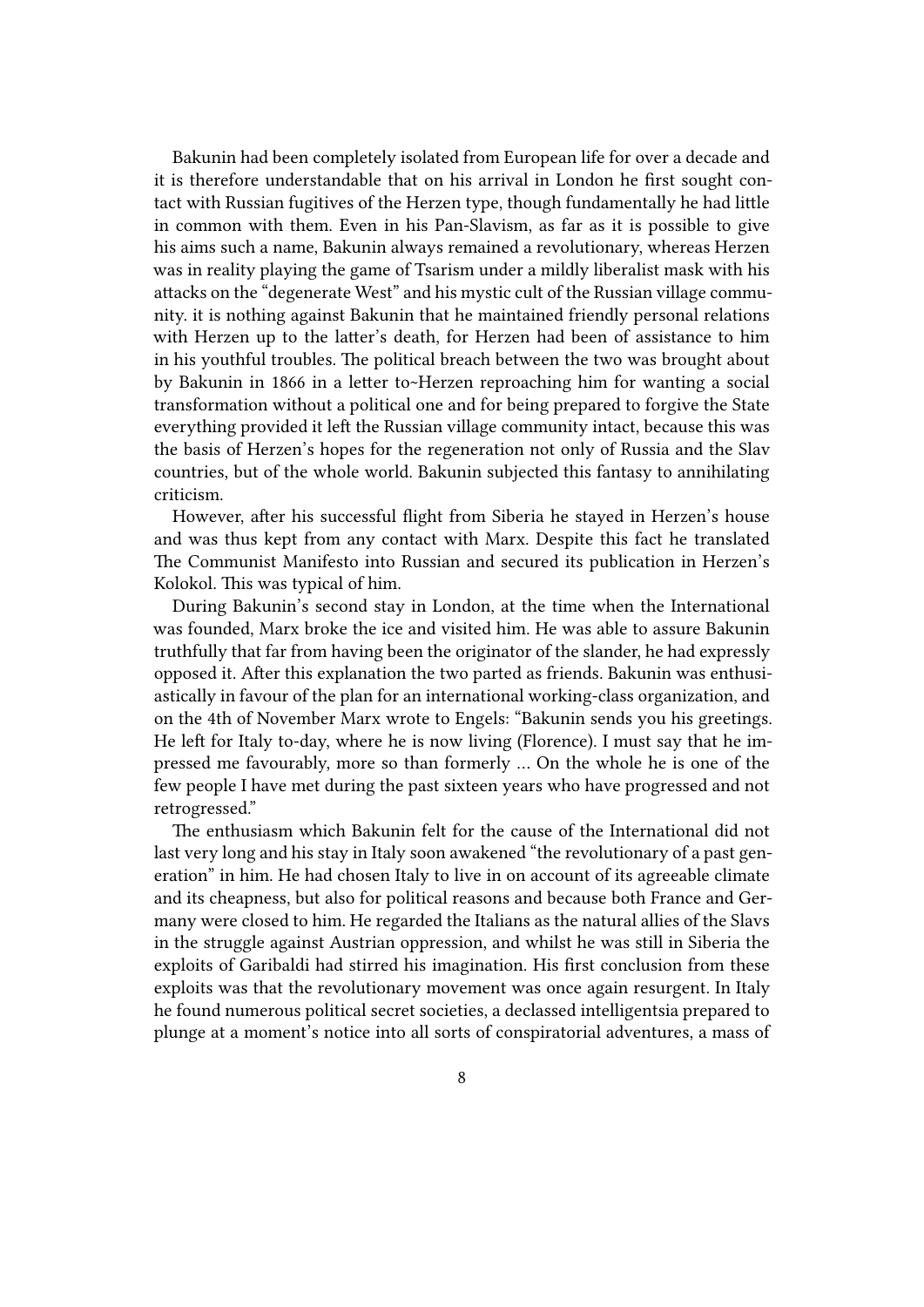peasants always on the verge of starvation, and finally an eternally seething slum proletariat. This latter was particularly strongly represented by the Lazzaroni of Naples, where Bakunin went to live after a short stay in Florence. These classes appeared to him as the real driving forces of the revolution and he regarded Italy as the country in which the social revolution was probably nearest, though he was soon compelled to recognize his error. Mazzini's propaganda was still the dominant factor in Italy and Mazzini was an opponent of socialism. The sole aim of his vague religious battle-cries and of his strictly centralized movement was to secure a united bourgeois republic.

During the years he spent in Italy Bakunin's revolutionary agitation took on a more definite form. Owing to his lack of theoretical knowledge, his surplus of intellectual agility and his impetuous desire for action, he was always very strongly under the influence of his environment. The politico-religious dogmatism of Mazzini drove Bakunin to stress his own atheism and anarchism and his denial of all State authority. And on the other hand, the revolutionary traditions of those classes which he regarded as the pioneers of the general transformation of society greatly influenced his own inclination to indulge in secret conspiracies and local insurrections. Bakunin therefore founded a revolutionary socialist secret society which was composed chiefly of Italians in the beginning and aimed at combating "the disgusting bourgeois rhetoric of Mazzini and Garibaldi," but which soon extended its influence internationally.

In the autumn of 1867 he moved to Geneva, where he first tried to influence the League for Peace and Freedom in favour of his secret society, and when he failed to do so he did his best to secure the acceptance of its affiliation to the International, an organization about which he had not bothered his head for four years.

### <span id="page-8-0"></span>**4. The Alliance of Socialist Democracy**

Marx continued to harbour feelings of friendship for the old revolutionary Bakunin and he opposed various attacks which were made or planned against Bakunin amongst his, Marx's, immediate circle.

The originator of these attacks was Sigismund Borkheim, an honest democrat to whom Marx was indebted in connection with the Vogt affair and other matters. Borkheim had two weaknesses: first of all he thought himself a brilliant writer, which he was not, and secondly he suffered from an eccentric hatred of the Russians, a hatred which was no less intense than Herzen's equally eccentric hatred of the Germans.

Herzen was Borkheim's pet aversion whom he belaboured thoroughly in a series of articles which appeared at the beginning of 1868 in the Demokratisches Wochen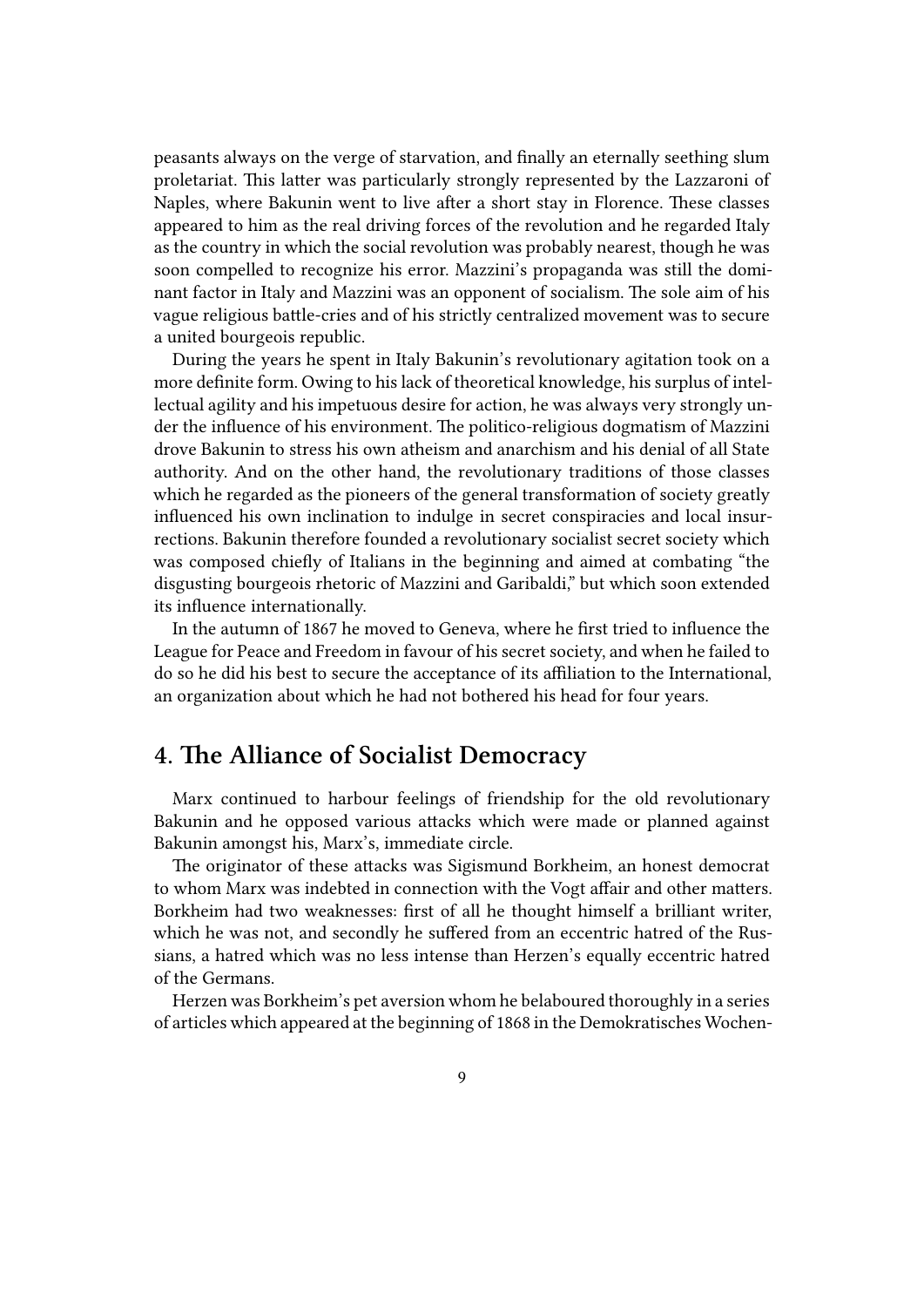blatt shortly after its appearance. Although at that time Bakunin had already broken with Herzen politically, he was attacked by Borkheim as one of Herzen's "cossacks" and pilloried with him as an "indestructible negation." Borkheim had read in one of Herzen's articles that years before Bakunin had made "the peculiar observation" that "active negation is a creative power," and in his moral indignation Borkheim asked rhetorically whether such an idea had ever occurred to anyone on the European side of the Russian frontier, adding that it would be laughed out of court by thousands of German schoolboys. The worthy Borkheim was unaware that Bakunin's often quoted declaration, "the lust for destruction is a creative lust" came from an article in the Deutsche Jahrbücher published at a time when Bakunin moved in Young Hegelian circles and co-operated with Marx and Ruge in founding the Deutsch-Französische Jahrbücher.

It is easy to realize that Marx regarded this and similar efforts with secret horror, and that he opposed Borkheim tooth and nail when the latter proposed to use Engels' articles against Bakunin in the Neue Rheinische Zeitung as the basis for his own gibberish because he felt that they "suited his own book so splendidly." Marx insisted that if the articles were used at all they must not be used insultingly, because Engels was an old personal friend of Bakunin, and when Engels supported Marx, Borkheim abandoned his plan. Johann Philipp Becker also wrote to Borkheim asking him not to attack Bakunin, but he received a petulant reply in which Borkheim declared, "with his usual delicacy," as Marx wrote to Engels, that he was prepared to continue his friendship for Becker and also his financial support (not very considerable, by the way) but that in the future politics must be avoided in their correspondence. With all his friendship for Borkheim Marx found that the former's "Russophobia" had taken on dangerous dimensions.

Marx's feelings of friendship for Bakunin were not affected by the fact that the latter took part in the congresses of the League for Peace and Freedom. The first congress of the League had already taken place in Geneva when Marx sent a copy of the first volume of his Capital to Bakunin with a personal dedication. Receiving no word of thanks, he made inquiries of a Russian emigrant in Geneva, to whom he had written on another matter, concerning his "old friend Bakunin," although he already harboured a faint doubt as to whether Bakunin was still his friend or not. The answer to this indirect inquiry was Bakunin's letter of the 22nd of December in which he promised to follow along the path which Marx had been pursuing for twenty years.

On the day Bakunin wrote this letter the General Council had already decided to reject the request of the Alliance of Socialist Democracy, forwarded through Becker, for permission to affiliate to the International. Marx was the prime mover in this rejection. He had known of the existence of the Alliance, which had been announced in Der Vorbote, but he had regarded it up to then as a still-born local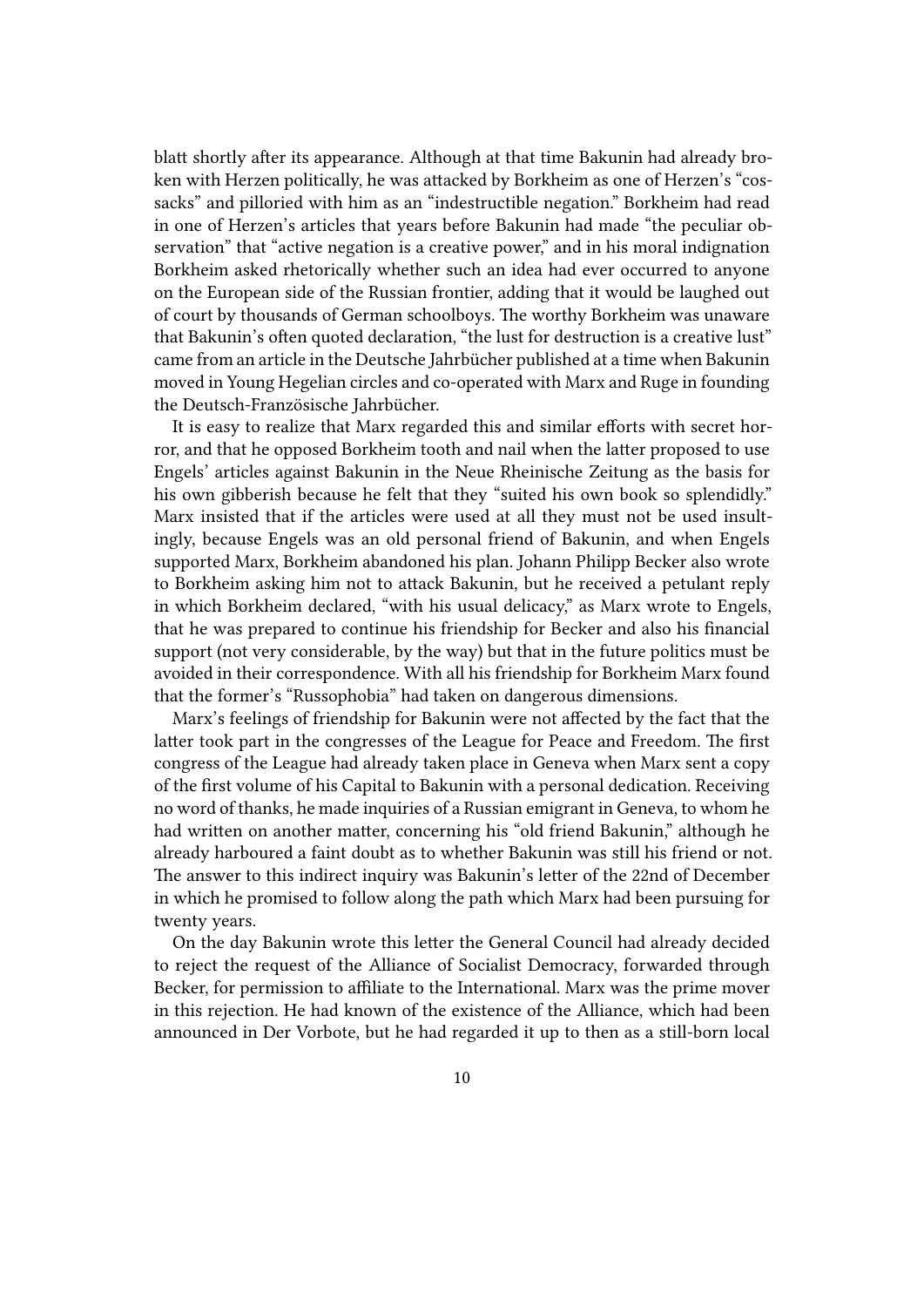growth and not of any importance. He knew Becker as an otherwise reliable comrade, but inclined to indulge in organizational dabblings. Becker forwarded the program and the statutes of the Alliance and declared in an accompanying letter to the General Council that the Alliance was anxious to make good the lack of "idealism" in the International.

This unfortunate observation caused "great wrath" amongst the members of the General Council "and particularly amongst the French," as Marx wrote to Engels, and the rejection of the application of the Alliance was decided on immediately. Marx was instructed by the General Council to write the letter conveying its decision in the matter. The letter which he wrote to Engels "after midnight" on the 18th of December to obtain the latter's advice indicates that he himself was somewhat indignant about the affair. "Borkheim was right this time," he added. He was exercised not so much by the program of the Alliance as by its statutes. The program declared above all that the Alliance was atheist. It demanded the abolition of all religions, the replacement of belief by science, and of divine justice by human justice. It then demanded political, economic and social equality for all classes and all individuals of both sexes, and a beginning was to be made with the abolition of the right of inheritance. It further demanded that all children of both sexes should receive equal opportunities for development from birth on, that is to say, material care and education on all fields of science, industry and the arts. And finally the program condemned all forms of political activity which did not aim directly at securing the victory of labour over capital.

Marx's verdict on this program was not a flattering one. A little while afterwards he referred to it as "an olla podrida of worn-out platitudes, an empty rigmarole, a rosary of pretentious notions to make the flesh creep, a banal improvisation aiming at nothing more than a temporary effect." In theoretical matters the International was prepared to tolerate much, for its historical task was to develop a joint program for the international proletariat out of its practical activity. For this very reason its organization was of paramount importance as the preliminary condition for all successful practical activity, and the statutes of the Alliance made dangerous encroachments precisely on this field.

The Alliance declared itself a branch of the International and accepted all its general statutes, but it wanted to remain a separate organization. Its founders set themselves up in Geneva as a provisional central committee. National offices were to be opened in each country and to form groups everywhere, which should then be affiliated to the International. At the annual congresses of the International the representatives of the Alliance, as a branch of the International, proposed to hold their own public sessions in a special room.

Engels decided immediately. Acceptance was impossible. The result would be two General Councils and two congresses. At the first opportunity the practical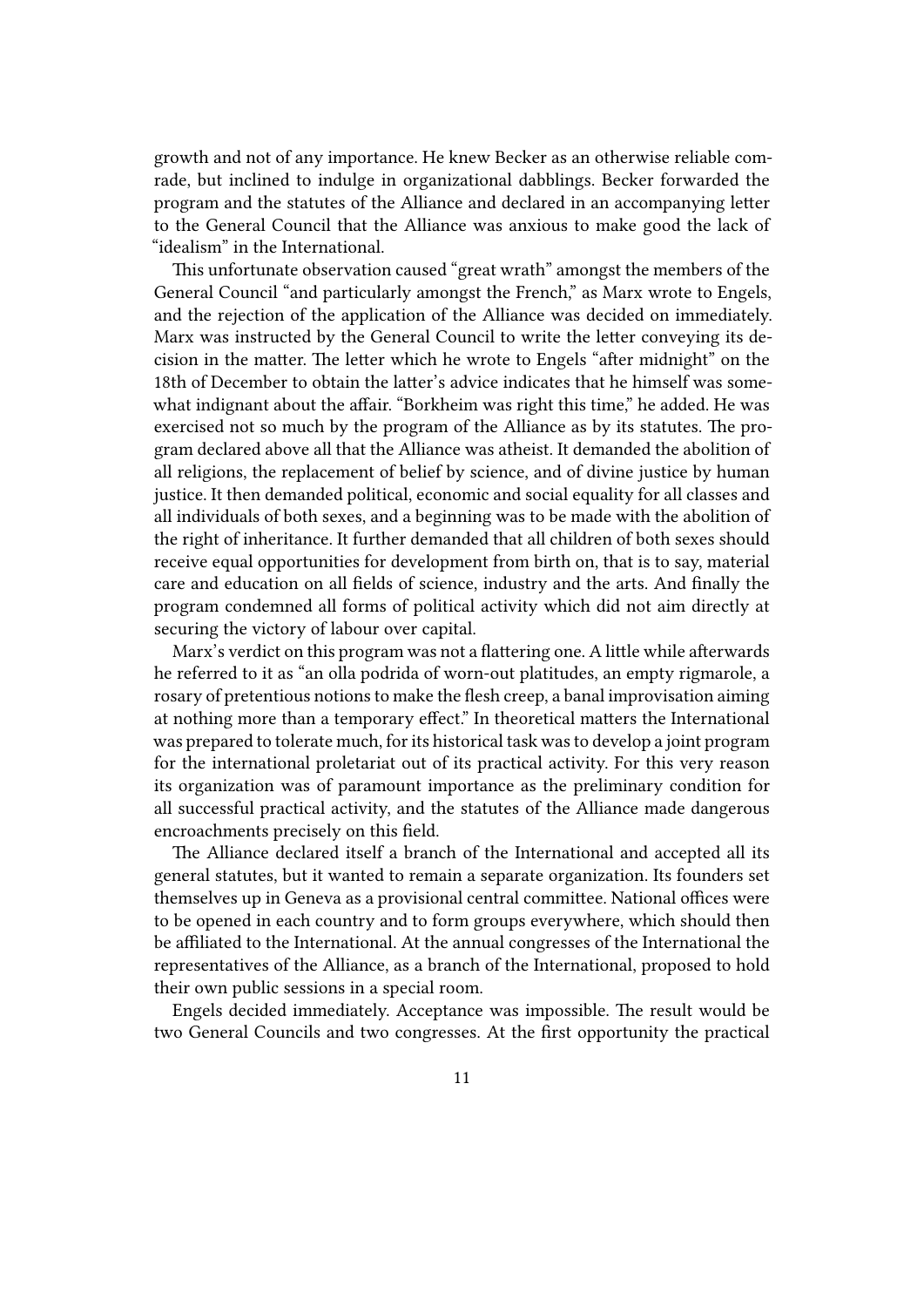General Council in London would find itself at loggerheads with the "idealist" General Council in Geneva. For the rest, he advised coolness in dealing with the matter. Any violent rejection would excite the very numerous Philistines amongst the workers (particularly in Switzerland) and do the International harm. One should reject the application of the Alliance calmly and firmly, and point out that it had chosen a special field for its activities and that the International would wait and see what success it had. In the meantime there was no reason why the members of the one association should not also be members of the other if they wanted to. His verdict on the program of the Alliance was very much like Marx's. He had never read anything so miserable in his life. Bakunin must have become a "perfect donkey," an observation which indicated no particular resentment against Bakunin, or at least no more than when Marx referred to his old and loyal friend Becker as "an old confusionist." In their private correspondence the two friends made generous use of such hearty invective.

In the meantime Marx had calmed down and he drew up the decision of the General Council refusing permission for the Alliance to affiliate to the International in a form to which no objection could be taken. An indirect sally at Becker was contained in the statement that actually a number of the founders of the Alliance had already settled the question by their co-operation as members of the International in the adoption of the decision of the Brussels congress not to amalgamate with the League for Peace and Freedom. The main reason given for the negative decision of the General Council was that to accept the affiliation of a second international body existing both inside and outside the International would be the best means of destroying the organization.

It is very unlikely that Becker fell into a great rage when he received the decision of the General Council. More credible is the statement of Bakunin that he was opposed from the beginning to the formation of the Alliance, but was out-voted by the members of his secret society. He had wished to maintain this secret society, whose members were to work within the International for the aims of the society, and he had wished for the immediate affiliation of the organization to the International in order to prevent all rivalries. In any case the central committee of the Alliance in Geneva answered the refusal of the General Council with an offer to turn the sections of the Alliance into sections of the International, if the General Council would recognize the theoretical program of the Alliance.

In the meantime Marx had received Bakunin's friendly letter of the 22nd of December, but by this time his suspicions had been so aroused that he disregarded this "sentimental entree." The new proposal of the Alliance also aroused his mistrust; nevertheless he did not permit himself to answer it in any but a thoroughly objective fashion. At his proposal the General Council decided on the 9th of March, 1869, that it was not within its province to examine the theoretical programs of the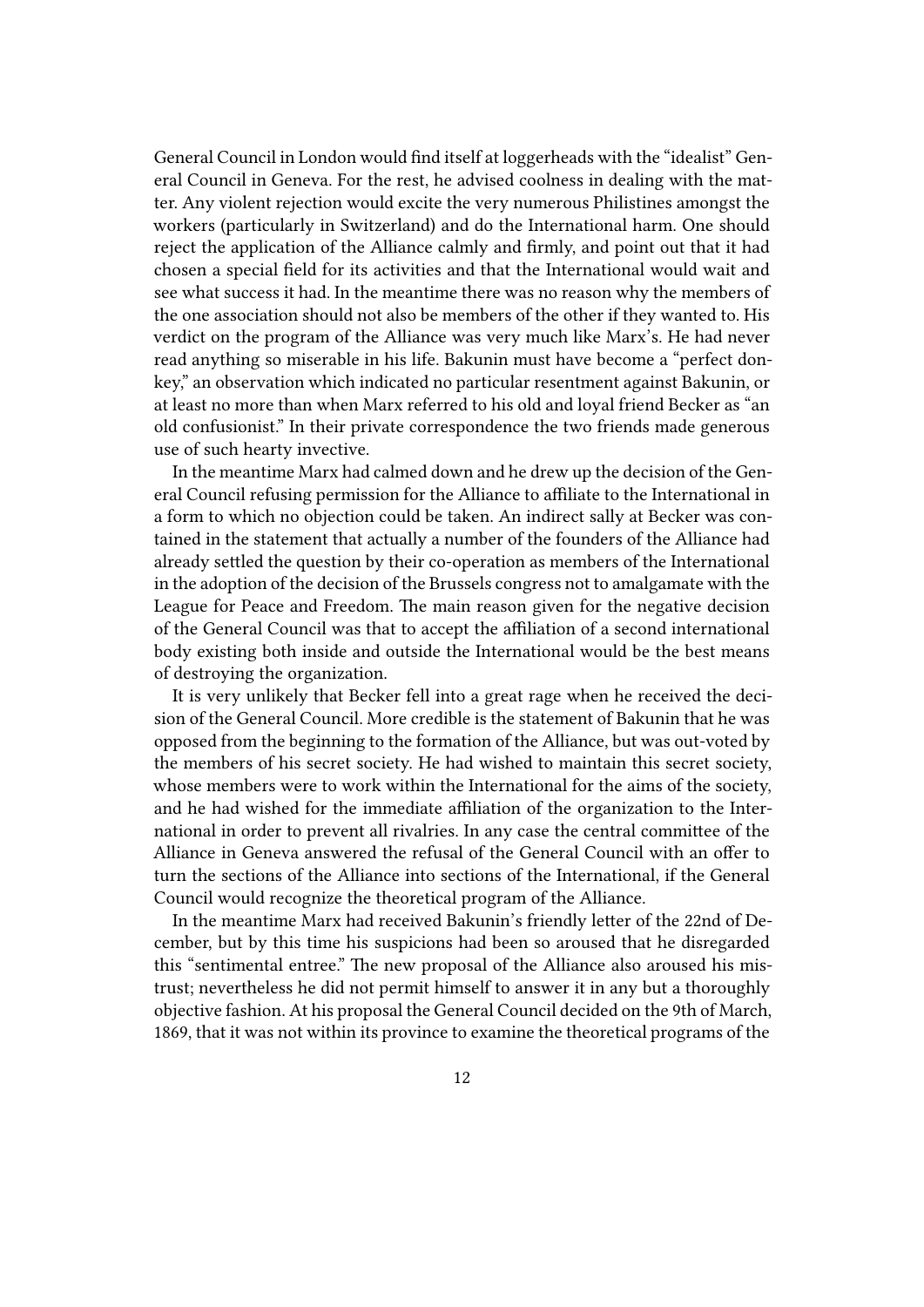various workers' organizations affiliated to the International. The working class in various countries was at various stages of development and in consequence their practical activity found theoretical expression in varying forms. Joint action, which was the aim of the international, the exchange of ideas between the various sections of the International and finally the direct discussions at the annual congresses, would gradually result in the development of a joint theoretical program for the whole of the working-class movement, but for the moment the task of the General Council was to determine only whether the general tendency of the various programs was in accordance with the general tendency of the International, that is to say, the struggle for the complete emancipation of the working class.

In this connection, the decision pointed out, the program of the Alliance contained a phrase which was open to dangerous misunderstanding: political, economic and social equality for all classes when taken literally meant nothing but harmony between capital and labour such as was preached by bourgeois socialists. The real secret of the proletarian movement and the great aim of the International was rather the destruction of all classes. However, as the context indicated, the phrase concerning "the equality of the classes" was probably due to a slip of the pen, and the General Council had no doubt that the Alliance would be prepared to abandon this dangerous phrase and then there would be no obstacle to the transformation of its sections into sections of the International. When this was finally done the General Council, according to the Statutes of the International, should be informed of the place and the membership figures of all new sections.

The Alliance then altered the phrase objected to by the General Council and announced on the 22nd of June that it had dissolved itself and called upon its sections to transform themselves into sections of the International. The Geneva section of the Alliance, which was led by Bakunin, was accepted into the International by a unanimous vote of the General Council. Allegedly Bakunin's secret society had also dissolved itself, but it continued to exist in a more or less loose form and Bakunin himself continued to work for the program which the Alliance had set itself. From the autumn of 1867 to the autumn of 1869 he lived on the shores of the Lake of Geneva, sometimes in Geneva and at others in Vevey or Clarens, and won considerable influence amongst the Franco-Italian Swiss workers.

He was supported in his activity by the peculiar circumstances in which these workers lived. In order to understand the situation it is necessary to remember that the International was not an organization with a definite theoretical program, but one which tolerated all sorts of tendencies within its fold, as the General Council had pointed out in its letter to the Alliance. A glance through the columns of Der Vorbote will show that even such a zealous and meritorious pioneer of the International as Becker never bothered himself unduly about theoretical questions. And in fact there were two very different tendencies in the Geneva sections of the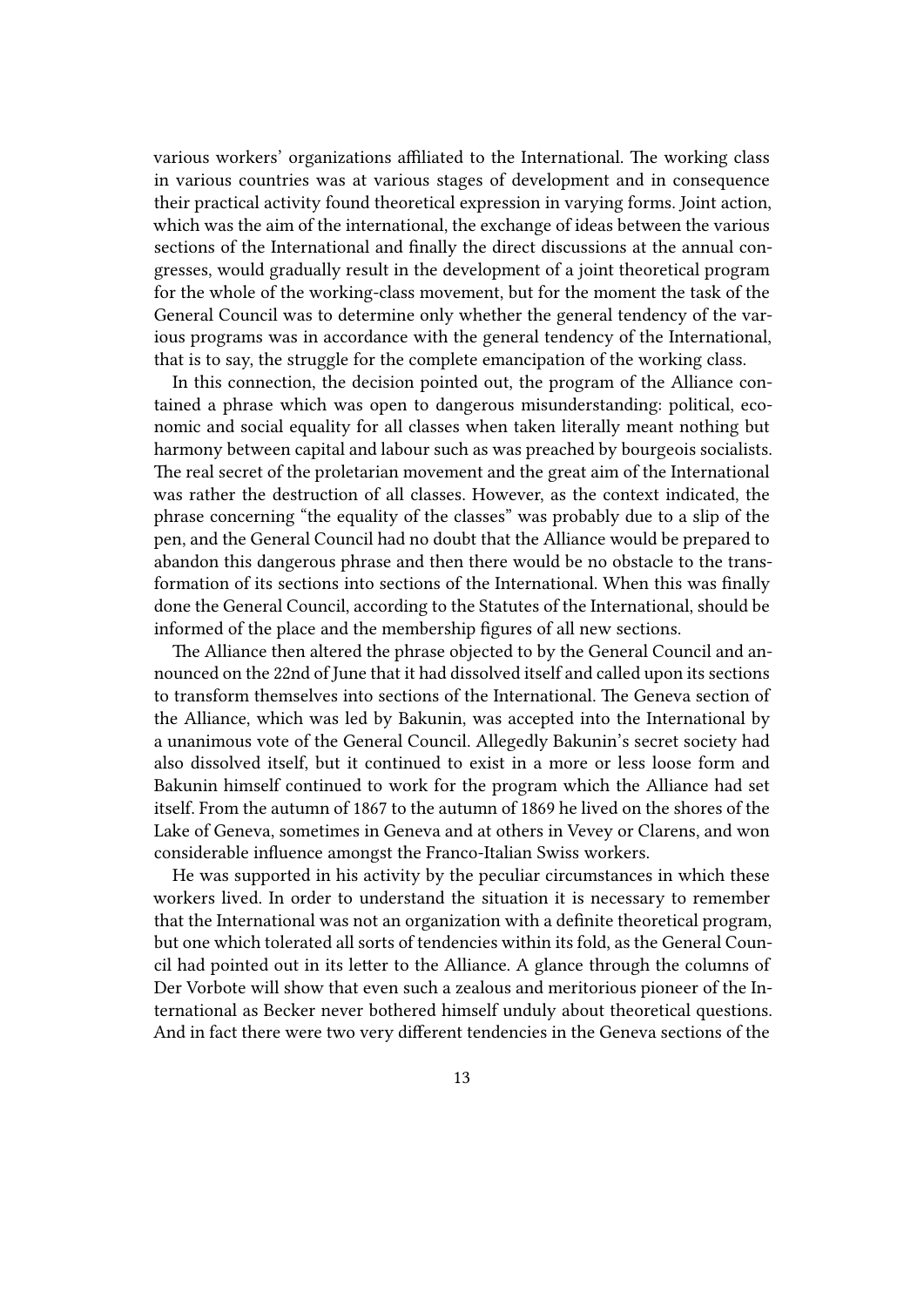International. On the one hand there was the fabrique, as the highly-skilled and well-paid workers of the jewelry and watchmaking industries were called in the Geneva dialect. These workers were almost exclusively of local origin. And on the other hand there was the gros metiers, which consisted chiefly of building workers, almost exclusively foreign-born, mostly German, which were forced to fight one strike after another to maintain tolerably decent working conditions. The former possessed the franchise and the latter did not, but the numbers of the fabrique were not sufficient for them to hope for electoral successes on their own and in consequence they were very much inclined to make electoral compromises with the bourgeois radicals. The workers of the gros metiers were subjected to no such temptation and they were much more in favour of direct revolutionary action of the kind propagated by Bakunin.

Bakunin found an even more favourable recruiting field amongst the watchmakers of the Jura. These workers were not highly-skilled men engaged in the luxury trades, but chiefly domestic workers whose already miserable conditions of life were being threatened by American mass production. They were scattered in little villages all over the mountains and little suited to a mass movement with political aims. In addition they had been made shy of politics by a number of unfavourable experiences. The first man to agitate amongst them for the cause of the International was a doctor named Coullery, an honest man of humanitarian instincts, but politically hopelessly confused. He had led these workers into electoral alliances not only with the bourgeois radicals, but even with the monarchist liberals in Neuchâtel, in which the workers had invariably got the worst of the bargain. After Coullery had been completely discredited in their eyes, the workers of the Jura found a new leader in James Guillaume, a young teacher in the industrial centre of Locle, who had thoroughly assimilated their ideas, issued a little paper entitled Le Progres and preached an ideal anarchist society in which all men would be free and equal. When Bakunin went into the Jura for the first time he found the ground thoroughly prepared for his seed, but the poor devils there probably had a greater effect on him than he had on them, for from that time onward his condemnation of all forms of political activity became stronger than ever.

For the moment, however, peace reigned in the Franco-Italian Swiss sections of the International and in January. 1869, chiefly at Bakunin's instance, they formed a joint federal council and issued a fairly influential weekly newspaper entitled l'Egalite, to which Bakunin, Becker, Eccarius, Varlin and other prominent members of the International contributed. It was Bakunin who persuaded the federal council to put forward the question of the right of inheritance for discussion at the next congress of the International in Basle. He was perfectly within his rights in doing so, for it was one of the chief tasks of the congress to discuss such questions and the General Council immediately agreed.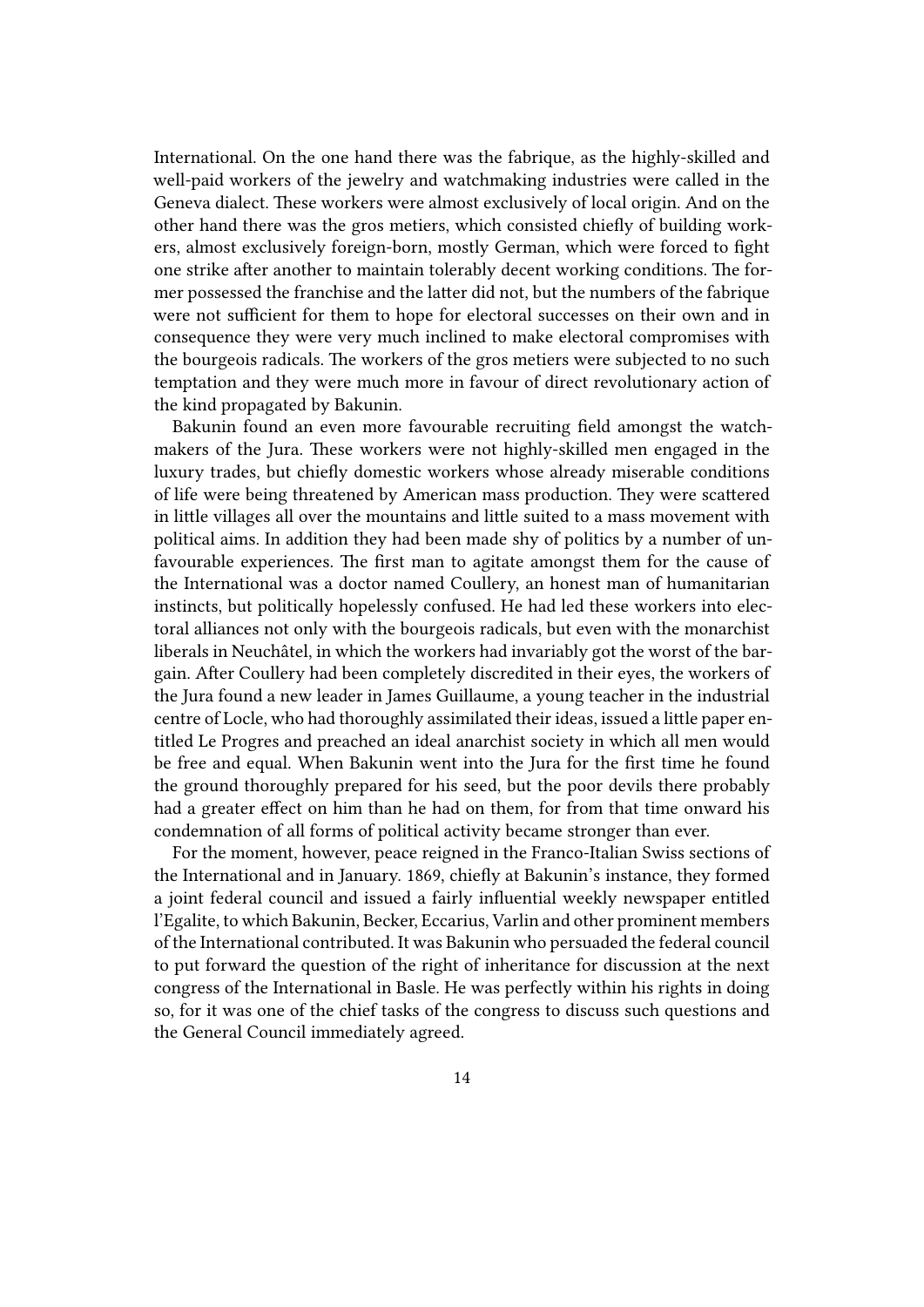Marx, however, regarded the action as a challenge from Bakunin and as such he welcomed it.

### <span id="page-14-0"></span>**5. The Basle Congress**

The fourth congress of the International took place on the 5th and 6th of September in Basle and the International reviewed the fifth year of its existence.

It had proved the most lively year of all and had been shaken by "the guerrilla fights between capital and labour," strikes which the ruling classes of Europe began to explain more and more not as the result of the misery of the proletariat or the despotism of capital, but as the result of the secret machinations of the International.

In consequence the brutal lust to smash the International by force of arms grew rapidly. Even in England bloody collisions took place between striking miners and the military. In the mining district of the Loire drunken soldiery staged a bloodbath near Ricamarie and twenty people were shot down, including two women and a child. Once again Belgium distinguished itself most horribly, "the model State of continental constitutionalism, the comfortable, carefully-fenced paradise of landowners, capitalists and priests," as it was called in a powerful appeal drawn up by Marx and issued by the General Council to the workers of Europe and the United States on behalf of the victims shot down in Seraing and in the Borinage by the ruthless fury of the profit-hunters. "The earth completes its annual revolution no more certainly than the Belgian government its annual slaughter of the workers," declared Marx.

The bloody seed ripened into the harvest of the International. In the autumn of 1868 the first elections took place in England on the basis of the reformed franchise, but the results confirmed the warnings which Marx had given the workers against the one-sided policy of the Reform League. Not a single workers' representative was elected. The "big money-bags" were victorious and Gladstone again came to the helm, but he had no intention of bringing about a thorough settlement of the Irish question or redressing the just complaints of the trade unions, and as a result the New Unionism caught fresh wind in its sails.

At the annual congress of the trade unions which took place in Birmingham in 1869 an urgent appeal was issued to all working-class organizations in the United Kingdom to affiliate to the International, not only because the interests of the working class were everywhere the same, but because the principles of the International were calculated to secure permanent peace amongst the peoples of the world. In the summer of 1869 war had threatened between England and the United States, and an address was drawn up by Marx to the National Labour Union in the United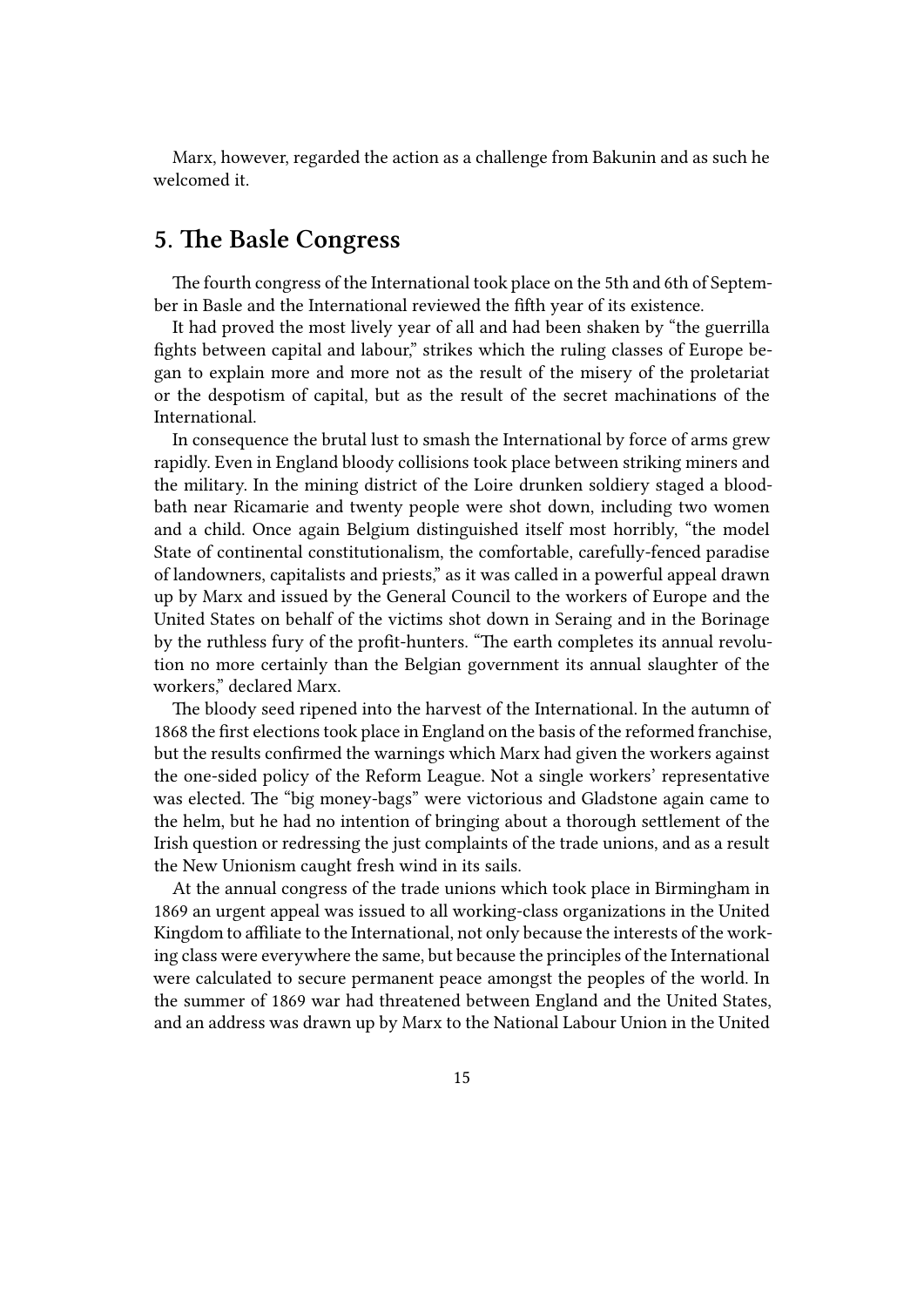States declaring: "It is now your turn to prevent a war whose inevitable result would be to throw back the advancing working-class movements on both sides of the Atlantic." The address met with a lively echo in the United States.

In France also the cause of the working class was making good progress and the police persecutions had the usual result of recruiting new supporters for the International. The helpful intervention of the General Council in numerous strikes led to the formation of trade unions which could not be suppressed, no matter how obviously the spirit of the International lived in them. The workers took no part in the elections of 1869 by putting forward candidates of their own, but they supported the candidates of the extreme bourgeois left, which came forward with a very radical election program. In this way the workers contributed at least indirectly to the heavy defeat which Bonaparte suffered, particularly in the big towns, although the fruits of their efforts fell for the moment into the lap of bourgeois democracy. The Second Empire began to creak ominously and from outside it received a heavy blow as the result of the revolution which took place in Spain in the autumn of 1868 and drove Queen Isabella from the country.

The course of development in Germany was somewhat different, for there Bonapartism was still advancing and not yet on the decline. The national question split the German working class and this split represented a great obstacle to the progress of the developing trade union movement. Thanks to his wrong policy in the trade union agitation Schweitzer had slithered into a situation which he could no longer control. The baseless attacks which were continuously directed against his personal honesty caused even some of his own followers to doubt him and he was ill-advised enough to endanger his reputation, which had not been seriously damaged, by a little coup d'etat.

A minority in the Allgemeiner Deutscher Arbeiterverein therefore turned its back on the organization and amalgamated with the Nuremberg associations into a new Social Democratic Party, whose members became known as the Eisenachers, owing to the fact that their inaugural congress took place in Eisenach. In the beginning both factions fought each other violently, but they took up more or less the same attitude towards the International. They were in agreement in principle, but disagreed in form as long as the German combination laws existed. Marx and Engels were very much annoyed when Liebknecht played off the General Council of the International against Schweitzer, a thing he had no right to do. Although they welcomed "the dissolution of the Lassallean Church," they could not do much with the other group until it had separated itself definitely from the German People's Party, or, at least, maintained only a loose cartel arrangement with the latter. For the rest, they were still of the opinion that as a debater Schweitzer was superior to all his opponents.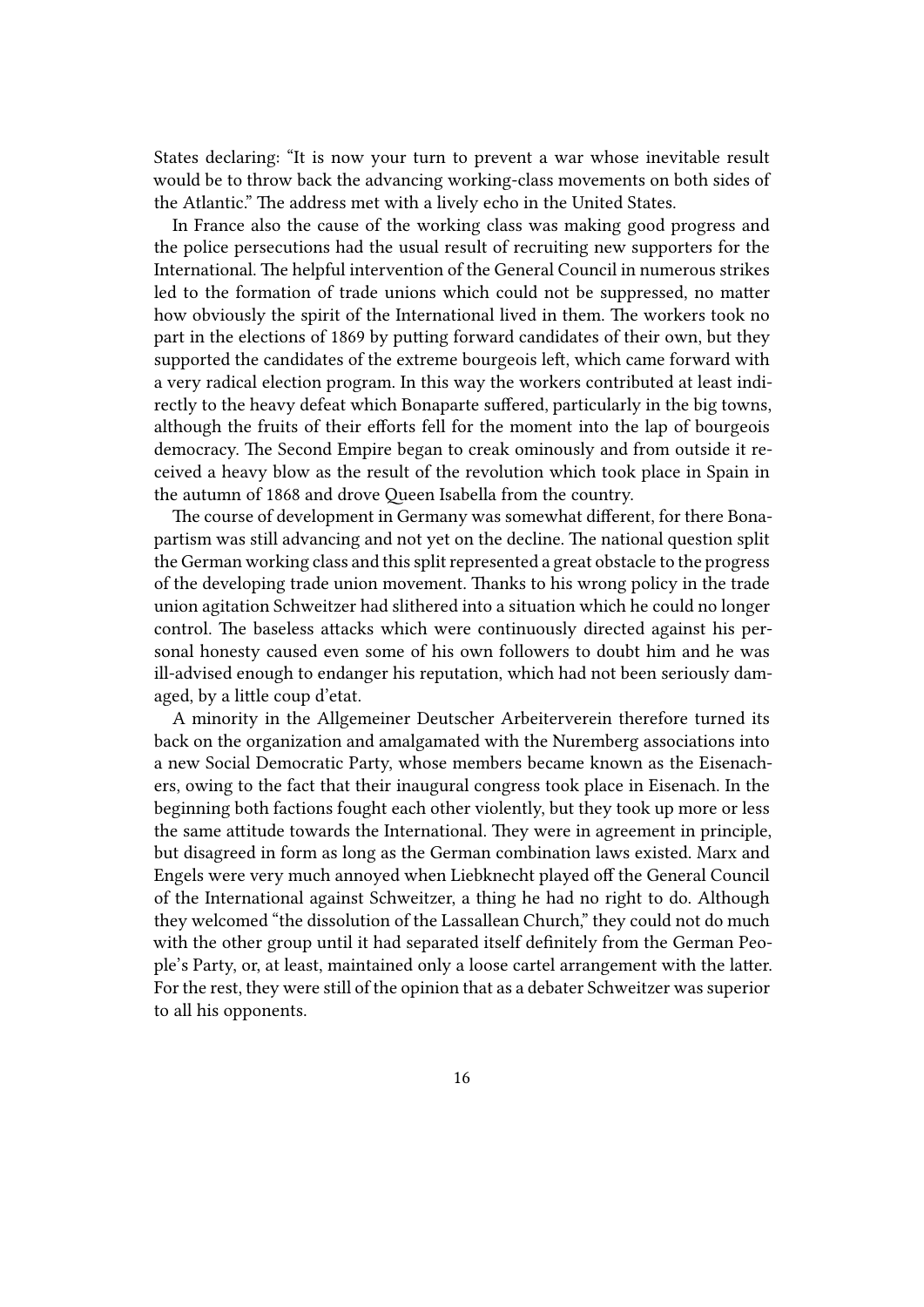The progress of the Austro-Hungarian working-class movement, which had begun to develop only since the defeats of 1866, was more harmonious. Lassallean tendencies found no foothold and the masses of the workers began to rally to the standard of the International, as the General Council pointed out in its report to the Basle congress.

The congress thus met under favourable circumstances. Only 78 delegates were present, but the congress was much more "international" than the previous congresses had been. Nine countries were represented. The General Council was represented as usual by Eccarius and Jung, and apart from them by two of the most prominent English trade union leaders, Applegarth and Lucraft. France sent 26 delegates, Belgium 5, Germany 12, Austria 2, Switzerland 23, Italy 3, Spain 4 and the United States, one delegate. Liebknecht represented the Eisenach faction and Moses Hess the Berlin section. Bakunin had both a French and an Italian mandate and Guillaume had been delegated from Locle. The chair at the congress was again taken by Jung.

In the beginning the congress dealt with organizational questions. At the proposal of the General Council, it unanimously decided to recommend all its sections and affiliated bodies to abolish the office of President, an action which the General Council had taken on its own account several years previously, on the ground that it was not in accordance with the dignity of a working-class organization to maintain a monarchical and authoritarian principle within its ranks, for even where the presidency was only an honorary office it represented a violation of the democratic principle. On the other hand, the General Council proposed that its own executive powers should be extended and that it should have the right to suspend from membership any section acting against the spirit of the International, pending the decision of the next congress. The proposal was adopted with the amendment that where federal councils existed, they should be consulted before the General Council took any such action. Both Bakunin and Liebknecht vigorously supported the proposal. Liebknecht's support was natural, but not that of Bakunin, who thereby violated his own anarchist principle, whatever his opportunist motives for so doing may have been. It is probable that he sought to drive out the devil with Beelzebub and counted on the assistance of the General Council against all parliamentary-political activity, which he considered purely opportunist. Perhaps he was supported in this idea by Liebknecht's well-known attack on the participation of Schweitzer and Bebel in the work of the North German Reichstag. However, Marx disapproved of Liebknecht's speech and Bakunin, who had reckoned without his host, was soon to learn that violations of principle always revenge themselves.

The most important theoretical problems on the agenda of the congress were the question of common ownership of the land and the question of the right of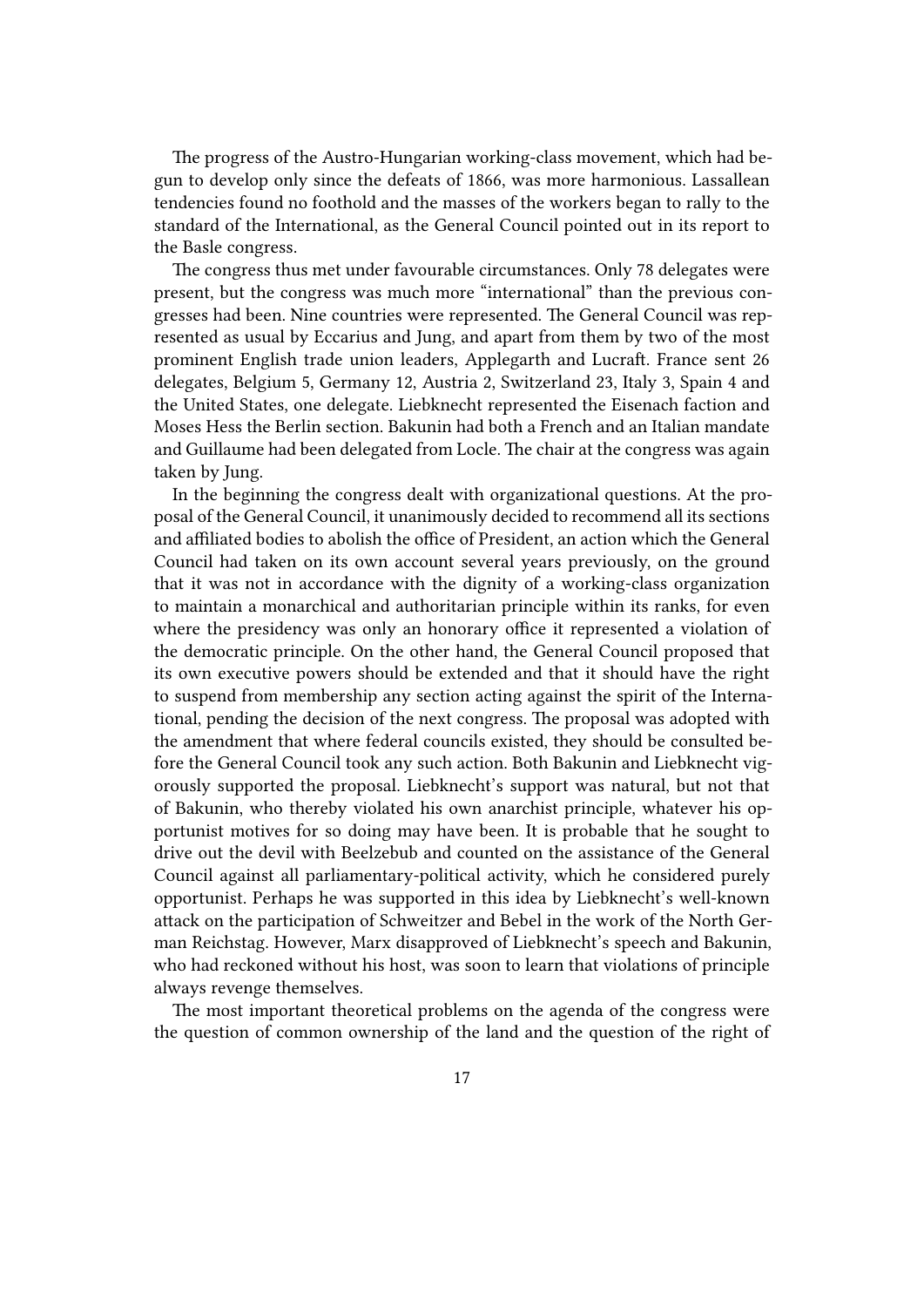inheritance. The former question had actually already been settled at the Brussels congress, and this time it was disposed of summarily. With 54 votes the congress decided that society had the right to establish common ownership of the land, and with 53 votes that such an action was necessary in the interests of society as a whole. For the most part the minority abstained from voting. Eight delegates voted against the second decision, and four against the first. A variety of opinions resulted as to the practical measures for putting the decisions into effect and it was left to the next congress in Paris to discuss the question thoroughly.

In the question of the right of inheritance the General Council had drawn up a report which summed up the most important points in a few words in the masterly fashion typical of Marx. Like all other bourgeois legislation, the inheritance laws were not the cause, but the effect, the legal consequence of the economic organization of a society based on private property in the means of production. The right to inherit slaves had not been the cause of slavery. On the contrary, slavery had been the cause of the right to inherit slaves. If the means of production were turned into common property, then the right of inheritance would disappear as far as it was of social importance, because a man could leave to his heirs only that which he had possessed during his life. The great aim of the working class was, therefore, to abolish those institutions which gave a few people the economic power to appropriate the fruits of the labour of the many. To proclaim the abolition of the laws of inheritance as the starting point of a social revolution would, therefore, be just as absurd as to proclaim the abolition of the laws of contract between buyers and sellers so long as the present system of commodity exchange prevailed. It would prove false in theory and reactionary in practice. The right of inheritance could be altered only in a period of transition when on the one hand the existing economic basis of society had not yet been altered whilst on the other hand the working class already possessed sufficient power to carry through measures preparatory to a thorough transformation of society. As such transitional measures the General Council recommended the extension of death duties and the limitation of testamentary inheritance rights, which, as distinct from the right of family inheritance, exaggerated the principles of private property in a superstitious and arbitrary fashion.

However, the commission to which the question had been delegated for discussion proposed that the abolition of the right of inheritance should be proclaimed as one of the fundamental demands of the working class, although it could produce nothing in support of its proposal apart from a few ideological phrases about "privileges," political and economic justice" and "social order." In the comparatively brief discussion which followed, Eccarius, the Belgian delegate de Paepe and the French delegate Varlin spoke in favour of the report of the General Council, whilst Bakunin spoke on behalf of the commission's proposal, whose spiritual father he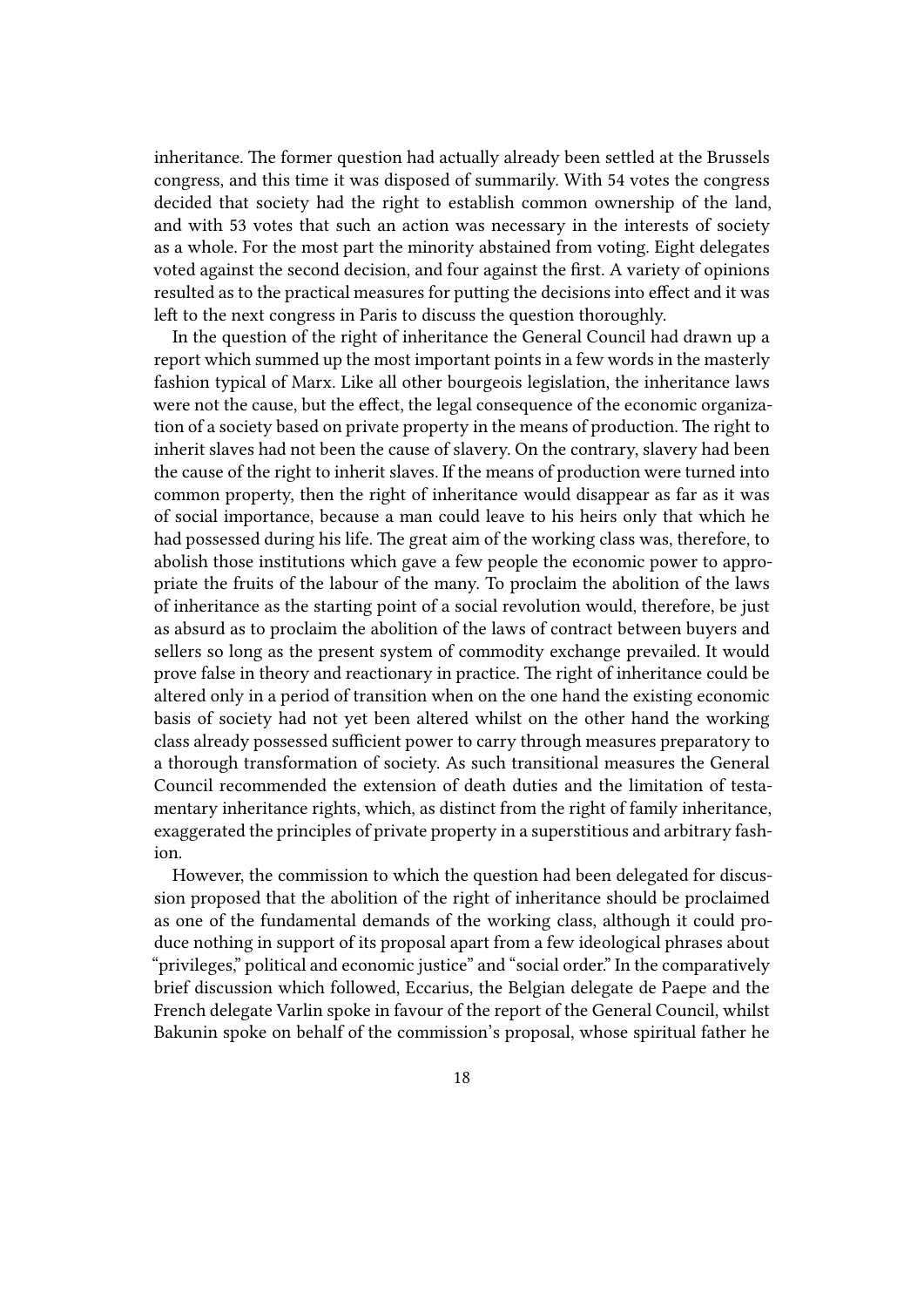was. He recommended the adoption of the proposal for reasons which were allegedly practical, but which were in reality quite illusory. It would be quite impossible to establish common property without first abolishing the right of inheritance. If one tried to take the land away from the peasants they would resist, but they would not feel themselves directly affected by the abolition of the right of inheritance, and thus private property would gradually die out. When a vote was taken, it was then that there were 32 in favour of the proposal of the commission, 23 against, 13 abstentions and 7 delegates absent. The report of the General Council received 19 votes, 37 against, 6 abstentions and 13 delegates absent. Thus neither the report of the General Council nor the proposal of the commission received a clear majority so that the discussion remained without any tangible result.

The Basle congress produced a louder echo than any of its predecessors both in the bourgeois and in the proletarian world. The most learned representatives of the bourgeoisie observed, half with horror and half with malicious satisfaction, that at last the communist character of the International had been revealed, whilst in the proletarian world the decisions in favour of the common ownership of the land were welcomed with joy. In Geneva the German-language section published a manifesto to the agricultural population which was translated into French, Italian, Spanish, Polish and Russian and widely distributed. In Barcelona and in Naples the first sections of agricultural workers arose. In London the Land and Labour League was formed at a big public meeting with the slogan, "The Land for the People!" Ten members of the General Council of the International were also members of its committee.

In Germany the worthy gentlemen of the German People's Party were furious at the decisions of the Basle congress and at first Liebknecht permitted himself to be intimidated by their fury, even issuing a declaration to the effect that the Eisenach faction was not bound by the decisions of the congress. Fortunately, however, the indignant and highly respectable leaders of the German People's Party were not content with this and demanded that the decisions of the congress should be expressly disavowed, whereupon Liebknecht finally broke off relations with them, a step to which Marx and Engels had urged him long before. However, his initial hesitation had brought grist to Schweitzer's mill, for Schweitzer had "preached" the common ownership of the land in the Allgemeiner Deutscher Arbeiterverein for years and had not just adopted it in order to ridicule his opponents, as was assumed by Marx, who found this "a piece of insolence." Engels controlled his anger over the "blackguard" sufficiently to recognize that it was "very clever" of Schweitzer always to maintain a correct theoretical attitude, well knowing that his opponents were hopelessly lost immediately any question of theory arose.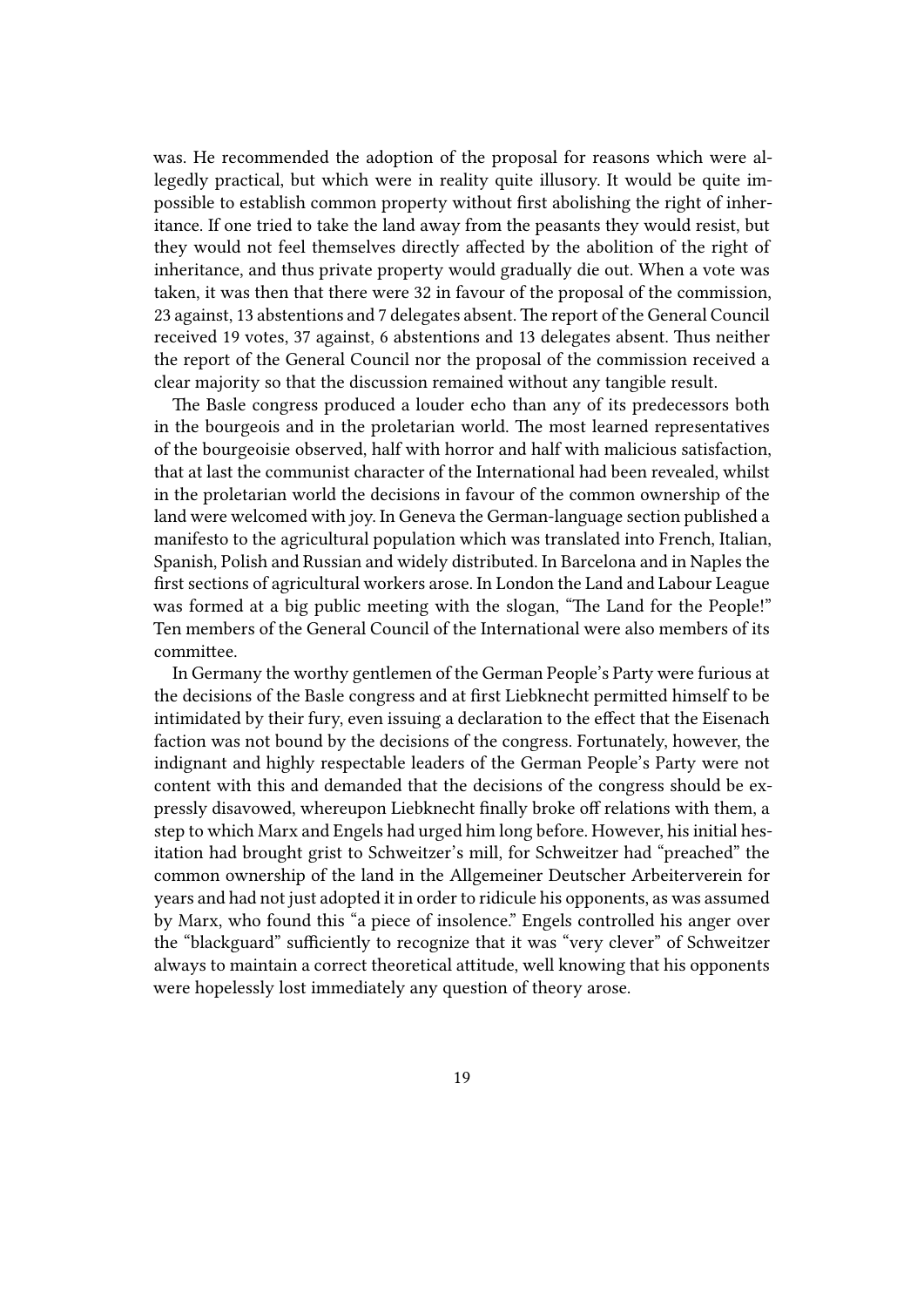For the moment, therefore, the Lassalleans remained not only the most firmly organized, but theoretically the most advanced of all the German working-class parties.

#### <span id="page-19-0"></span>**6. Confusion in Geneva**

In so far as the discussion at the Basle congress on the right of inheritance had been a sort of intellectual duel between Bakunin and Marx, it had brought no final decision, but had been unfavourable rather than favourable for the latter. However, the contention that Marx was heavily hit and now prepared for a powerful counterblast against Bakunin would not be in accordance with the facts.

Marx was quite satisfied with the result of the Basle congress. At the time he was with his daughter Jenny on a journey through Germany for the benefit of his health and on the 25th of September he wrote to his daughter Laura from Hanover: "I am glad that the Basle congress is now over and that its results were comparatively good. Such open displays of the party with all its sores always worry me. None of the actors was up to the level of his principles, but the idiocy of the upper class repairs the errors of the working class. Even the obscurest sheets in the smallest German towns through which we have passed were full of the deeds of this 'terrible congress.'" Bakunin was no more disappointed with the results of the Basle congress than was Marx. It has been said that Bakunin, with his proposal concerning the right of inheritance, wished to defeat Marx and obtain the removal of the General Council from London to Geneva as the fruit of his theoretical victory, and that when he did not succeed in this he attacked the General Council with increased violence in l'Egalité. These statements have been made so often that they have crystallized into a sort of legend, but nevertheless there is not a word of truth in them. After the Basle congress Bakunin did not write a line for l'Egalité; before the Basle congress he was its chief editor, but one will look in vain through the long series of articles he published in it for any trace of hostility towards the General Council or towards Marx. Four articles in particular, written on The Principles of the International, were completely in the spirit in which the International was founded. It is true that in these articles he expresses misgivings concerning the disastrous influences of what Marx termed "parliamentary cretinism" on the parliamentary representatives of the workers, but first of all such misgivings have been justified again and again since, and secondly his remarks were quite harmless compared with the violent attacks which Liebknecht was then making on the participation of the working class in bourgeois parliamentarism.

Further, Bakunin's ideas on the inheritance question may have been eccentric, but it was nevertheless his right to put them forward for discussion at the congress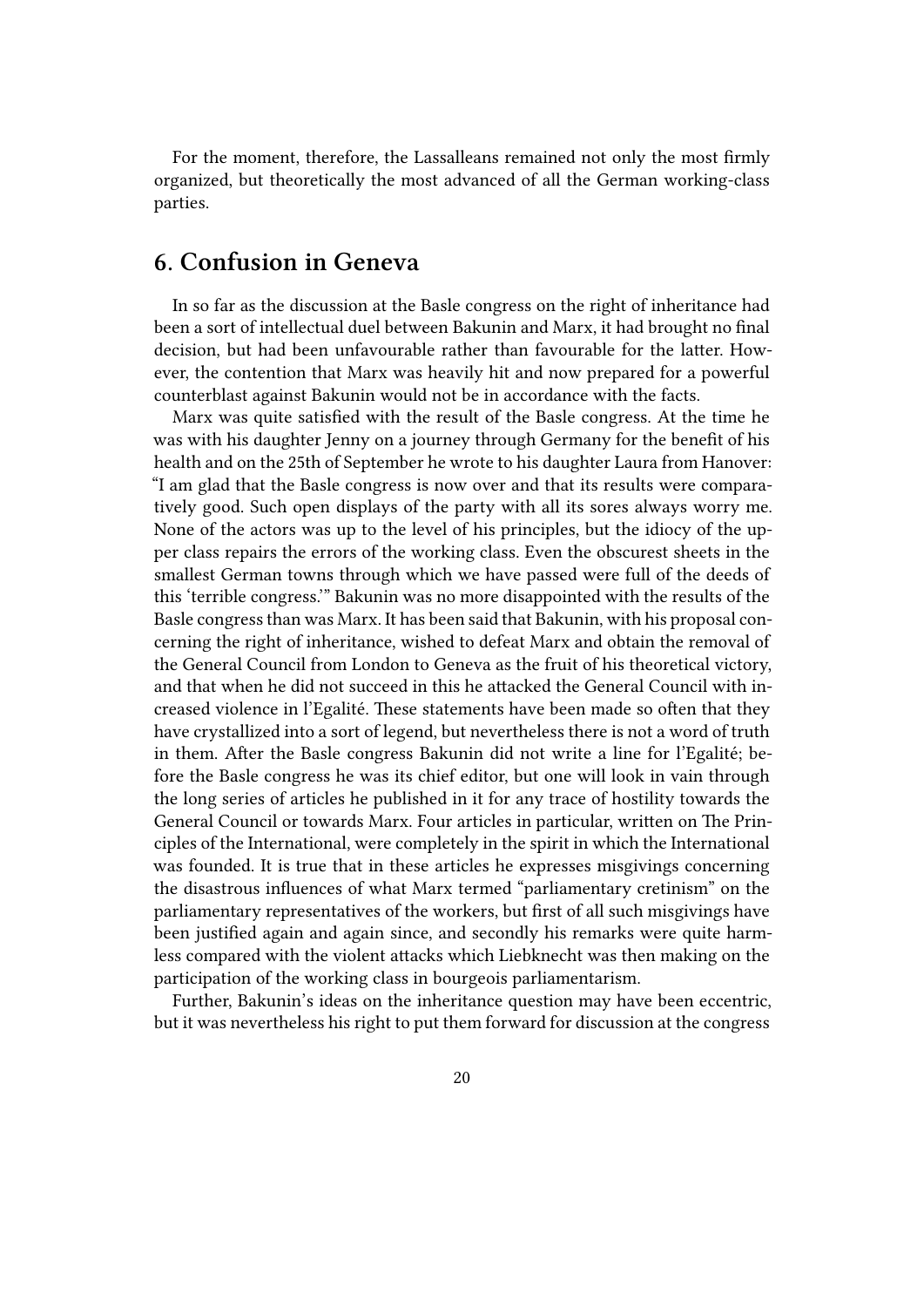and in fact the congresses of the International have discussed much more eccentric ideas without those who put them forward being credited with any ulterior motives. The accusation that he had planned to secure the removal of the General Council from London to Geneva was answered briefly and strikingly by Bakunin immediately it was uttered publicly: "If such a proposal had been put forward, I should have been the first to oppose it and with all possible energy, because it would have seemed to me to be fatal for the future of the International. It is true that the Geneva sections have made tremendous progress in a very short space of time, but the atmosphere of Geneva is still too specifically local for it to be a good spot for the General Council. Apart from that, it is clear that so long as the present political organization of Europe exists, London will remain the only place suitable for the seat of the General Council and one would be a fool or an enemy of the International to propose to move it anywhere else."

There are people who consider that Bakunin was a liar from the very beginning and that his reply to the accusation against him was a subsequent excuse, but this theory collapses immediately in face of the fact that prior to the Basle congress Bakunin had arranged to move after the congress from Geneva to Locarno. His decision was taken for reasons over which he had no control. He was in urgent financial straits and his wife was expecting a child. He wished to settle down in Locarno and translate the first volume of Marx's Capital into Russian. A young admirer named Liubavin had persuaded a Russian publisher to pay 1,200 roubles for the translation and of this sum Bakunin received an advance of 300 roubles.

Although in the light of these facts all the intrigues which Bakunin is alleged to have set on foot before and after the Basle congress are seen to be non-existent, nevertheless the congress left a bitter taste in his mouth because, under the influence of Borkheim's incitement, Liebknecht had declared in the presence of third parties that he held proofs showing that Bakunin was an agent of the Russian government. Bakunin demanded that Liebknecht should support his accusations before a party court of honour and this he was unable to do, with the result that the court sternly reprimanded him. After the Cologne communist trial and his experiences in exile, Liebknecht was rather inclined to suspect spies everywhere, but he accepted the verdict of the court and offered Bakunin his hand as a sign of reconciliation, and the latter accepted it.

Bakunin was all the more embittered when a few weeks later, on the 2nd of October, Moses Hess revived the old slanders in the Paris Reveil. Hess, who was present at the Basle congress as a German delegate, was giving the secret history of the congress, and in this connection he dealt with Bakunin's "intrigues" with a view to undermining the fundamental basis of the International and securing the removal of the General Council from London to Geneva. He declared that Bakunin's plans had come to nothing at the congress and concluded with the baseless insinuation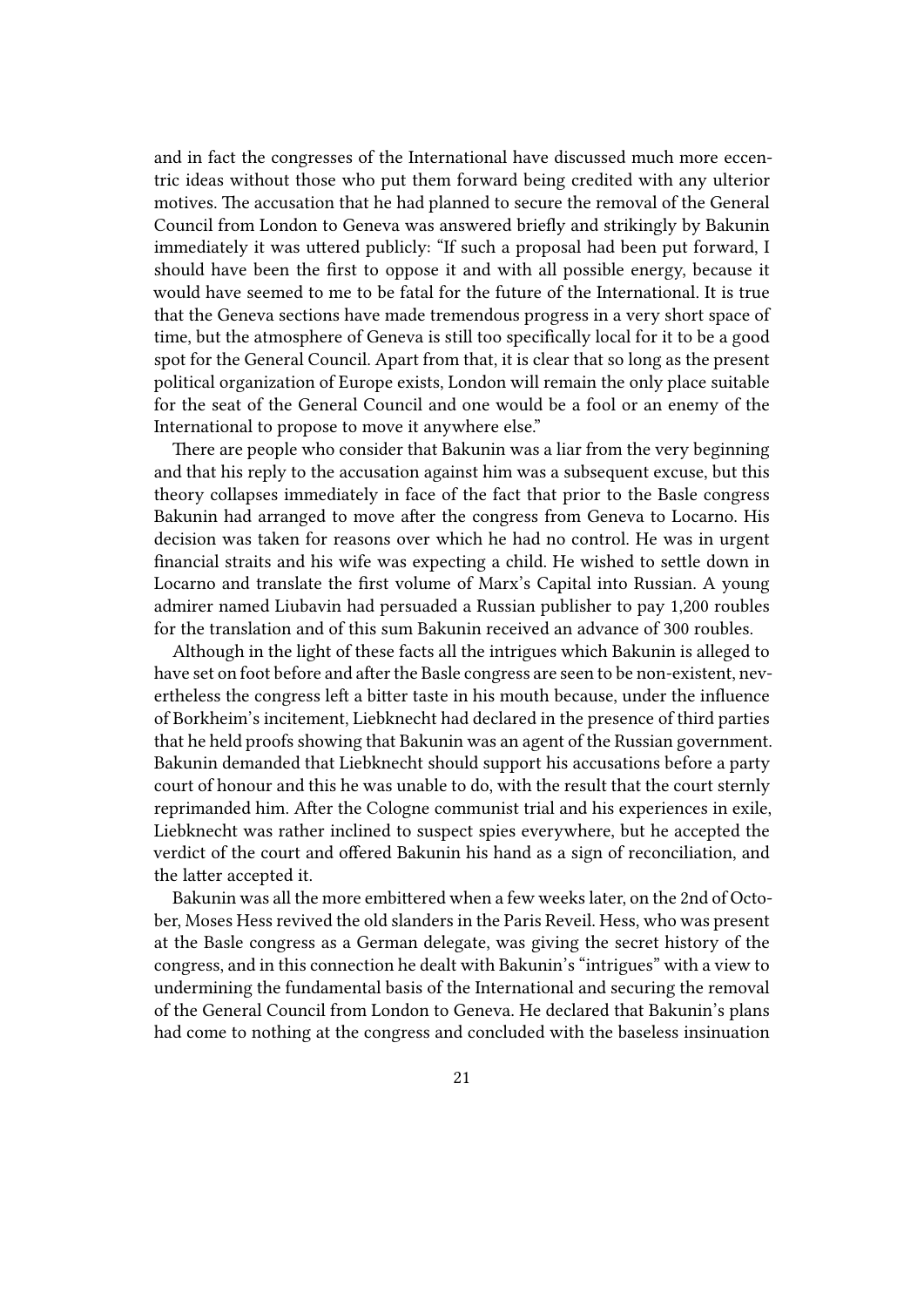that he, Hess, did not want to impugn Bakunin's revolutionary honesty, but that the Russian was closely related to Schweitzer, who had been accused by the German delegates at the Basle congress of being an agent of the German government. The malicious intent of this denunciation was made all the clearer by the fact that it was quite impossible to establish any "close relation" between the agitation of Schweitzer and the agitation of Bakunin, and that personally the two men had never had anything whatever to do with each other.

It would certainly have been wiser for Bakunin to have ignored this article which was ignoble enough in all conscience, but it is easy to understand that he was provoked to anger by the repeated attacks on his political honesty, particularly when the attacks were underhanded and malicious. He therefore wrote a reply, but in his initial anger the reply grew so long that he realized himself that the Reveil could not possibly publish it. He attacked the "German Jews" with particular violence, but expressly excepted "giants" like Lassalle and Marx from the race of pygmies à la Borkheim and Hess. He then decided to use this long reply as an introduction to a book on his revolutionary beliefs and sent it to Herzen in Paris with the request that the latter should try to find a publisher, adding a shorter reply for the Reveil. However, Herzen feared that even this would not be published and he himself wrote a defence of Bakunin against Hess, and this defence was published by the Reveil together with an editorial comment which completely pacified Bakunin.

Herzen was not at all satisfied with the longer reply. He disapproved of the attacks on the "German Jews," and was surprised that Bakunin attacked little known people like Borkheim and Hess instead of challenging Marx. Bakunin answered on the 28th of October, declaring that although he considered Marx responsible for the attacks made on him he had refrained from attacking Marx for two reasons and had even called him a "giant." The first reason was one of justice. "Apart from all the nasty tricks he has played us, we, or at least I, cannot ignore his tremendous services to the cause of socialism, which he has served for almost twenty-five years with insight, energy and disinterestedness, and in which he has undoubtedly excelled us all. He was one of the founders, the chief founder in fact, of the International and in my eyes that is a tremendous service and one which I shall always recognize no matter what he may have done against us."

And then he was guided by political and tactical considerations towards Marx, "who cannot stand me and loves no one but himself and perhaps those who are nearest to him. Marx's influence in the International is undoubtedly very useful. He has exercised a wise influence on his party down to the present day and he is the strongest support of socialism and the firmest bulwark against the invasion of bourgeois ideas and intentions. I should never forgive myself if I had ever tried to destroy or even weaken his beneficial influence merely in order to revenge myself on him. However, a situation may arise, and shortly at that, in which I shall take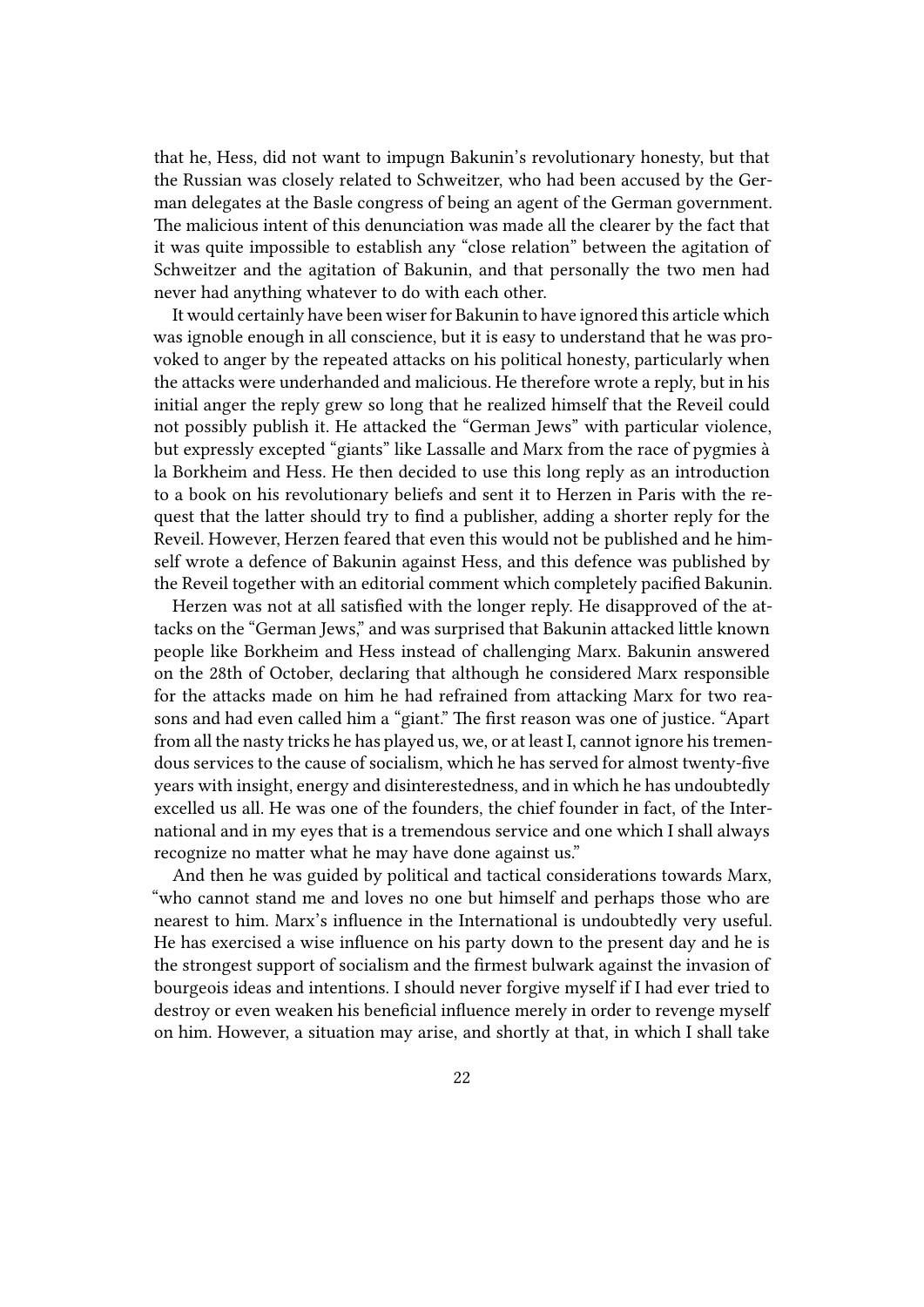up the struggle against him, though certainly not in order to attack him personally, but on a question of principle, on account of the State communism which he, and the English and Germans he leads, support so enthusiastically. That would be a life and death struggle, but everything comes in its own good time and the hour of conflict has not yet arrived."

And finally Bakunin mentions a tactical reason which prevented him from attacking Marx. If he attacked Marx openly, then three-quarters of the International would be against him, but on the other hand, if he attacked the ragtag and bobtail that crowded around Marx, the majority of the International would be on his side and Marx himself would find a certain amount of malicious pleasure in it. Schadenfreude is the German word which Bakunin uses in his letter to Herzen, otherwise written in French.

Immediately after writing this letter Bakunin moved to Locarno. He was so occupied with his personal affairs that during the last few weeks he spent in Geneva after the Basle congress he took no part at all in the working-class movement and did not write a line for l'Egalité. His successor on the editorial board was Robin, a Belgian teacher who had moved to Geneva about a year previously, and together with him Perron, the enameller who had edited the paper before Bakunin. Both were supporters of Bakunin, but they did not act on his instructions. Bakunin's aim was to enlighten the workers of the gros metiers, in whom the revolutionary proletarian spirit was much more alive than in the workers of the fabrique, and to encourage them to undertake independent action. In this he found himself in opposition to their own committees – and what he has to say about the objective dangers of such a "departmental policy," as we should call it nowadays, is well worth reading even now – not to speak of the fabrique, which had supported the workers of the gros métiers in their strikes and drew from this undeniable service the false conclusion that the workers of the gros métiers should follow faithfully every step of their colleagues of the fabrique. Bakunin had fought against these tendencies, particularly in view of the incurable leanings of the fabrique towards alliances with bourgeois radicalism. However, Robin and Perron thought that they could whitewash and patch up the differences between the gros métiers and the fabrique, differences which had not been created by Bakunin, but which had their basis in a social antagonism. As a result they slithered into a see-saw system which satisfied neither the gros métiers nor the fabrique and opened the door to all sorts of intrigues.

A master of such intrigues was a Russian fugitive named Nikolas Utin, who lived in Geneva at the time. He had taken part in the Russian student disturbances at the beginning of the sixties, and when the country grew too hot for him he fled abroad where he lived comfortably on a considerable income – from twelve to fifteen thousand francs have been mentioned – which he derived from the trade of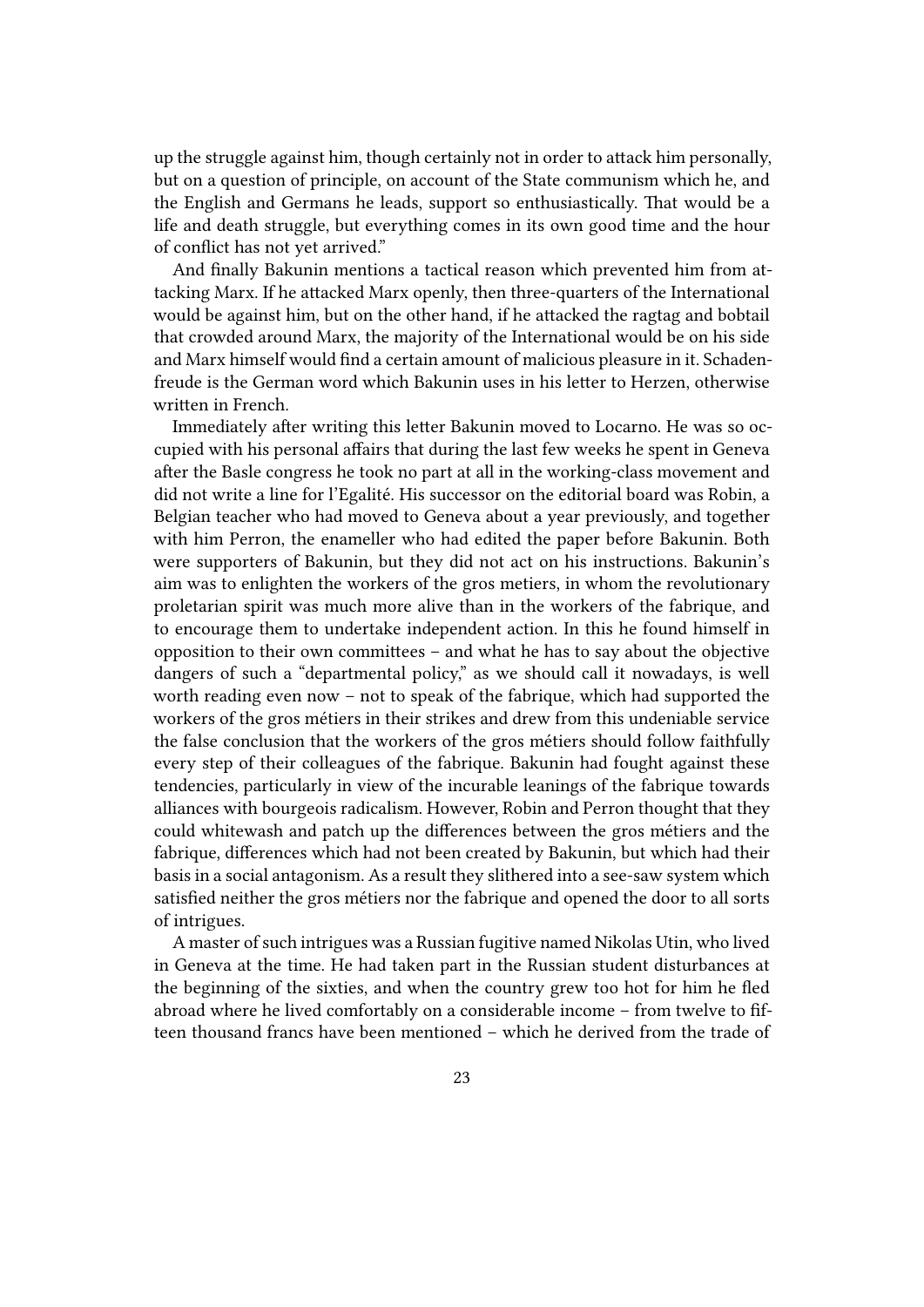his father in spirits. This fact won him a position which the intellectual capacities of the vain and garrulous fellow could never have obtained for him. His successes were exclusively on the field of tittle-tattle where, as Engels once said, "the man with something serious to do can never compete with those who have all day to gossip in." In the beginning Utin had made up to Bakunin, only to be thoroughly snubbed by him, and when Bakunin left Geneva, Utin seized the opportunity to revenge himself for his wounded vanity by pursuing him with underhand slander. His efforts to this edifying end were not without result and afterwards he cast himself humbly at the feet of the Tsar and begged for mercy. The Tsar proved he was not adamant and during the Russo-Turkish war of 1877, Utin became a contractor to the Tsarist army, in which capacity he no doubt worshipped Mammon even more successfully than he had done through the paternal spirits business.

People like Robin and Perron were easy game for Utin, for although their personal honesty was above reproach they were almost incredibly clumsy, and to make matters worse they began a squabble with the General Council on questions which were certainly not of any urgent interest to the France-Swiss workers. L'Egalité complained bitterly that the General Council paid far too much attention to the Irish question, that it failed to set up a Federal Council for the English sections, that it did not arbitrate in the conflict between Liebknecht and Schweitzer, etc. Bakunin had nothing to do with all this, and the wrong impression that he approved of these attacks on the General Council or even instigated them was caused exclusively by the fact that Robin and Perron were his supporters and that Guillaume's paper took up the same attitude.

The General Council replied to Robin's attacks in a private circular dated the 1st of January, 1870, and addressed, apart from Geneva, only to the French-speaking Federal Councils. Although this circular was sharp in its tone it remained well within the limits of objective argument. The reasons which the General Council gave for not forming a Federal Council in England are interesting still. It declared that although the revolutionary initiative would probably come from France, nevertheless only England could serve as the lever for any serious economic revolution. It was the only country where there were no longer any peasants and where the ownership of the land was concentrated in the hands of a few landowners. It was the only country where the capitalist mode of production had established itself in almost the whole of production and where the great mass of the population consisted of wage-workers. It was the only country where the class struggle and the organization of the workers had reached a certain degree of universality and maturity. And finally, thanks to the dominant position of England on the world market, any revolution in its economic conditions would immediately react on the whole world.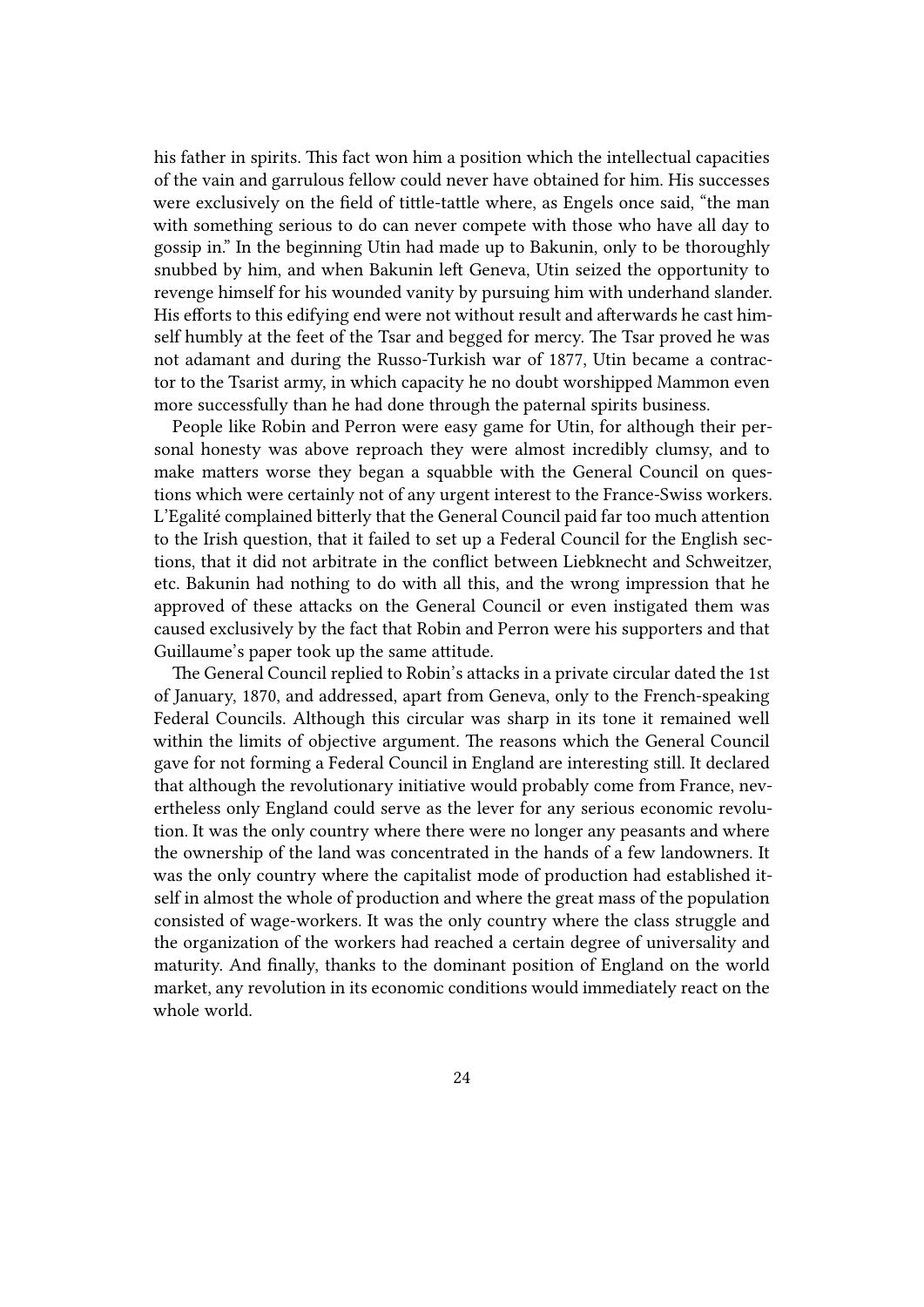Although, therefore, all the necessary material conditions for a social revolution existed in England, nevertheless the English workers did not possess either a capacity for generalization or revolutionary ardour. The task of the General Council was to give the English workers this spirit and this ardour, and the fact that it was performing its task successfully could be seen from the complaints of the big bourgeois newspapers in London that the General Council was poisoning the English spirit of the workers and driving them towards revolutionary socialism. An English Federal Council would come between the General Council of the International and the General Council of the trade unions. It would enjoy no prestige, and the General Council of the International would lose its influence on the great lever of the proletarian revolution. It therefore refused to commit the folly of placing this lever in English hands and contenting itself with bombastic mouthings in the place of serious and unseen work.

Before this circular arrived at its destination the trouble came to a head in Geneva itself. Seven members of the editorial board of l'Egalité were supporters of Bakunin and only two were his opponents. Arising out of a subordinate and politically unimportant incident, the majority raised the question of confidence, and it was then seen that with their vacillating policy Robin and Perron had sat down between two stools. The minority was supported by the Federal Council and the seven members of the majority had to resign, including Becker who had been very friendly with Bakunin whilst the latter lived in Geneva, but who had found many things to object to in the policy of Robin and Perron. The control of l'Egalité then went over into the hands of Utin.

### <span id="page-24-0"></span>**7. "The Confidential Communication"**

In the meantime Borkheim continued his incitement against Bakunin. On the 18th of February he complained to Marx that Die Zukunft, the organ of Johann Jacoby, had refused to publish what Marx described in a letter to Engels as, "a monster epistle on Russian affairs, an indescribable hodge-podge of minute details all tumbling one over the other." At the same time Borkheim cast suspicion on Bakunin "in connection with certain financial transactions," on the authority of Katkov, who in his youth had been a follower of Bakunin but later went over to the reaction. Marx paid little attention to this accusation and Engels remarked philosophically: "Borrowing money is too typical a Russian means of existence for one Russian to be able to reproach another about it."

After informing Engels about Borkheim's continued incitement against Bakunin, Marx declared that the General Council had been called upon to decide whether a certain Richard (who later really turned out to be a bad lot) had been expelled from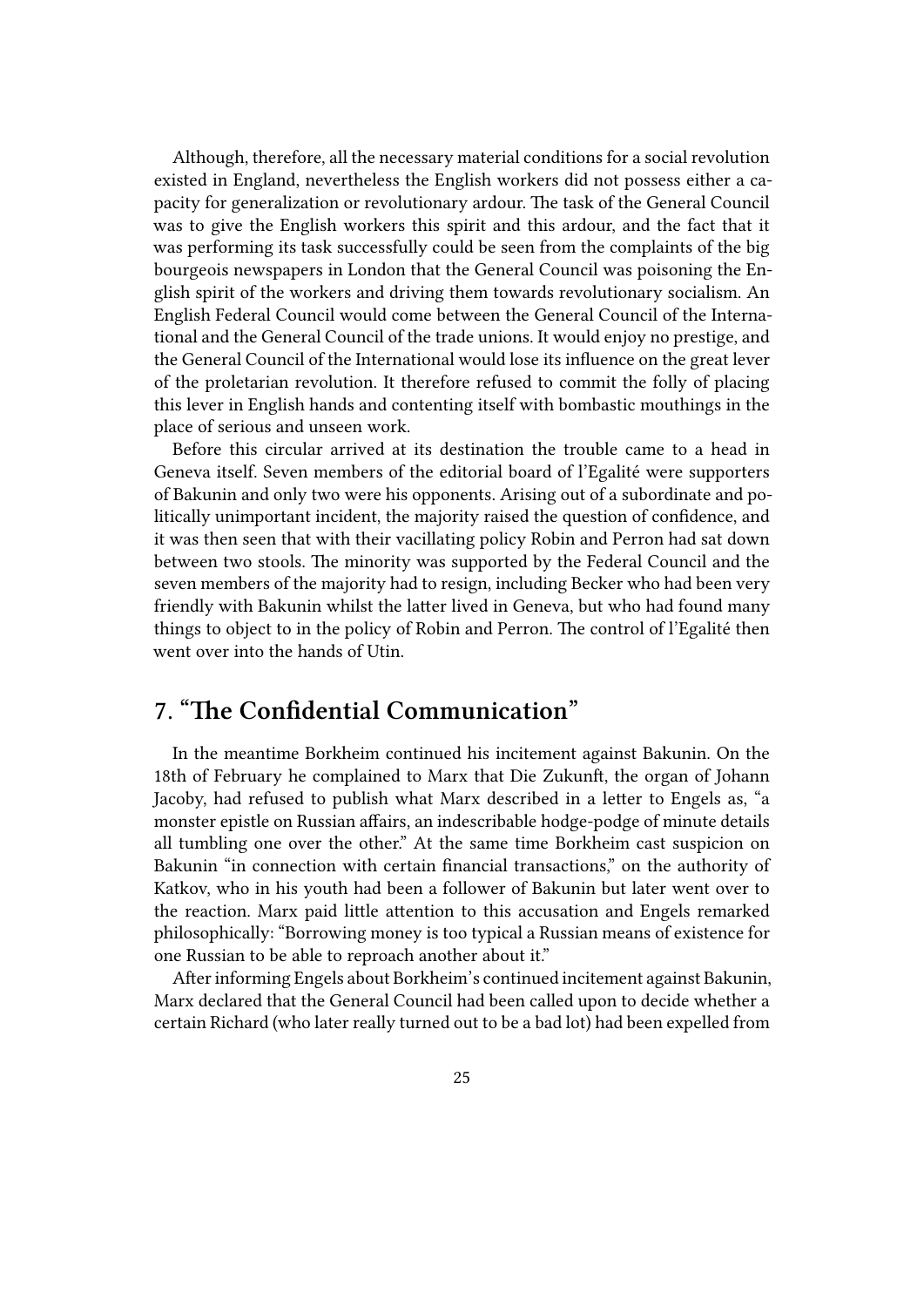the International in Lyons with justification, and added that as far as he could see the man could be accused of nothing more than a slavish support of Bakunin and an accompanying self-conceit. "It appears that our last circular made a sensation and that in France and Switzerland a regular hunt against the Bakuninists has begun. However, there must be moderation in all things and I shall see to it that no injustice is done."

A confidential communication which Marx directed a few weeks later, on the 28th of March, through the mediation of Kugelmann to the Brunswick committee of the Eisenachers was in strong contrast with the good intentions with which he had concluded his letter to Engels. The basis of this confidential communication was the circular of the General Council, intended only for Geneva and for the French-speaking Federal Councils. This had long since served its purpose and had in fact let loose the "regular hunt" against the Bakuninists of which Marx had expressed his disapproval. It is difficult to see why Marx communicated the contents of this circular to Germany in face of the unpleasant result it had already had elsewhere, particularly as Bakunin had no supporters in Germany at all.

It is still more difficult to understand why he provided the circular with an introduction and a close which were even more calculated to let loose a "regular hunt," particularly against Bakunin. The introduction began with bitter reproaches against Bakunin who had first of all attempted to smuggle himself into the League for Peace and Freedom, only to be closely observed in its executive committee as a "suspected Russian." After having failed to secure the adoption of his programmatic absurdities in the League, he had then turned his attention to the International in order to make it into his private instrument. To this end he had founded the Alliance of Socialist Democracy. After the General Council had refused to recognize the Alliance the latter had nominally been dissolved, but in fact it had continued to exist under Bakunin's leadership, who had then sought to attain his ends with other means. He had put forward the question of the right of inheritance at the Basle congress in the hope of defeating the General Council on the theoretical field and causing its removal from London to Geneva. He had organized "a downright conspiracy" in order to secure a majority of the Basle congress. However, he had not been successful and the General Council had remained in London. "Bakunin's anger at the failure of his plan – perhaps he had attached all sorts of private speculations to its success – " had then expressed itself in the attacks of l'Egalité on the General Council, attacks which had been answered in the circular of the 1st of January.

Marx then inserted the full text of the circular in his confidential communication and continued: Even before the arrival of the circular the crisis had come to a head in Geneva. The Franco-Italian Swiss Federal Council had disapproved of the attacks made by l'Egalité on the General Council and decided to keep a close control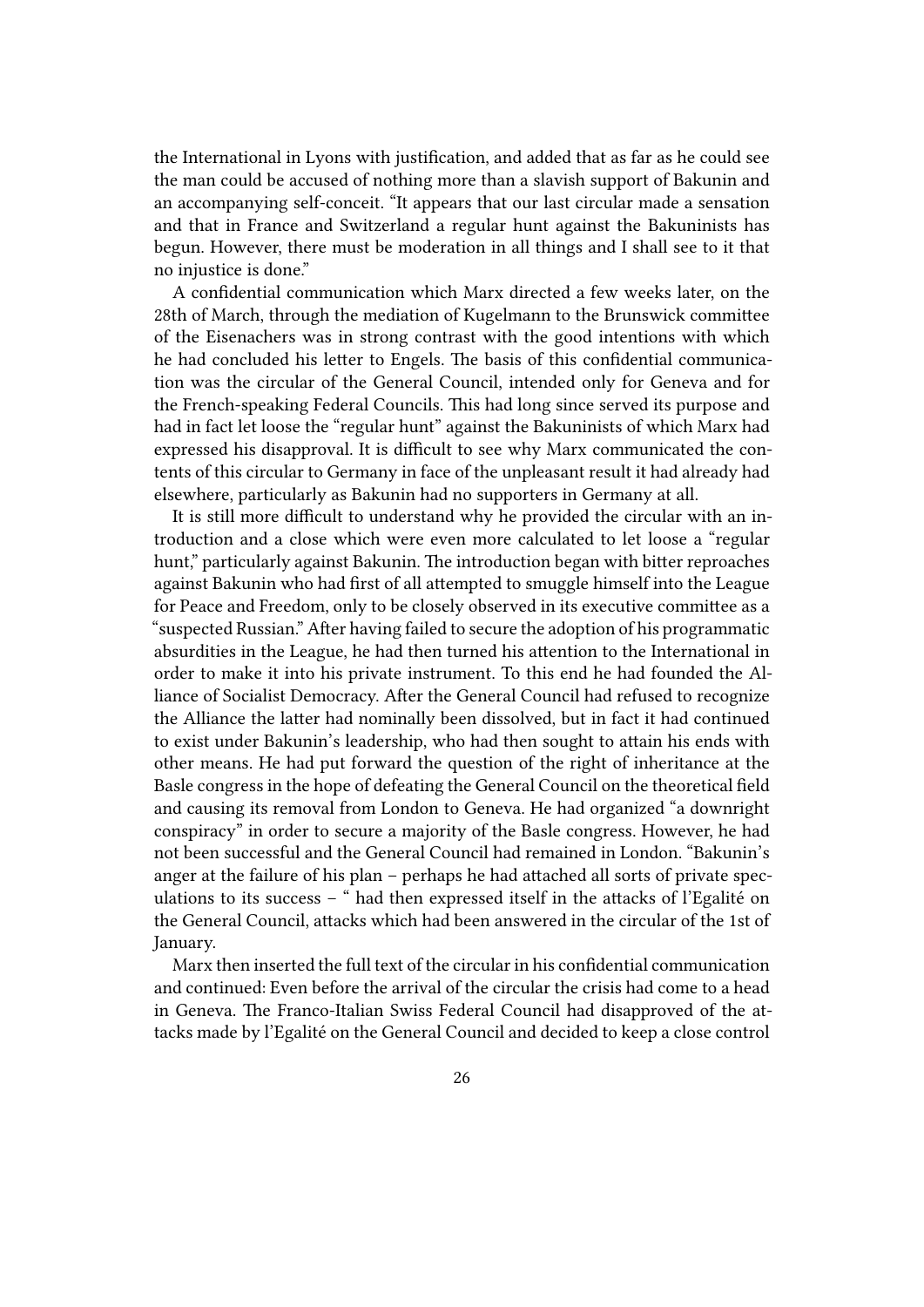over the paper for the future. Bakunin had then retired the canton of Ticino." Soon afterwards Herzen died. Bakunin, who had disavowed his old friend and patron from the moment he wished to put himself forward as the leader of the European working-class movement, then immediately began to sound a fanfare in Herzen's praise. Why? Despite his own wealth, Herzen had been in receipt of an annual sum of 25,000 francs for propaganda from the pseudo-socialist Pan-Slavist party in Russia, with which he was friendly. Thanks to his lavish praise, Bakunin succeeded in obtaining this money himself and then accepted 'Herzen's heritage' gladly much as he hated inheritance. In the meantime a colony of young Russian fugitives had established itself in Geneva, students who were really honest in their endeavours and who had made the struggle against Pan-Slavism the chief point in their program. They had asked to be admitted as a section of the International, proposing that Marx should be their provisional representative on the General Council, and both these requests had been granted. They had also declared that they were about to tear the mask from Bakunin's face publicly. In this way, the confidential communication concluded, the game of this highly dangerous intriguer would be up, at least as far as the International was concerned.

It is hardly necessary to enumerate the many errors the communication contains. Generally speaking, the more incriminating the accusations it makes against Bakunin appear to be, the more baseless they are in reality. This is true in particular of the accusation of legacy-hunting. No pseudo-socialist Pan-Slavist party in Russia ever paid Herzen 25,000 francs annually for propaganda. The unsubstantial basis of this fairy tale was that in the revolutionary years a young Russian named Batmetiev had given 25,000 francs to start a revolutionary fund and that Herzen had administered this fund. There is no reason whatever to believe that Bakunin ever showed any inclination to pocket this fund on his own behalf and certainly the warm obituary he wrote for Rochefort's Marseillaise on a political opponent who had been a friend of his youth cannot be quoted in support of such a statement. At the utmost the obituary might offer an opportunity for an accusation of sentimentality, just as all the errors and weaknesses of Bakunin, no matter how numerous they may have been, were due to characteristics which were, generally speaking, the opposite of those going into the make-up of a "highly dangerous intriguer.

The concluding passages of the confidential communication show how Marx came to fall into these errors concerning Bakunin. His information was obtained from the Russian fugitives' committee in Geneva, in other words, from Utin, or through him from Becker. At least, a letter from Marx to Engels seems to indicate that he obtained the most serious of the accusations, that of legacy-hunting, from Becker. However, this does not rhyme with a contemporary letter from the latter to Jung, which is still extant, in which Becker complains about the confusion prevail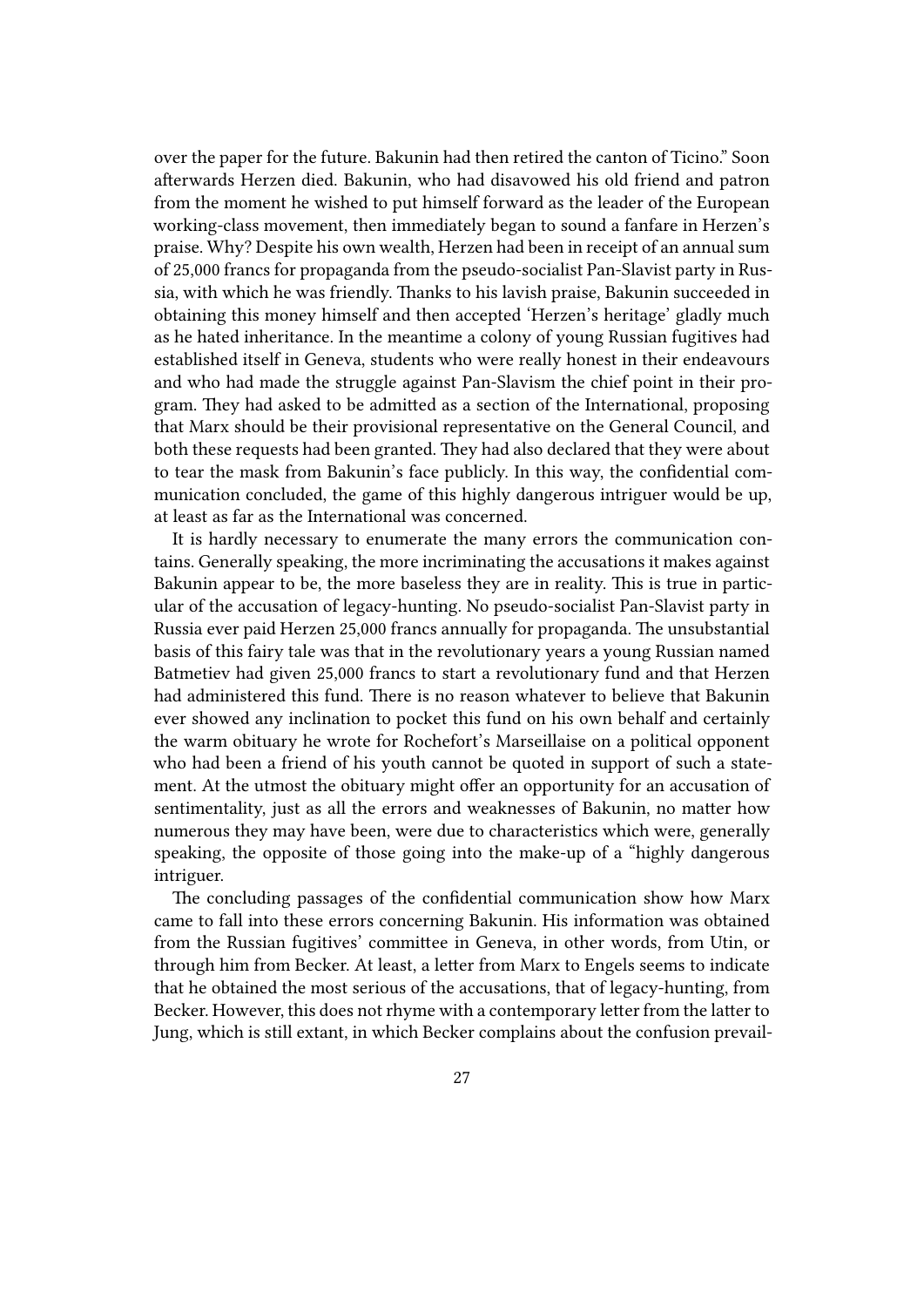ing in Geneva, about the antagonism between the fabrique and the gros metiers, about weak-nerved illusionists like Robin and obstinate cranks like Bakunin," but ends up by praising Bakunin and declaring that he was much better and more useful than he had been. The letters of Becker and the Russian fugitives' committee in Geneva to Marx are no longer extant, and in both his official and private answers to this new section of the International, Marx apparently thought it better to say nothing about Bakunin at all. He advised the Russian section to work chiefly for Poland, that is to say, to free Europe from its own proximity, and he did not fail to see the humour of being the representative of young Russia, declaring that a man could never know in what strange company he might fall.

Although he treated the matter with a certain amount of humour, it was obviously a great satisfaction to him to observe that the International was beginning to find a foothold amongst the Russian revolutionaries, and otherwise it would be impossible to understand why he was prepared to believe accusations against Bakunin made by Utin, who was completely unknown to him, when he had refused to credit them from his old friend Borkheim. By a peculiar coincidence Bakunin fell victim just at that time to an error of judgment with regard to a Russian fugitive, whom he regarded as the first swallow of the coming Russian revolutionary summer, and even let himself be drawn into an adventure which was to do his reputation more harm than any other incident in his whole adventurous life.

A few days after the confidential communication had been written, on the 4th of April, the second annual congress of the Franco-Italian Swiss Federation took place in La Chaux-de-Fonds, and an open breach occurred. The Geneva section of the Alliance, which had already been accepted into the International by the General Council, demanded that it should also be accepted into the Federation and that its two delegates should be given representation at the congress. Utin opposed this and made violent attacks on Bakunin, denouncing the Geneva section as his instrument of intrigue, but he was vigorously opposed by Guillaume, a narrowminded fanatic who in later years treated Marx as badly as Utin treated Bakunin, but a man whose education and capacity put him in a different class altogether from that of his pitiful opponent. Guillaume was victorious with a majority of 21 against 18 votes. However, the minority refused to recognize the decision of the majority and split the congress. Two congresses then met simultaneously. The majority congress decided to move the seat of the Federal Council from Geneva to La Chaux-de-Fonds and to make Solidarité, which Guillaume issued in Neuchatel, the organ of the Federal Council.

The minority justified its attitude by declaring that the majority was a purely accidental one, because only 15 sections had been represented at La Chaux-de-Fonds whilst Geneva alone had thirty sections which all or almost all opposed the acceptance of the Alliance into the Franco-Italian Swiss action.The majority, on the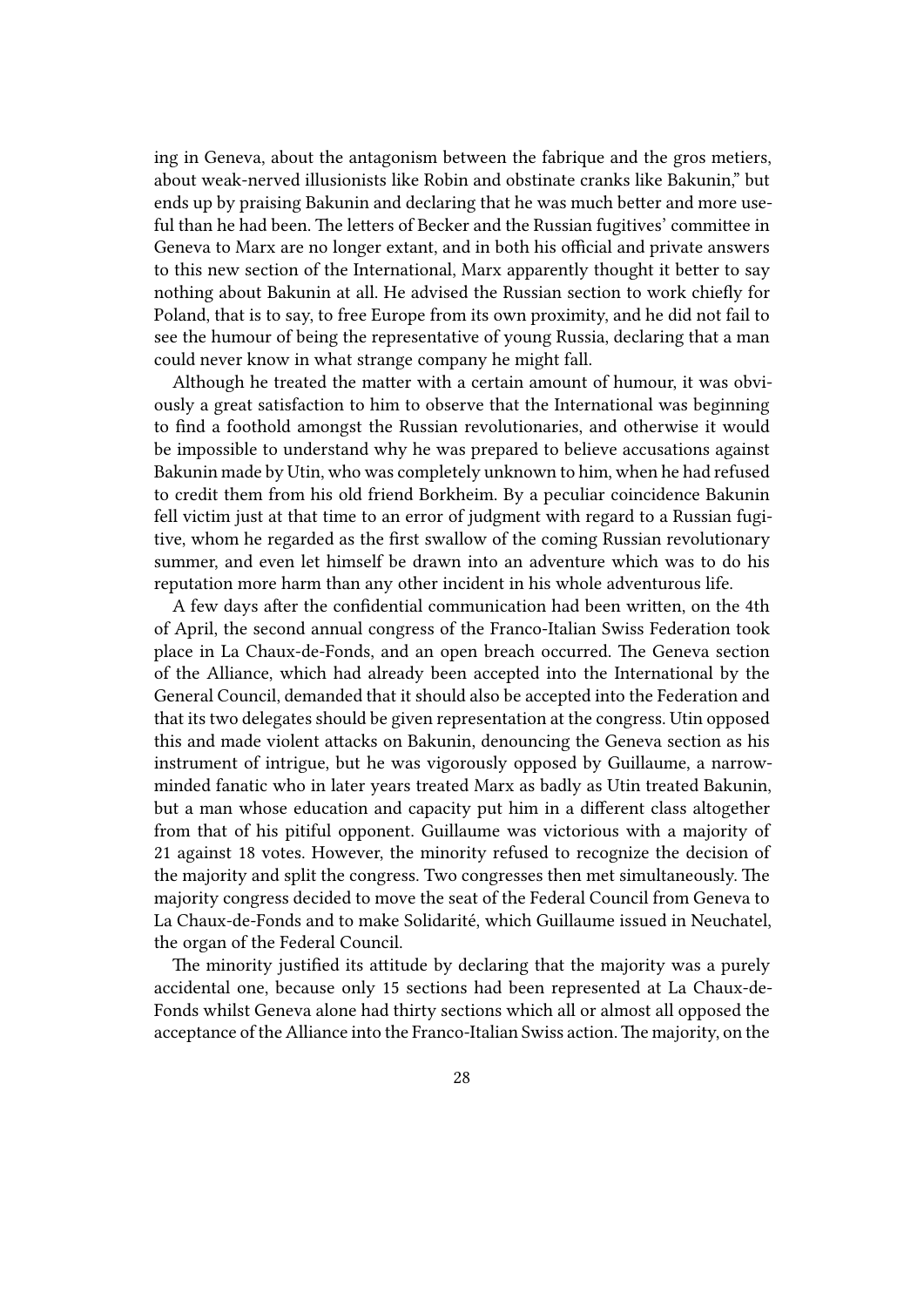other hand, insisted that a section which had been admitted by the General Council could not be rejected by a Federal Council. Becker declared in Der Vorbote that the whole affair was much objectionable ado about nothing and had been possible only by a lack of fraternal feelings on both sides. The section of the Alliance was chiefly interested in the propaganda of theoretical principles and could therefore not attach much importance to being accepted into a national organization, all the more so as it was regarded in Geneva as the plotting tool of Bakunin, who had long been unpopular there. On the other hand, if the Alliance really wanted to be accepted, it was narrow-minded and childish to refuse or to make its acceptance the reason for a split.

However, the situation was not quite so simple as Becker described it. The decisions which the two separate congresses adopted were similar in many respects, but they differed just in the cardinal question – the antagonism out of which the whole confusion in Geneva had developed. The majority congress completely adopted the standpoint of the gros métiers. It condemned all forms of politics which aimed merely at social changes through national reforms, declaring that every politically organized State was nothing but a means of capitalist exploitation on the basis of bourgeois law, and therefore any participation of the proletariat in bourgeois politics consolidated the existing system and paralyzed revolutionary proletarian action. The minority congress, on the other hand, adopted the standpoint of the fabrique. It condemned political abstinence as damaging to the cause of the working class, and recommended participation in the elections, not because it would be possible to secure the emancipation of the workers in this way, but because the parliamentary representation of the workers was a means of agitation and propaganda which it would not be tactical to ignore.

The newly-formed Federal Council in La Chaux-de-Fonds demanded recognition from the General Council as the leader of the Federation. However, the General Council refused to give this recognition and on the 28th of June it declared that the Federal Council in Geneva, which was supported by the majority of the Geneva sections, should continue to exercise its old functions, whilst the new Federal Council should adopt a local name. Although this decision was fair enough and had been provoked by the new Federal Council, the latter refused to submit to it and protested vigorously against the dictatorial tendencies, against the "authoritarianism" of the General Council, thus giving the opposition within the International the second plank in its platform – the first being political abstinence. The General Council then severed all relations with La Chaux-de-Fonds.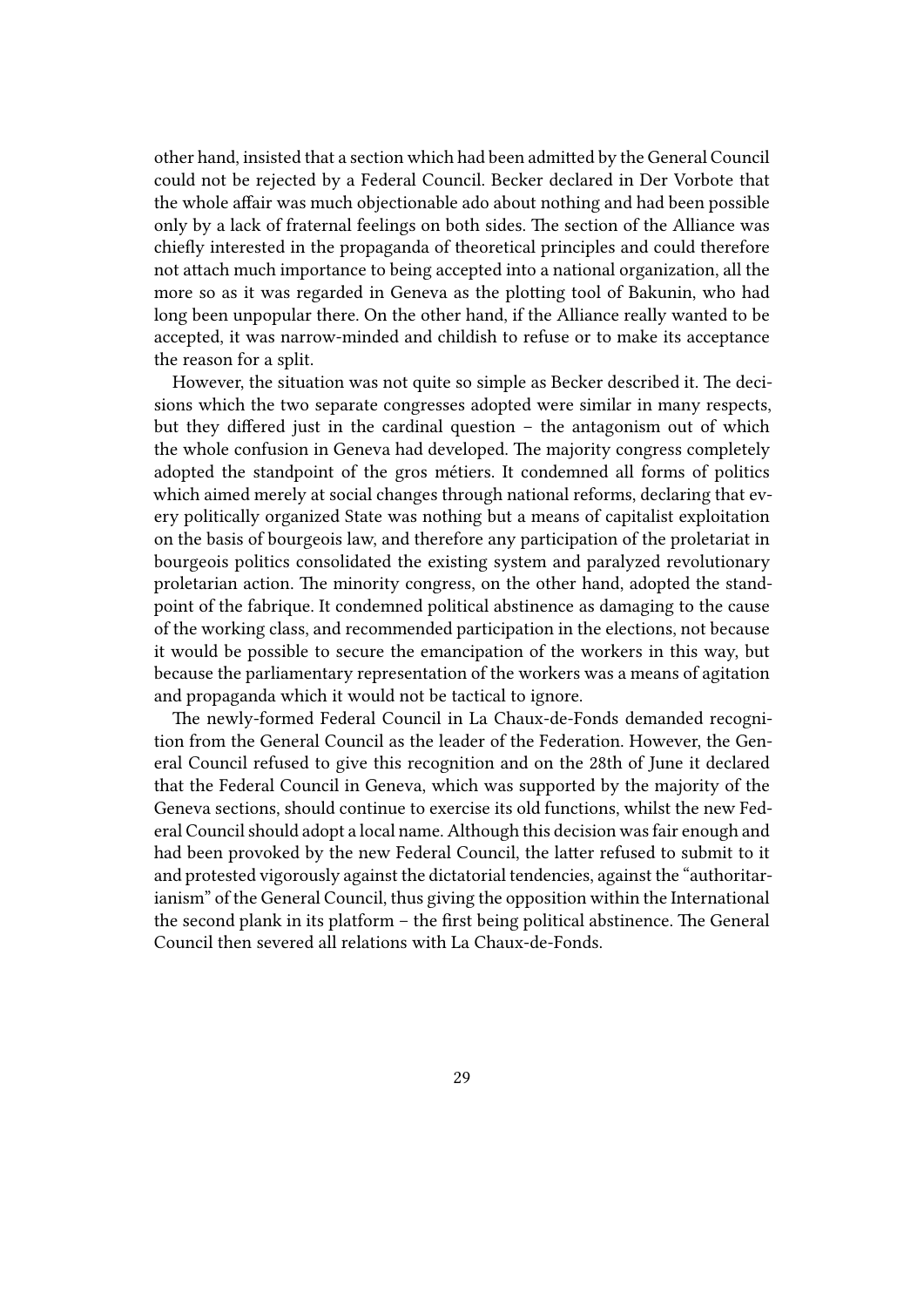## <span id="page-29-0"></span>**Chapter Fourteen: The Decline of the International**

[…]

### <span id="page-29-1"></span>**4. The International and the Paris Commune**

By taking over the heritage of the Commune without previously sorting over the remains, the International faced a world of enemies.

Least important were the slanderous attacks with which it was overwhelmed by the bourgeois press of all countries. On the contrary, as a result of these attacks it won, in a certain sense and to a certain degree, a propaganda weapon because the General Council was able to reply to such attacks openly and thus at least secured a hearing in the English press.

A much greater problem for the International was that presented by the necessity of assisting the numerous fugitive communards who fled to Belgium and to Switzerland, but chiefly to London. The state of its finances grew more and more unfavourable and the collection of the necessary funds to assist the fugitives met with great difficulties and necessitated great efforts. For many months the General Council was compelled to devote its chief energies and the greater part of its time to this problem, to the detriment of its normal tasks, although the latter became more and more urgent as almost all governments now began to mobilize their forces against the International.

However, even this war of the governments against the International was not its chief trouble. The campaign against the International was carried on with more or less energy in the various continental countries, but the attempts to unite all governments in a joint campaign of repression against the class-conscious proletariat failed for the moment. The first attempt of this nature was made by the French government on the 6th of June, 1871, in a circular issued by Jules Favre. But the document was so stupid and mendacious that it made little impression on the other governments, even on Bismarck, who was invariably willing to listen to any reactionary suggestion, particularly when it was directed against the working class, and who had been startled out of his megalomania by the support accorded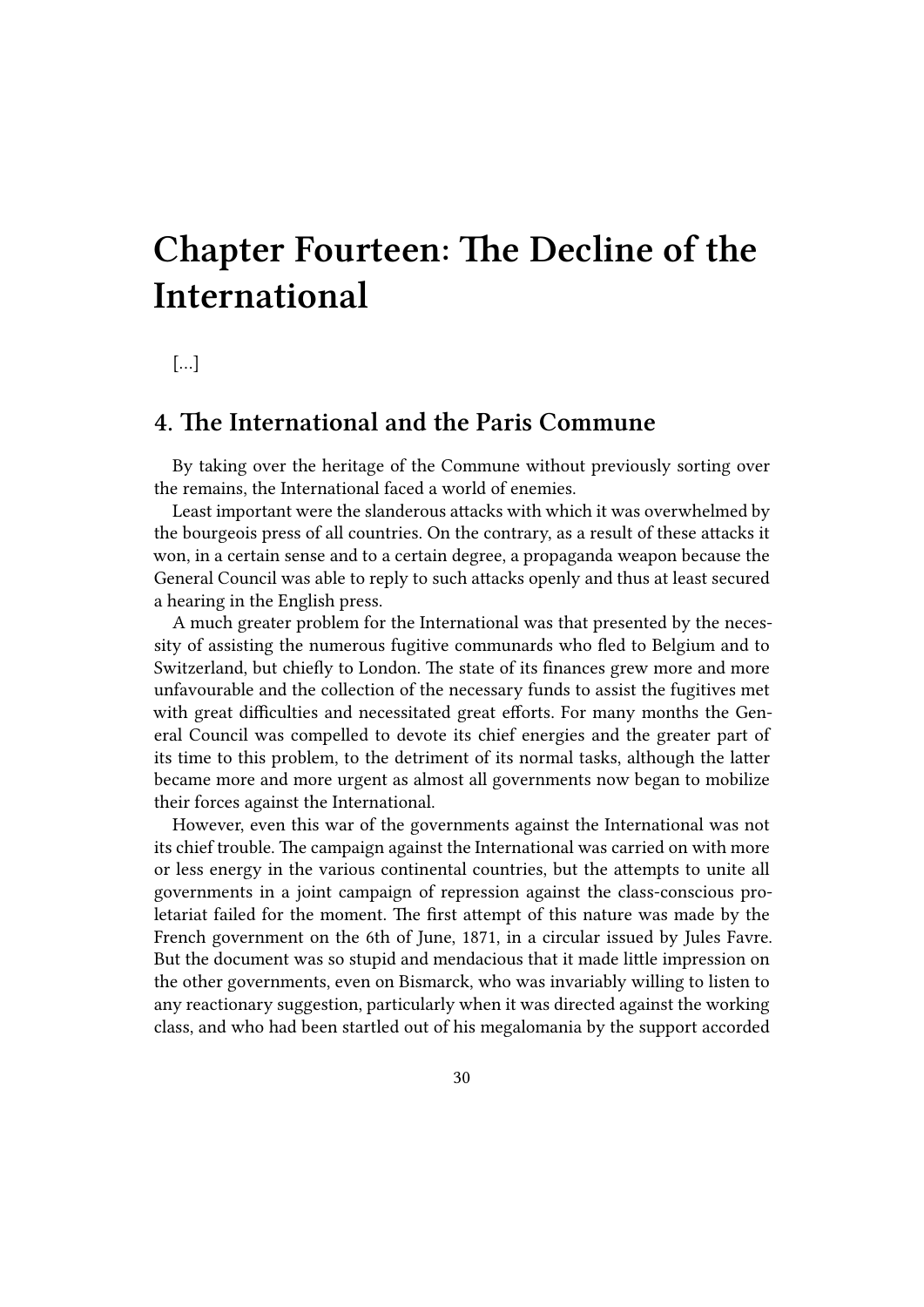to the Commune by the German Social Democracy, including both the Lassallean and the Eisenach fractions.

A little later the Spanish government made a second attempt to unite the governments of Europe against the International, this time also by means of a circular, issued to all governments by its Minister for Foreign Affairs. It was not sufficient, this circular declared, that individual governments should take the most severe measures against the International and its sections in their own territories. All governments should unite to exterminate the evil. This challenge might have met with greater success but for the fact that the English government immediately scotched it. Lord Granville replied that "in this country" the International had limited its operations chiefly to giving advice in strikes, and had only very limited funds with which to support such actions, whilst the revolutionary plans which formed a part of its program represented rather the opinions of its foreign members than those of the British workers, whose attention was directed chiefly to wage questions. However, foreigners in England enjoyed the protection of the laws of the country in the same way as British subjects. If they violated these laws by conducting warlike operations against any country with which Great Britain maintained friendly relations they would be punished, but for the present there was no reason for taking any special measures against foreigners on British soil. This reasonable rejection of an unreasonable demand caused Bismarck's semi-official mouthpiece to snarl that any measures taken against the International would for the most part remain ineffective so long as British territory represented as asylum from which all the other States of Europe could be disturbed with impunity and under the protection of the British law.

Thus, although its enemies did not succeed in organizing a joint crusade on the part of the various governments against the International, the International itself did not succeed in organizing a solid phalanx of resistance to the persecutions suffered by its sections in the various continental countries. This was its chief cause of anxiety and it was made still more serious by the fact that the International felt the ground trembling under its feet in just those countries whose working classes it had regarded as its firmest bulwarks: England, France and Germany, where large-scale industrial development was farthest progressed and whose workers possessed a more or less limited franchise. The importance of these countries for the International was reflected in the fact that there were twenty Englishmen, fifteen Frenchmen and seven Germans on its General Council as against only two representatives each from Switzerland and Hungary and one representative each from Poland, Belgium, Ireland, Denmark and Italy.

From the very beginning Lassalle had organized his agitation amongst the German workers as a national affair and this had brought him bitter reproaches from Marx, but it was soon seen that this fact helped the German workers' movement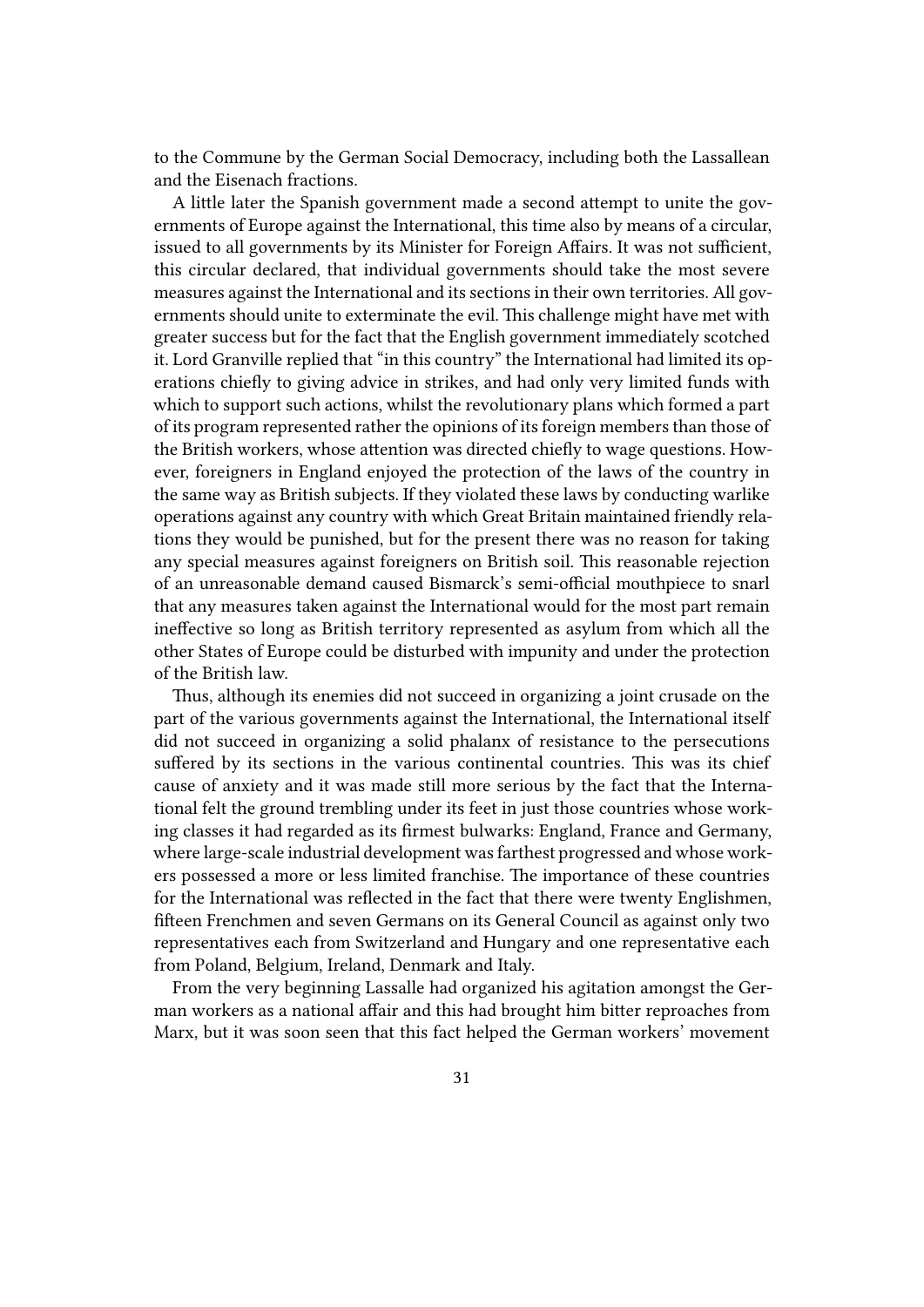over a crisis which severely shook the socialist movement in all other continental countries. For the moment, the war against France had resulted in the temporary standstill of the German working-class movement. The two factions had enough to occupy them in their own affairs to prevent them bothering much about the International. Although both factions had declared themselves against the annexation of Alsace-Lorraine and in favour of the Paris Commune, the Eisenach faction, which alone was recognized by the General Council as a section of the International, had come so much into the foreground that it had been harassed by the authorities with indictments for high treason and similar disagreeable matters far more than the Lassallean faction. It was Bebel who, according to Bismarck's own evidence, first awakened the suspicion of the latter by his fiery speech in the Reichstag in which he declared the German Social Democracy in solidarity with the Paris communards, and who caused Bismarck to deliver increasingly violent blows against the German working-class movement. However, much more decisive for the attitude of the Eisenach faction towards the International was the fact that since it had constituted itself as an independent party on a national basis it had become more and more estranged from the International.

In France Thiers and Favre had caused the monarchist-reactionary National Assembly to pass a draconic law aimed specially against the International; this law completely paralyzed the French working class, which had already been weakened to the point of utter exhaustion by the fearful blood-letting of the Versailles massacres. In their fierce desire for revenge these upholders of law and order even went so far as to demand from Switzerland, and even from England, the extradition of the fugitive communards as common criminals, and as far as Switzerland was concerned they came within an ace of being successful. Under these circumstances the connections of the General Council in France were completely broken off. In order to secure the representation of the French workers on its General Council, the International co-opted a number of fugitive communards (partly men who had already been members of the International and partly men who had distinguished themselves by their revolutionary energy in the cause of the Commune), its aim being to honour the Commune. This was a good idea as far as it went, but it weakened the General Council rather than strengthened it, for the fugitive communards suffered the inevitable fate of all emigrants and exhausted their energies in internal struggles. Marx now had to go through the same troubles and difficulties with the French emigrants as he had had with the German emigrants twenty years previously. He was certainly the last man to demand any recognition for doing what he, in any case, considered it his duty to do, but in November, 1871, the constant bickerings of the French fugitives caused him to sigh regretfully: "And that's my reward for having wasted almost five months of my time on their behalf and for having vindicated their honour in the Address!"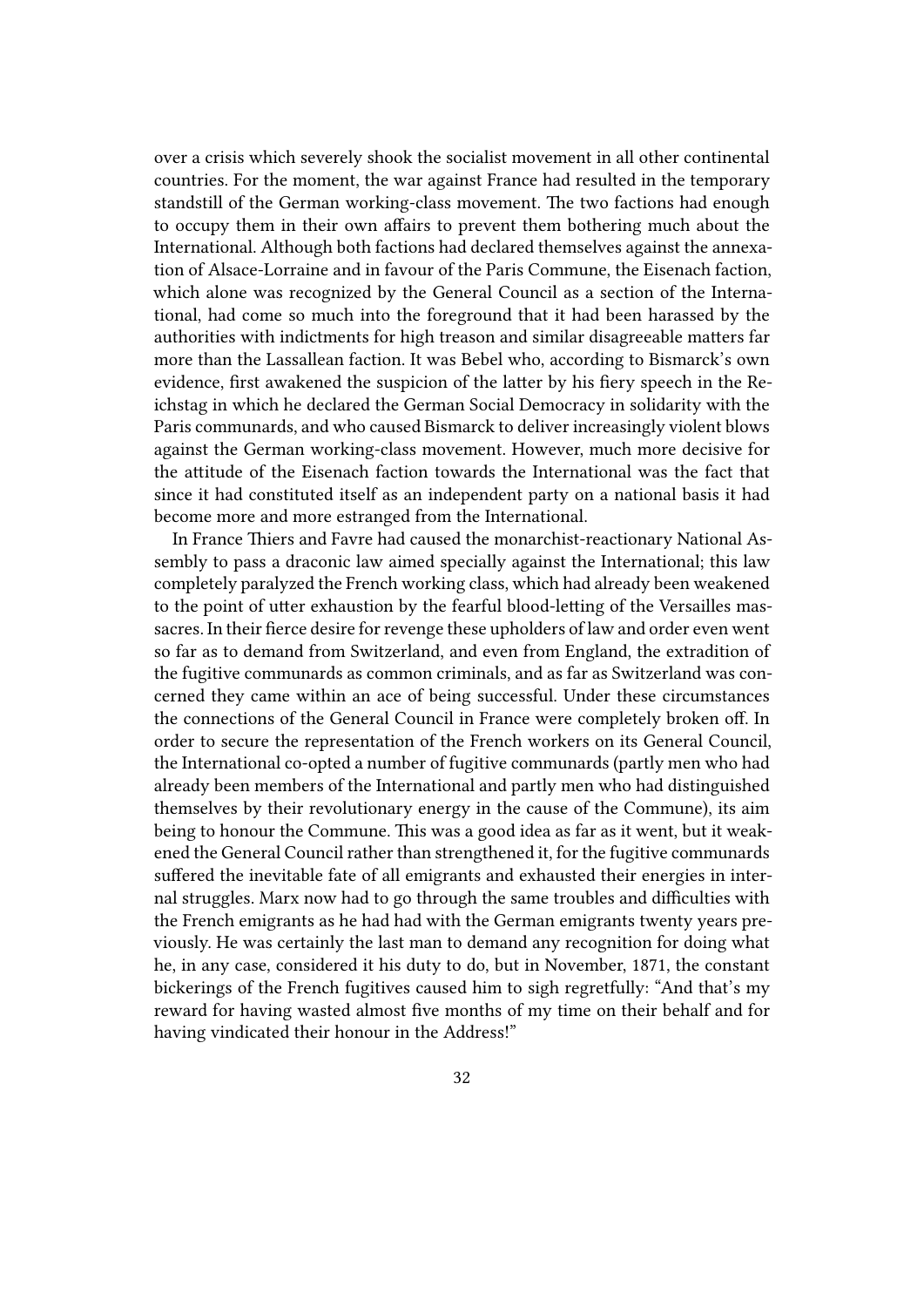And finally, the International lost the support which it had previously enjoyed from the English workers. Externally the breach first appeared when two reputable leaders of the trade union movement, Lucraft and Odger, who had been members of the General Council since its inception, Odger even as President so long as that office had existed, resigned from the council on account of the Address on The Civil War in France. This action gave rise to the legend that the trade unions parted company with the International owing to their moral abhorrence of the latter's defence of the Commune. The grain of truth which this legend contains by no means represents the real issue. The breach was due to much more important and deep-lying reasons.

From the beginning, the alliance between the International and the trade unions was a mariage de convenance. Both parties needed each other, but neither ever intended to bind itself up with the other for better or for worse and till death did them part. With masterly dexterity Marx had drawn up a joint program in the Inaugural Address and the Statutes of the International, but although the trade unions were thus able to accept the program, in practice they never used any more of it than suited their purpose. In his answering despatch to the Spanish government Lord Granville correctly describes the relation between the English trade unions and the International. The aim of the trade unions was to improve working conditions on the basis of capitalist society, and in order to further this aim they did not scorn the political struggle, but in the choice of their allies and their weapons they were guided by no fundamental considerations, so far as such considerations did not apply immediately to their actual aim.

Marx was soon compelled to recognize that this egoistic peculiarity of the trade unions, which was deeply rooted in the history and the character of the English proletariat, could not be broken so easily. The trade unions needed the International in order to carry the Reform Bill, but once this was achieved they began to flirt with the Liberals, for without the assistance of the latter they could not hope to win seats in Parliament. Even in 1868 Marx had complained of these "intriguers" and had mentioned Odger, who put up for Parliament on several occasions, as one of them. On another occasion Marx justified the presence of a number of the supporters of the Irish sectarian Bronterre O'Brien in the General Council with the following significant words: "Despite their follies these O'Brienites represent a (very often necessary) counter-weight to the trade unionists in the General Council. They are more revolutionary, more definite in their attitude to the land question, less national, not open to corruption in any shape or form, and but for that they would have been turned out long ago." He also opposed the repeated proposal that a special Federal Council should be formed for England, chiefly on the ground, given for instance in the circular of the General Council issued on the 1st of January, 1870, that the English lacked revolutionary ardour and the capacity to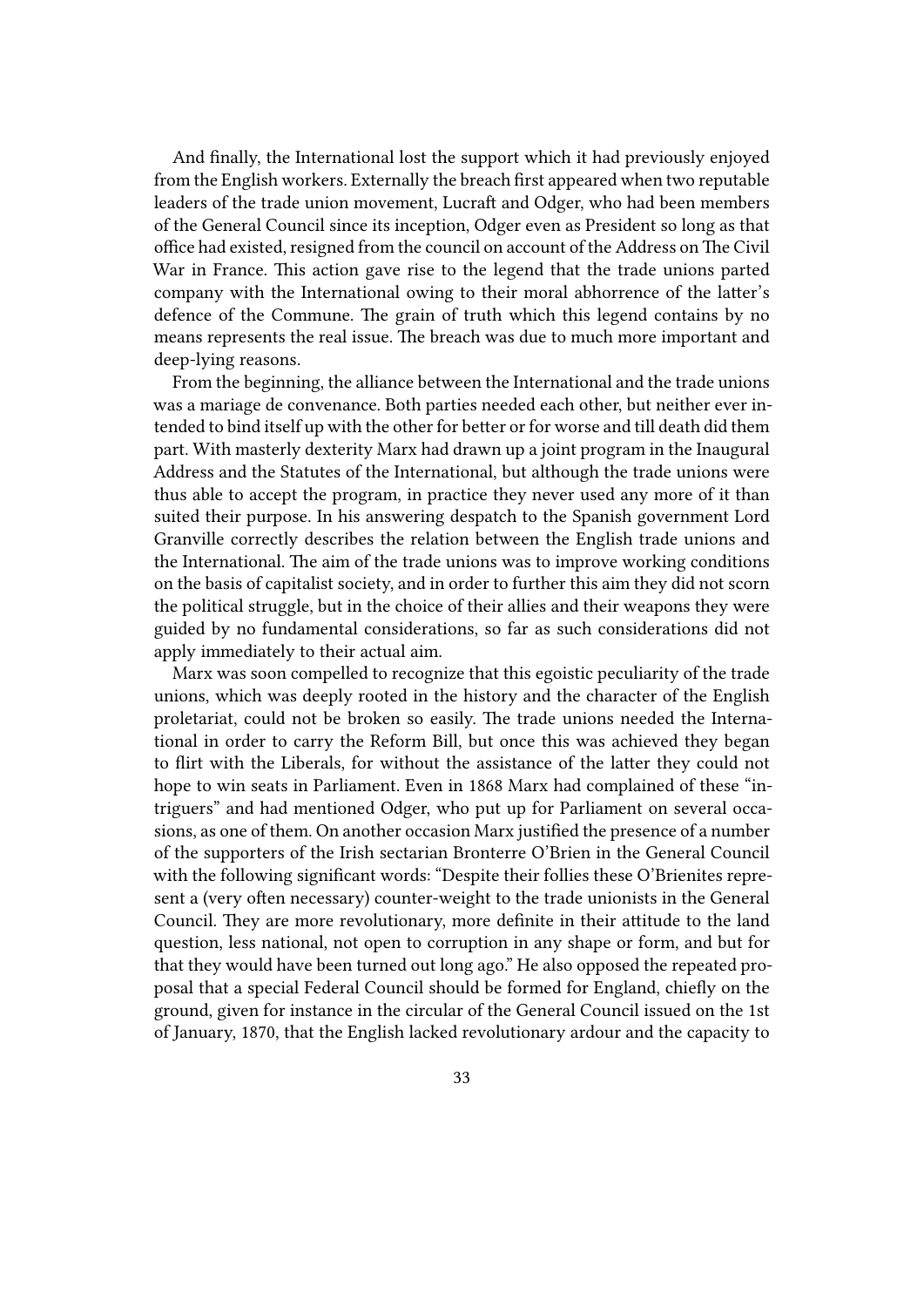generalize, so that any such Federal Council would become a tool in the hands of radical members of Parliament.

After the secession of the English working-class leaders Marx accused them bluntly of having sold themselves to the Liberal Ministry. This may have been true of some of them, but it was not true of all, even if one assumes "corruption" to include other forms than that of cash payment. As a trade union leader, Applegarth enjoyed at least as big a reputation as Odger and Lucraft, and was in fact considered by both Houses of Parliament as the official representative of trade unionism. Immediately after the Basle congress of the International he had been questioned by his parliamentary patrons as to his attitude towards the decision of the congress in the question of the common ownership of the land, etc., but he had refused to let himself be intimidated by their scarcely veiled threat. In 1870 he was appointed a member of the Royal Commission upon the Contagious Diseases Acts, thus becoming the first worker entitled to be styled by his Sovereign "Our Trusty and Well-beloved," nevertheless he signed the Address of the General Council on The Civil War in France and remained a member of the Council to the end.

The attitude of Applegarth, whose personal character is above reproach and who later refused an appointment on the Board of Trade, indicates clearly the real reasons for the secession of the trade union leaders. The immediate aim of the trade unions was to secure legal protection for themselves and their funds. This aim appeared to have been achieved when in the spring of 1871 the government brought in a bill giving every trade union the right to register itself as an approved society, thereby receiving legal protection for its funds providing that its statutes did not conflict with the law. However, what the government gave with one hand it immediately took away with the other, for the bill contained a lengthy clause which practically abolished the right of combination by confirming all the old elastic terms aimed at preventing strikes by prohibiting "violence," "threats," "intimidation," "molesting," "obstruction," etc. It was in fact nothing but a law aimed specially against the trade unions, and every action taken by them, or by anyone else, with a view to furthering their cause was declared punishable, whilst the same actions when committed by other bodies remained legal. With politeness and restraint the historians of British trade unionism declare: "It seemed of little use to declare the existence of trade societies to be legal if the criminal law was so stretched as to include the ordinary peaceful methods by which these societies attained their ends." For the first time, therefore, the trade unions were legally recognized and afforded protection, but at the same time all the provisions of the laws against trade union action were expressly confirmed and even intensified.

Naturally, the trade unions and their leaders rejected this Greek gift, but their protests succeeded only in persuading the government to divide its bill into two separate parts: a Bill legalizing the existence of the trade unions and a Criminal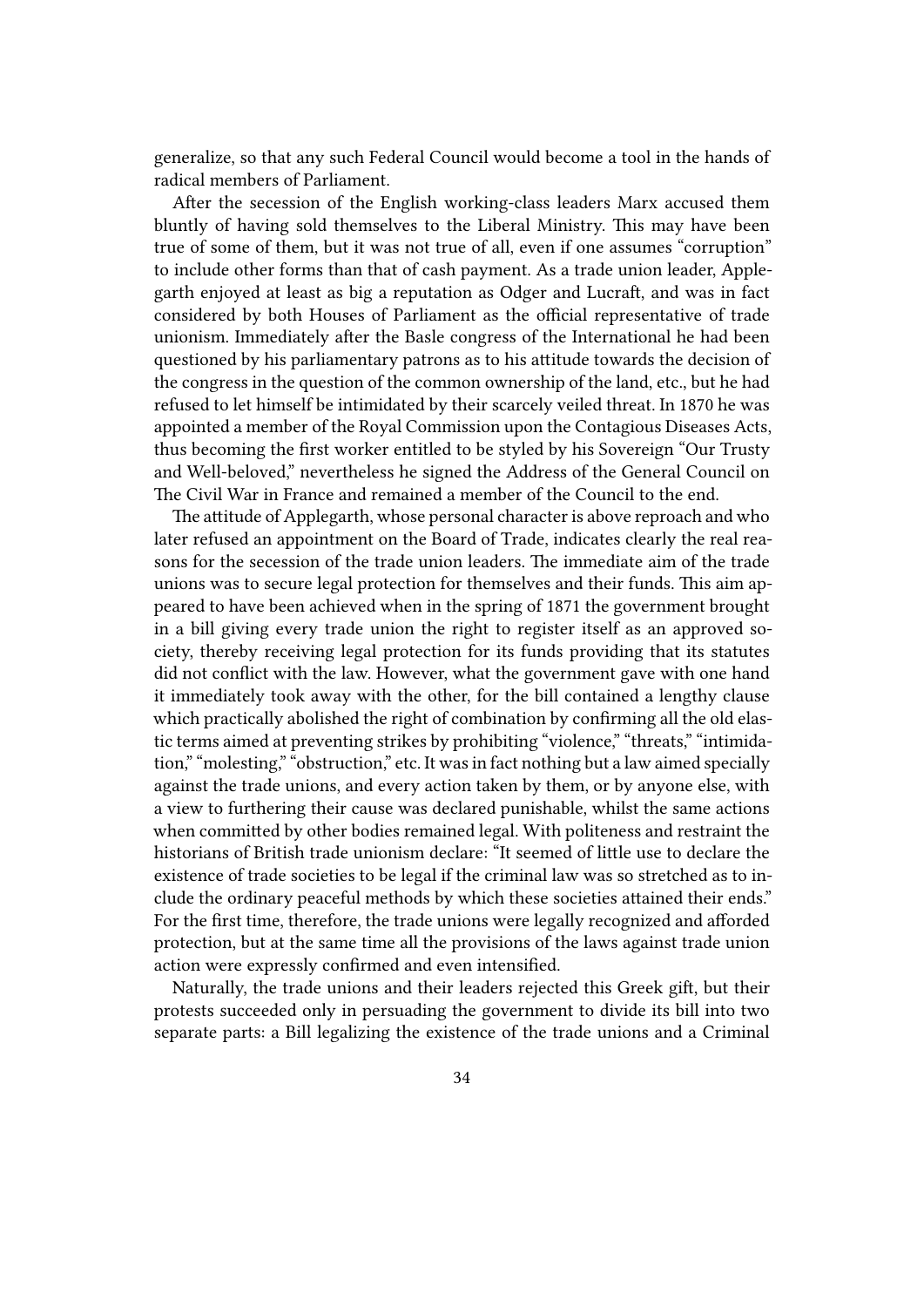Law Amendment Bill embracing all the clauses against trade union activity. That was of course no real success, but merely a trap into which the trade-union leaders were invited to fall, and into which, in fact, they did fall because their anxiety for their funds was greater than their loyalty to trade-union principles. All of them, and Applegarth was even in the van, registered their organizations under the new law, and in September, 1871, the Conference of Amalgamated Trades, the representative body of the "New Unionism," which had once been the link between the International and the unions, formally dissolved itself, "having discharged the duties for which it was organized." Owing to the.fact that in their gradual approach towards middleclass respectability the leaders of the trade unions had come to regard strikes as one of the more primitive methods of trade union activity, it was not difficult for them to salve their consciences. As early as 1867 one of them had declared, in giving evidence before a Royal Commission, that strikes were a sheer waste of money and energies both for the workers and their employers. Therefore, in 1871, when a powerful movement in favour of the nine hour day swept over the country, the trade-union leaders did their utmost to hold back the workers, who had not participated in the "statesmanlike" development of their leaders and who were fiercely indignant at the new Criminal Law Amendment Bill against trade union activities. This movement began on the 1st of April with a strike of the engineering workers in Sunderland, spread rapidly throughout the engineering centres and culminated in the Newcastle strike which lasted five months and ended in a complete victory for the workers. The great engineering union, the Amalgamated Society of Engineers, was definitely opposed to this mass movement on the part of the workers, and only after the strike had been proceeding for fourteen weeks did those strikers who were members of the union receive strike support, which was fixed at five shillings a week. With this and the usual unemployment support they had to carry on their struggle. The movement, which quickly spread to a number of other trades and industries, was led exclusively by the "Nine Hours League," which had been formed for this purpose and had a very capable leader in John Burnett.

On the other hand, the Nine Hours League received vigorous support from the General Council of the International, which sent its members Cohn and Eccarius to Belgium and Denmark to prevent the agents of the employers recruiting strikebreakers there, a task which they both performed with a considerable degree of success. Whilst negotiating with Burnett, Marx was unable to suppress the bitter remark that it was a peculiar misfortune that the organized bodies of workers remained aloof from the International until they were in trouble, whereas if they came in good time it would be easier to take effective precautionary measures. For the moment, however, the course of development made it appear as though the International were about to be richly compensated by the masses for what it had lost in their leaders. New sections were formed and the existing sections greatly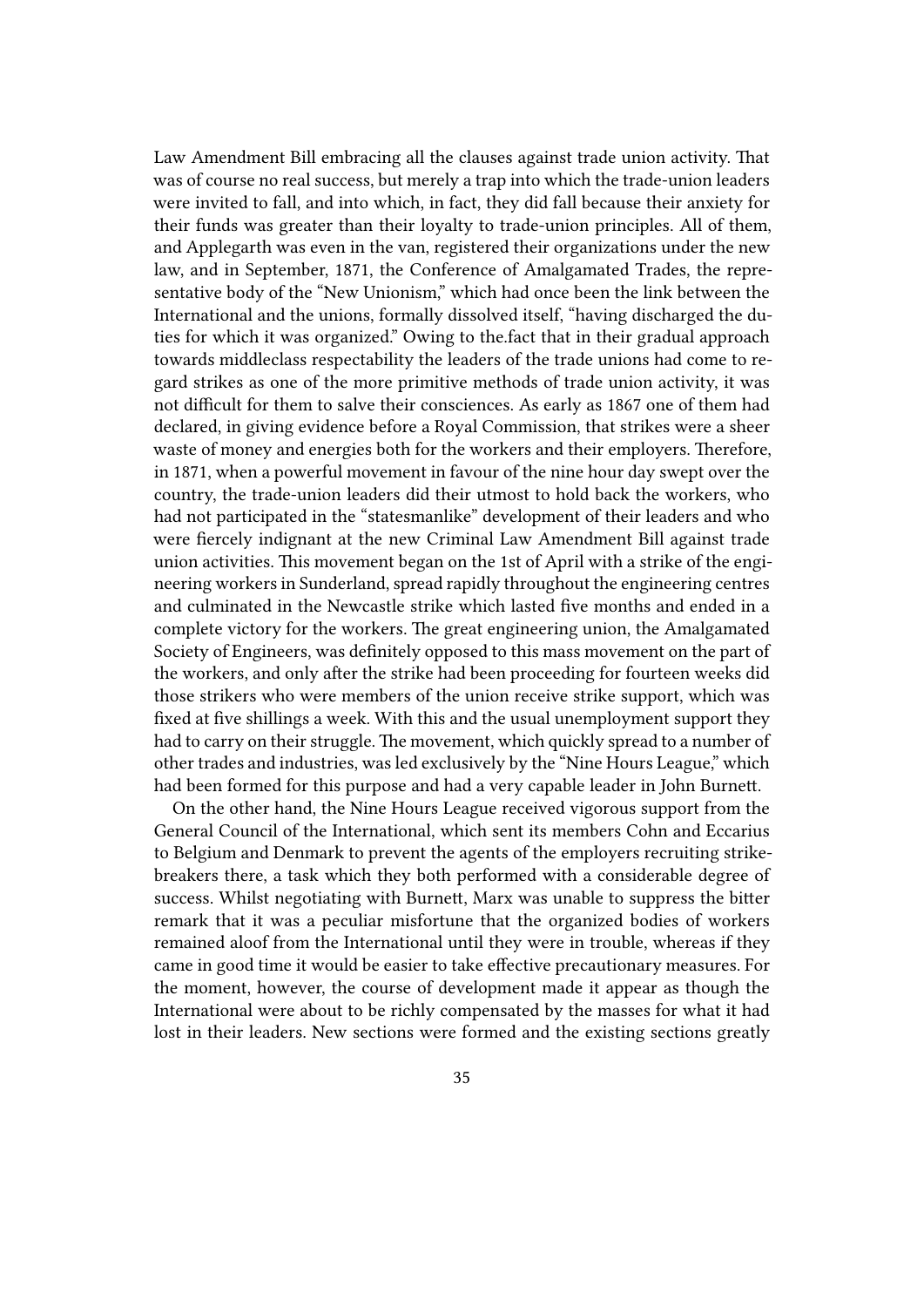increased their strength, but at the same time the demand that a special Federal Council should be formed for England was raised with increasing urgency.

Marx then finally made the concession that he had refused for so long. With the fall of the Paris Commune the possibility of a new revolution had receded into the background and apparently, therefore, he no longer attached such importance to the General Council keeping its hand directly on the strongest lever of the revolution. However, his old misgivings soon proved to be justified and with the establishment of the Federal Council the traces of the International began to disappear more rapidly in England than in any other country.

### <span id="page-35-0"></span>**5. The Bakuninist Opposition**

After the fall of the Paris Commune the International had difficulties enough to face in Germany, France and England, but they were nothing compared to the troubles in those countries in which its foothold was weak. The small centre of trouble which had formed in Switzerland even before the Franco-Prussian War now spread to Italy, Spain, Belgium and other countries, and it began to look as though Bakunin's ideas would be victorious over those of the General Council.

Not that this development was due to Bakunin's intrigues as the General Council assumed. It is true that in the beginning of 1871 he interrupted his work on the translation of the first volume of Capital in order to devote his attention completely to new political activities, but these latter had nothing to do with the International, and in the end they seriously damaged his own political reputation. It was the notorious Netchayeff affair and it cannot be disposed of as. easily as the enthusiastic admirers of Bakunin would like when they ascribe his errors to "too great trust as a result of too great goodness."

At the time Netchayeff was a young man in the twenties. He had been born a serf, but thanks to the patronage of liberal-minded persons he had been able to attend a seminary to be trained as a teacher. He fell in with the Russian students' movement of the day and won a certain position in it, not as the result of his education, which was scanty, or his brain, which was mediocre, but on account of his fierce energy and his boundless hatred of Tsarist oppression. His chief characteristic was his complete freedom from all moral considerations when he thought to further his cause. Personally he asked for nothing, and when it was necessary he did without everything, but when he thought he was acting in a revolutionary fashion he was prepared to stop at nothing, no matter how reprehensible it might be.

He first appeared in Geneva in the spring of 1869, demanding double admiration as a prisoner of State escaped from the fortress of St. Peter-Paul and as a delegate from an all-powerful committee which was supposed to be secretly preparing the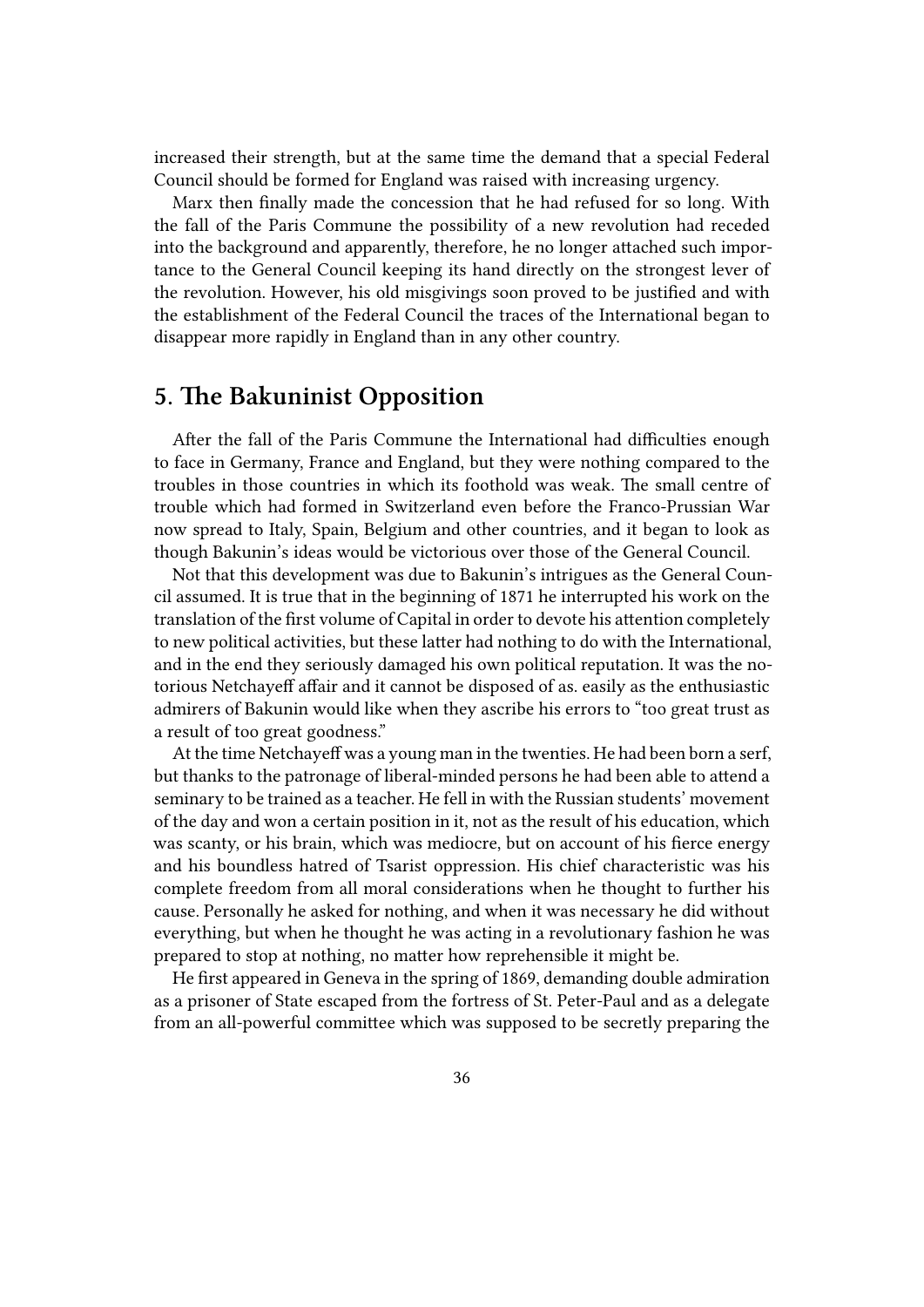revolution throughout Russia. Both statements were inventions; Netchayeff had never been in St. Peter-Paul and no such committee existed. After the arrest of a number of his immediate companions he had left Russia in order, as he declared, to influence the older emigrants to use their names and their writings to stir up the enthusiasm of Russian youth. As far as Bakunin was concerned he succeeded in an almost incredible fashion. Bakunin was deeply impressed by "the young savage," "the young tiger" (as he used to call Netchayeff), as the representation of a new generation whose revolutionary energy would overthrow Tsarist Russia. Bakunin believed so firmly in the "committee" that he placed himself unconditionally at its orders, which were given to him through Netchayeff, and immediately declared himself ready to publish a number of extreme revolutionary writings together with the latter and to send them over the Russian frontier.

There is no doubt about Bakunin's responsibility for this literature and it is of no decisive importance whether he or Netchayeff was directly responsible for a number of its worst examples. And further, Bakunin's authorship has never been denied in connection with the appeal issued to the officers of the Tsarist army calling on them to place themselves at the disposal of the "committee" as unconditionally as Bakunin had done, or with the leaflet which idealized banditry in Russia, or with the so-called revolutionary catechism in which Bakunin's love of grisly ideas and fierce words was given full rein to the point of surfeit. On the other hand, it has never been proved that Bakunin had any part in Netchayeff's reckless actions. In fact he was himself one of their victims and it was his realization of them, all too late, that caused him to show "the young tiger" the door.

Both Bakunin and Netchayeff were accused by the General Council of the International of having sent innocent persons to their doom in Russia by sending them letters, material or telegrams in such a form as inevitably to draw down on them the attention of the Russian police, although Bakunin's reputation might reasonably have been expected to protect him from such accusations. After his exposure Netchayeff admitted the real state of affairs. He acknowledged openly and with the utmost impudence that it was his custom to compromise deliberately all those who were not completely in agreement with him, in order either to destroy them or to draw them into the movement completely. In accordance with the same reprehensible principles he would, in a moment of excitement, persuade people to sign compromising declarations, or he would steal compromising letters in order afterwards to be able to exercise extortionate pressure on their authors.

When Netchayeff returned to Russia in the autumn of 1869 Bakunin had not yet learnt of these methods and Netchayeff was provided with a written authorization from Bakunin which declared that he was the "accredited representative," naturally not of the International and not even of the Alliance of Socialist Democracy, but of a European Revolutionary Alliance which Bakunin's inventive genius had founded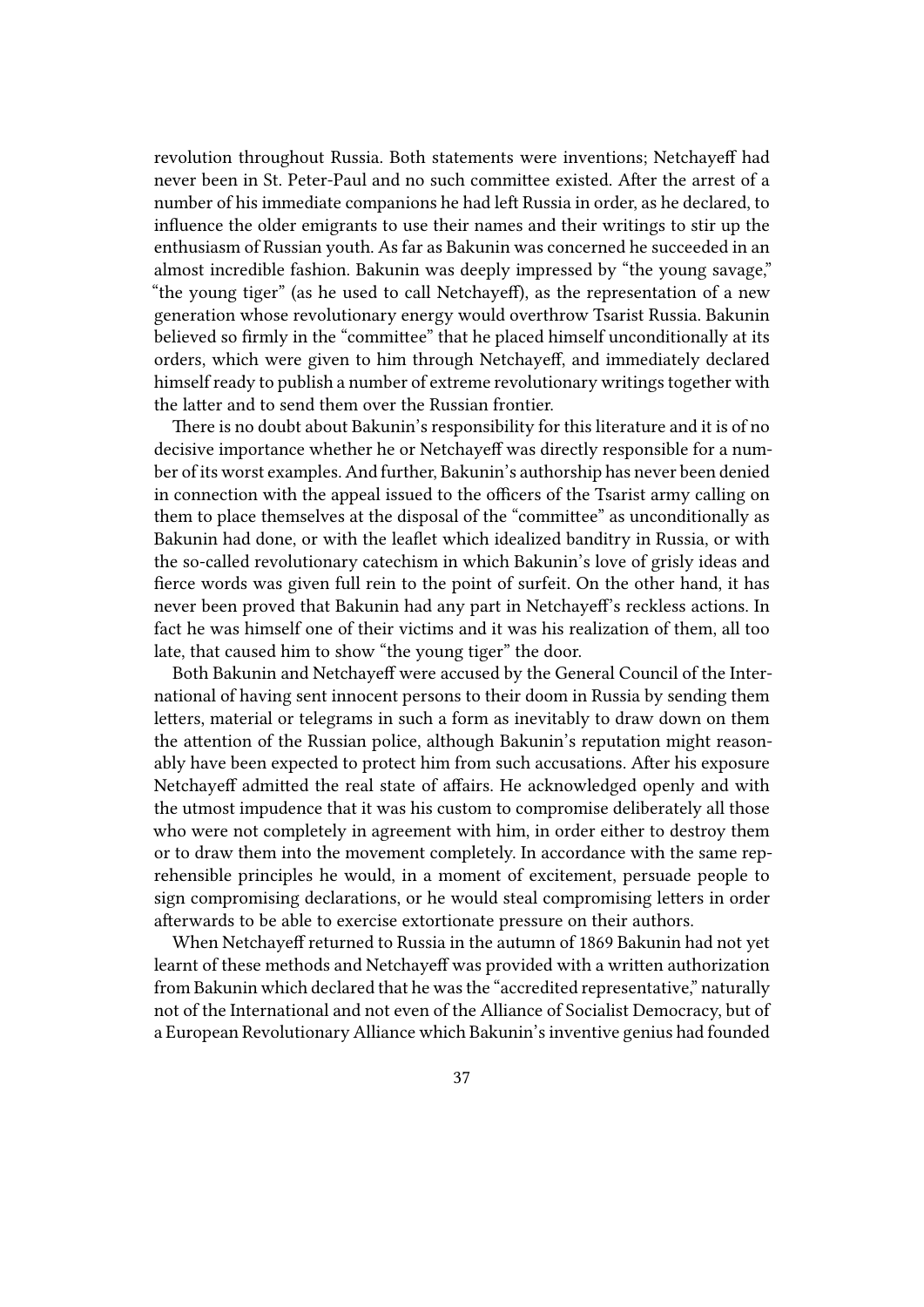as a sort of branch of the Alliance for Russian Affairs. This organization probably existed only on paper, but in any case, Bakunin's name was enough to secure a certain support from amongst the students for Netchayeff's agitation. His chief method of obtaining influence was still the myth of the "committee," and when one of his newly-won supporters, the student Ivanov, began to doubt the existence of this secret authority, he disposed of the inconvenient sceptic by assassination. The finding of Ivanov's body led to numerous arrests, but Netchayeff succeeded in slipping over the frontier.

At the beginning of January, 1870, he again appeared in Geneva and the old game started anew. Bakunin came forward as his fiery defender and declared that the murder of Ivanov was a political and not a common crime and that the Swiss government should therefore not grant the request of the Tsarist government for his extradition. For the moment Netchayeff kept so closely in hiding that the Swiss police could not find him, but he played his protector a nasty trick. He persuaded him to abandon the translation of the first volume of Capital in order to devote himself completely to revolutionary propaganda and promised to come to an agreement with the publisher in the question of the advance which had already been paid. Bakunin, who was living in the narrowest of straits at the time, could only assume that this promise meant that either Netchayeff or the mysterious "committee" would refund the 300 roubles advance to the publisher. However, Netchayeff sent an "official" letter on a piece of notepaper bearing the name of the "committee" and decorated with an axe, a dagger and a revolver, not to the publisher but to Liubavin, who had acted as intermediary between Bakunin and the publisher. Liubavin was forbidden to demand the repayment of the advance from Bakunin on pain of death. An insulting letter from Liubavin was the first intimation Bakunin had of the business. He immediately sent Liubavin a new acknowledgment of the debt and repeated his promise to pay it back as soon as his means permitted, and at last he broke off his relations with Netchayeff, about whom he had in the meantime discovered still worse things, such as the plot to hold up and rob the Simplon post.

The incredible, and for a political leader unpardonable, gullibility which Bakunin displayed in this, the most adventurous episode of his life, had very unpleasant results for him. Marx heard about the affair in July, 1870, and this time from an irreproachable source, namely the thoroughly reliable Lopatin, who during his stay in Geneva in May had vainly tried to convince Bakunin that no such "committee" existed in Russia, that Netchayeff had never been a prisoner in St. Peter-Paul, and that the throttling of Ivanov had been an utterly senseless murder. If anyone was in a position to know the truth it was Lopatin, and it was only natural that his information confirmed the unfavourable opinion Marx now had of Bakunin. After the Russian government had discovered the truth about Netchayeff's activities as a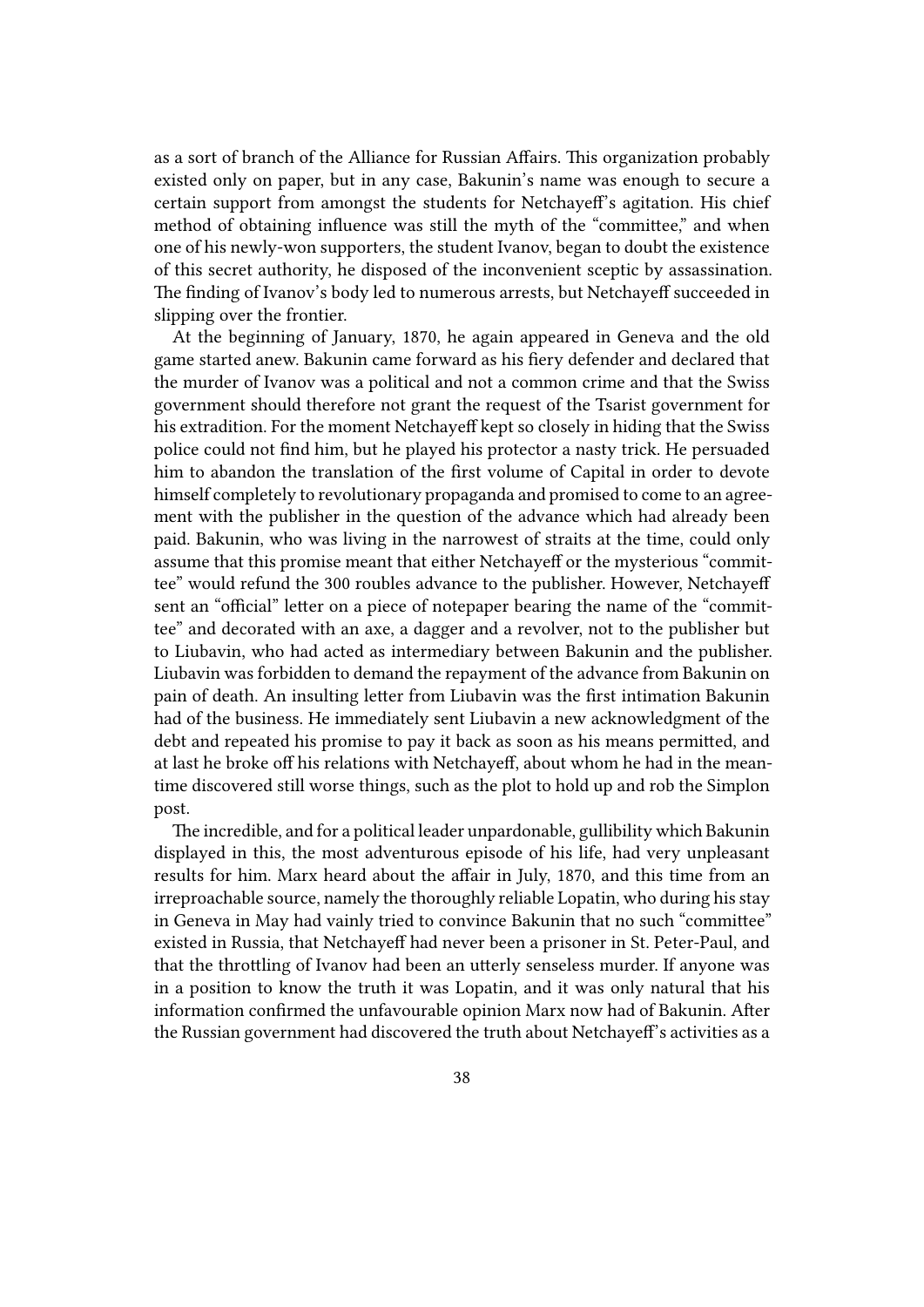result of the numerous arrests which were made in connection with the murder of Ivanov, it exploited the favourable opportunity to the full, and in order to ridicule and expose the Russian revolutionaries in the eyes of the world it arranged for the first time a political trial in public and before a jury. The proceedings in the so-called Netchayeff trial opened in St. Petersburg in July, 1871. There were over eighty accused, most of them students, and the majority of them were sentenced to long terms of imprisonment or to forced labour in the Siberian mines.

Netchayeff himself was still at liberty and he remained variously in Switzerland, London and Paris, where he went through the siege and the Commune. He fell into the hands of the police only in the autumn of 1872 – the victim of a spy. Bakunin and his friends issued a leaflet on his behalf, published by Schabelitz in Zurich, opposing his extradition as a common criminal. This action does Bakunin no dishonour and this is also true of a letter he wrote to Ogarev, a man who had also been completely deceived by Netchayeff, so much so in fact that he had handed over either wholly or in part, the Batmetiev funds which he had administered after the death of Herzen: "Something within me tells me that this time Netchayeff, who is utterly lost and certainly knows it, will retrieve all his old energy and steadfastness from the depths of his character, which may be confused and vitiated, but is not low. He will go under as a hero and this time he will betray no one and nothing." In ten long years of suffering in a Tsarist prison up to the day of his death Netchayeff justified these expectations. He did everything he could to repair his earlier errors and maintained an iron energy which even made his warders give way to him.

The Franco-Prussian War broke out just as Bakunin had parted company with him. It immediately gave Bakunin's ideas another direction. The old revolutionary reckoned that the invasion of France by German troops would give the signal for the social revolution in France. The French workers must not remain inactive in the face of an aristocratic, monarchist and military invasion unless they wished to betray not only their cause but the cause of socialism. A victory for Germany would be a victory for European reaction. Bakunin was right in declaring that a revolution at home need not paralyze the resistance of the French people to the foreign enemy, and he appealed to French history in particular to prove his point, but his proposals to persuade the Bonapartist and reactionary peasant class into joint revolutionary action with the urban workers were thoroughly fantastic. The peasants should not be approached with any decrees or communist proposals or organizational forms, as that would cause them to revolt against the towns, Bakunin declared. Instead one should draw the revolutionary spirit from out of the depths of their souls – and other similarly fantastic phrases.

After the fall of the Second Empire, Guillaume published an appeal in the Solidarité calling for the formation of armed bands of volunteers to hurry to the assis-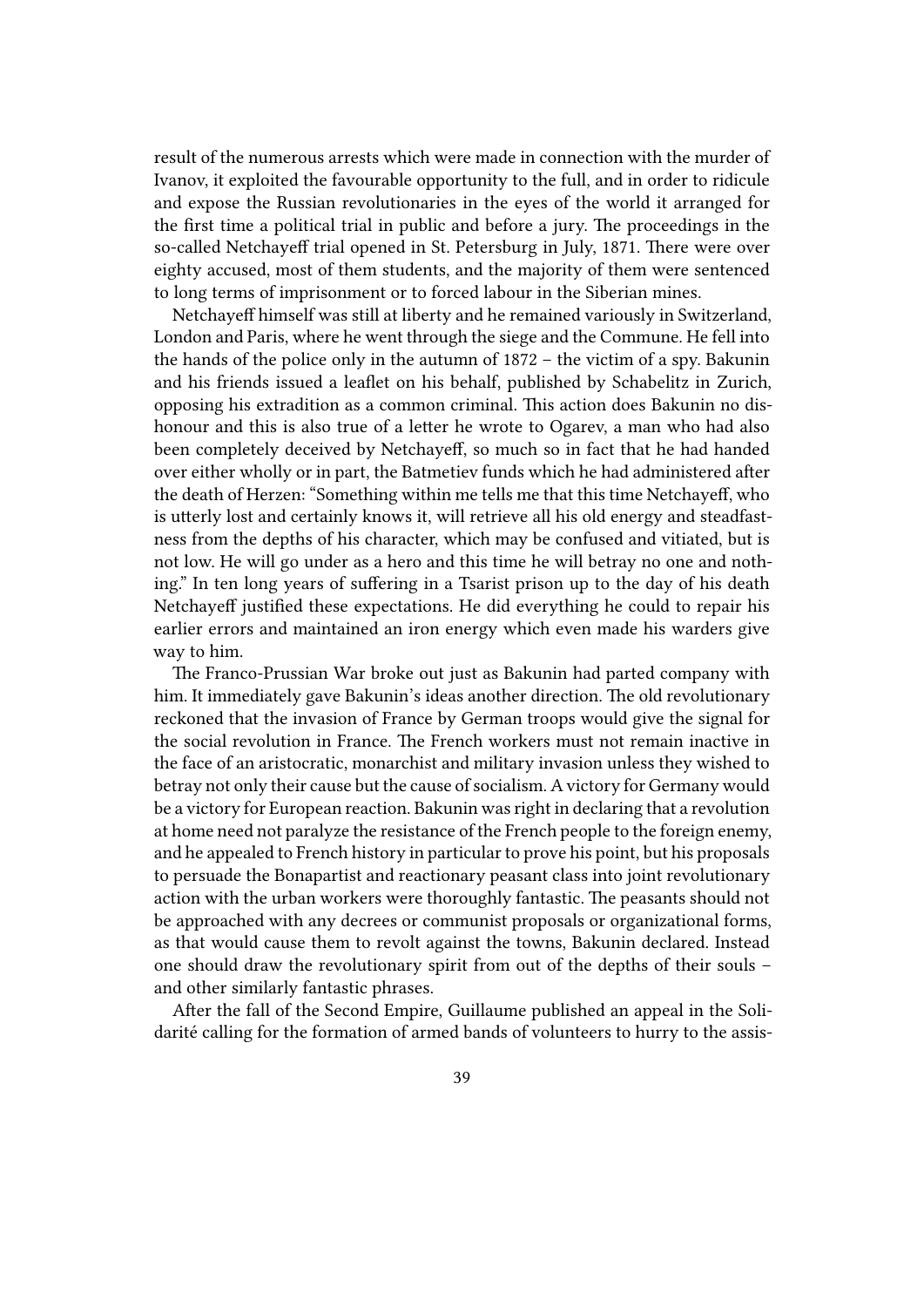tance of the French Republic. It was a downright act of folly, particularly coming from a man who had opposed with nothing short of fanaticism any participation of the International in politics, and it produced no result but laughter. However, Bakunin's attempt to proclaim a revolutionary commune in Lyons on the 28th of September must not be placed in the same category. Bakunin had been called to Lyons by the revolutionary elements there. The Town Hall had been occupied, the "administrative and governmental machinery of the State" abolished and the "Revolutionary Federation of the Commune" proclaimed in its place, when the treachery of General Cluseret and the cowardice of a number of other persons gave the National Guard an easy victory. Bakunin had vainly urged that energetic measures should be taken and that, above all, the representatives of the government should be arrested. He was taken prisoner himself, but released almost immediately by a detachment of volunteers. He remained a few weeks in Marseilles in the hope that the movement would revive again, but when this hope proved baseless he returned at the end of October to Locarno.

The ridiculing of this unsuccessful attempt might reasonably have been left to the reaction, and an opponent of Bakunin whose opposition to anarchism did not rob him of all capacity to form an objective judgment wrote: "Unfortunately mocking voices have been raised even in the social democratic press, although Bakunin's attempt certainly does not deserve this. Naturally, those who do not share the anarchist opinions of Bakunin and his followers must adopt a critical attitude towards his baseless hopes, but apart from that, his action in Lyons was a courageous attempt to awaken the sleeping energies of the French proletariat and to direct them simultaneously against the foreign enemy and the capitalist system. Later the Paris Commune attempted something of the sort also and was warmly praised by Marx." That is certainly a more objective and reasonable attitude than that of the Leipzig Volksstaat, which, adopting a well-used tactic, declared that the proclamation issued by Bakunin in Lyons could not have been better suited to Bismarck if it had been drawn up in the latter's own press bureau.

The failure of the movement in Lyons deeply depressed Bakunin. He had believed the revolution almost at hand; now he saw it disappear into the far future, particularly after the overthrow of the Paris Commune, which had filled him with new hope for the moment. His hatred against the revolutionary propaganda carried on by Marx increased because he thought it chiefly responsible for the indecisive attitude of the proletariat. In addition his personal situation was very pressing. He received no assistance from his brothers and there were days when he had not even five centimes in his pocket to purchase his usual cup of tea. His wife was afraid that he would lose his energy and go to seed. However, he decided to set down his opinions on the development of humanity, philosophy, religion, the State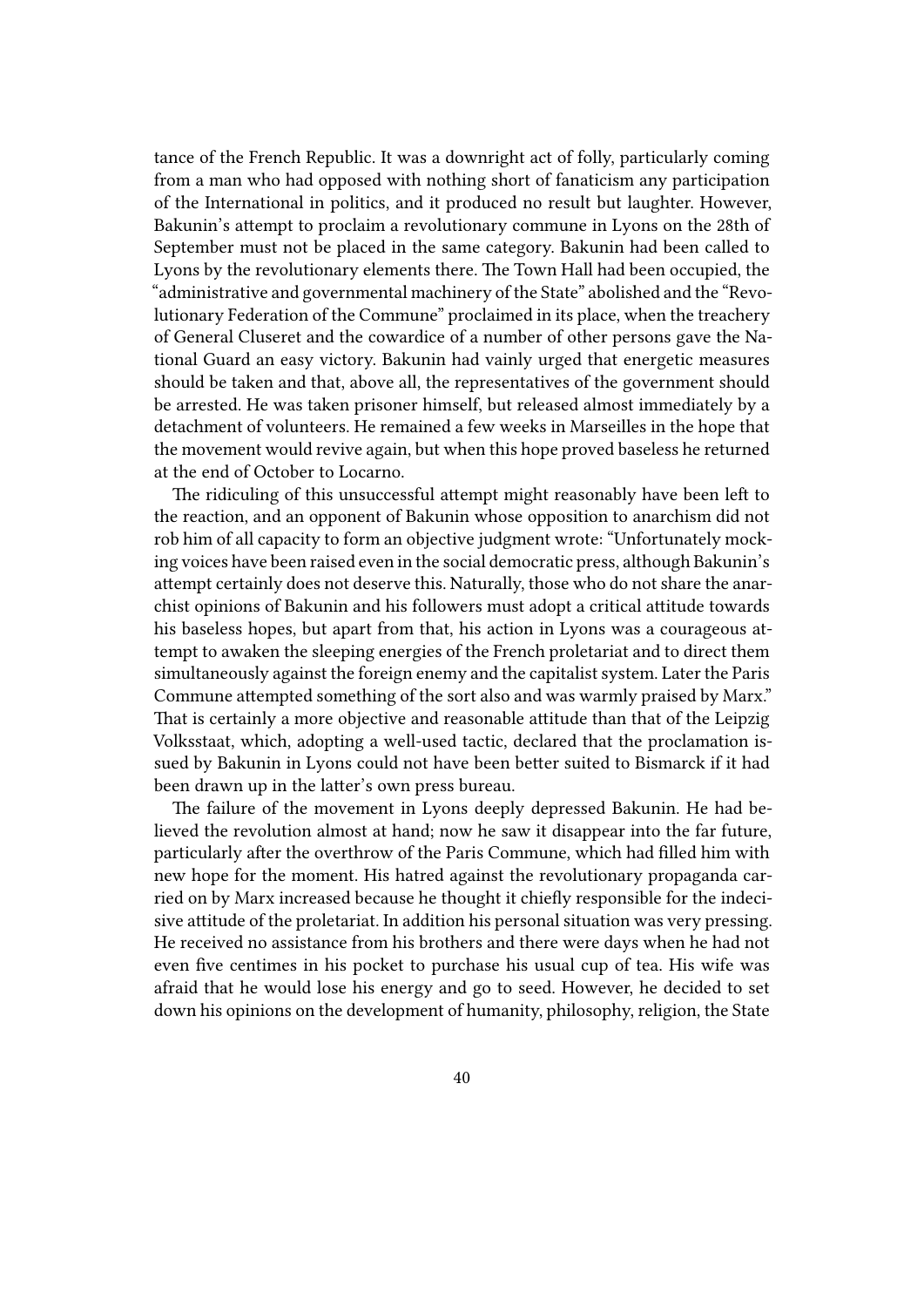and anarchy in a work which was to be written piecemeal in his free moments and to represent his political testament.

This work was never concluded. His unruly spirit was not permitted much peace. Utin had continued his incitement in Geneva, and in August, 1870, he had secured the expulsion of Bakunin and a number of his friends from the central section in Geneva on the ground that they were members of the Alliance section. Utin had then spread the lie that the Alliance had in fact never been admitted into the International by the General Council, and that the documents in the possession of the Alliance bearing the signatures of Jung and Eccarius were forgeries. In the meantime, however, Robin had emigrated to London and had been made a member of the General Council despite the fact that he had attacked it so vigorously in l'Egalité. With this action the General Council gave a proof of its objectivity, for Robin had never ceased to be a sworn supporter of the Alliance. On the 14th of March, 1871, he had proposed that the International should call a private conference to settle the dispute in Geneva. On the eve of the Paris Commune the General Council had thought it desirable to reject this proposal, but on the 25th of July it decided to call a conference on the Geneva dispute for the following September. In the same session it confirmed, at the instance of Robin, the authenticity of the documents signed by Jung and Eccarius informing the Alliance of its admission to the International.

This letter had hardly arrived in Geneva when the Alliance section voluntarily dissolved on the 6th of August and informed the General Council of this step immediately. The idea was to create a good impression; after the section had been vindicated by the General Council against the lies of Utin, it sacrificed itself in the interests of peace and reconciliation. As a matter of fact, however, as Guillaume later admitted, other motives had been decisive. The Alliance section had sunk into complete unimportance and appeared, particularly to the Commune fugitives in Geneva, as nothing but the dead remnant of personal squabbles. Now Guillaume regarded these fugitives as suitable elements for the conduct of the struggle against the Federal Council in Geneva on a broader basis. Therefore the Alliance section was dissolved and its remnants united a few weeks later together with the communards in a new "Section of Revolutionary Socialist Propaganda and Action," which declared itself in agreement with the general principles of the International, but reserved itself the right to make full use of the freedom which the Statutes and the congresses of the International afforded.

In the beginning Bakunin had nothing to do with this at all. It is significant of his alleged omnipotence as the leader of the Alliance that its section in Geneva had not even bothered to consult him before it dissolved itself, although he was near at hand in Locarno. Yet it was not wounded sensibility, but because he felt that under the circumstances the dissolution of the section was a cowardly and underhand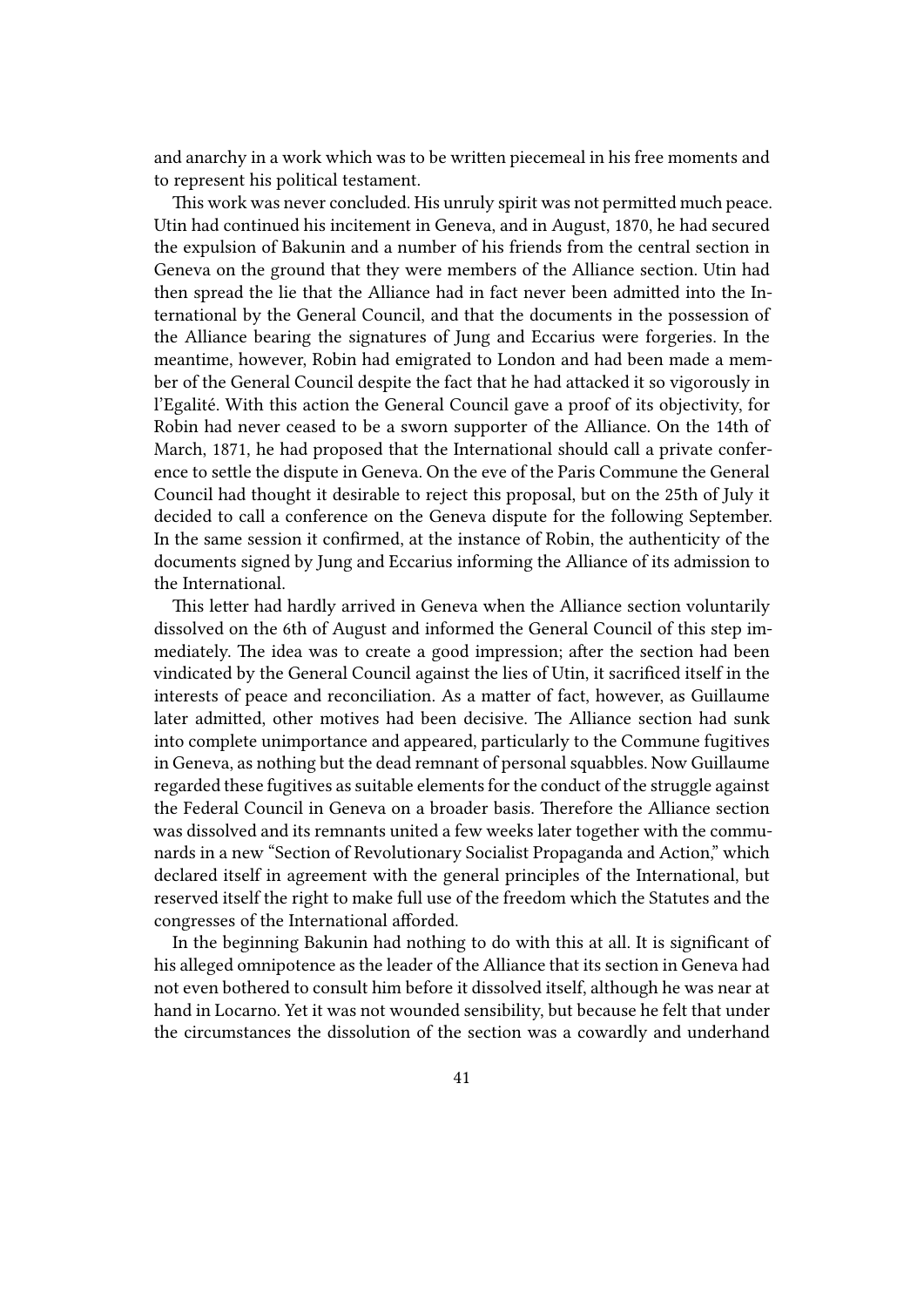trick, which caused him to protest sharply: "Let us not be cowards under the pretext of saving the unity of the International." At the same time he began to work on a detailed description of the Geneva confusion in order to demonstrate the principles which in his opinion were at stake in the dispute, and this was to serve as a guide to his supporters at the London conference.

Considerable fragments of this work are still extant and they differ very favourably from the Russian leaflets drawn up by him together with Netchayeff a year before. With the exception of one or two forceful expressions they are written calmly and objectively, and no matter what attitude one may take up to Bakunin's particular ideas, they certainly do prove convincingly that the cause of the confusion in Geneva had deeper roots than the shifting sands of personal squabbles could have offered, and that as far as the latter played a role at all, the greater part of the responsibility rested on the shoulders of Utin and his friends.

Bakunin never for one moment denied the basic differences between himself and Marx on the question of the latter's "State communism," and he did not handle his opponents with kid gloves. However, Bakunin did not present Marx as a worthless fellow pursuing nothing but his own reprehensible ends. He described the development of the International from out of the masses of the people with the assistance of capable men devoted to the cause of the people and added: "We seize this opportunity of paying our respects to the famous leaders of the German Communist Party, citizens Marx and Engels in particular, and also citizen Ph. Becker (our former friend and now our irreconcilable enemy), who, as far as it is given to individuals to create, are the real creators of the International. We acknowledge their services all the more readily because soon we shall be compelled to fight against them. Our respect for them is deep and wholehearted, but it does not go so far as to idolize them, and we shall never consent to play the role of their slaves. And although we do full justice to the tremendous service which they have done and are still doing the cause of the International, nevertheless we shall fight to the hilt against their false authoritarian theories, against their dictatorial presumption and against their methods of underground intrigues and vainglorious machinations, their introduction of mean personalities, their foul insults and infamous slanders, methods which characterize the political struggles of almost all Germans and which they have unfortunately introduced into the International." That was certainly frank enough, but Bakunin never let himself be provoked into denying the immortal services which Marx had rendered to the working-class movement as the founder and leader of the International.

However, Bakunin did not finish this work either. He was engaged on it when Mazzini published violent attacks on the Commune and on the International in a weekly publication which he issued in Lugano. Bakunin immediately came to grips with him in The Answer of an Internationalist to Mazzini, and when Mazzini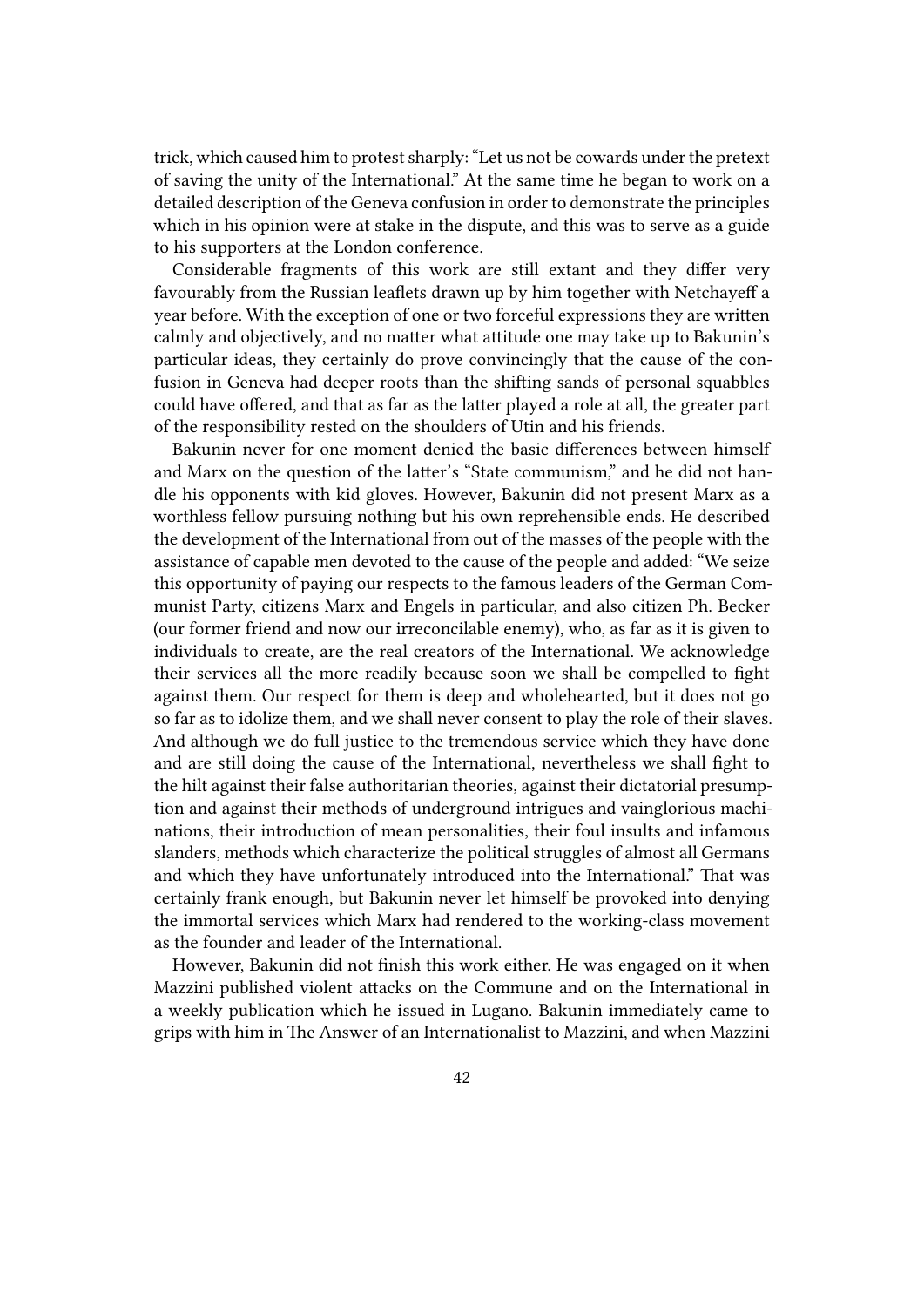and his supporters took up the gauntlet this was followed by other leaflets in the same tone. After all his recent failures Bakunin now enjoyed complete success: the International, which up to then had found only a very narrow foothold in Italy, began to gain ground rapidly. This success was achieved by Bakunin not as the result of his "intrigues," but as the result of the eloquent words with which he released the tension which the Paris Commune had caused amongst the Italian youth.

Large-scale industry was still undeveloped in Italy. The developing proletariat was awakening to class-consciousness only very slowly and it possessed no legal weapons either of offence or defence. On the other hand the struggles of half a century for national unity had developed and maintained a revolutionary tradition amongst the bourgeois classes. Innumerable insurrections and conspiracies had aimed to win national unity until finally it had been obtained in a form which necessarily represented a great disappointment to all revolutionary elements. Under the protection first of all of French and then of German arms the most reactionary State in the country had founded an Italian monarchy. The heroic struggles of the Paris Commune roused the revolutionary youth of Italy from the depression into which it had fallen. On the edge of the grave Mazzini turned away from the new light which irritated his old hatred of socialism, but Garibaldi, who was a national hero to a far greater extent, honestly welcomed the rising sun of the future" in the International.

Bakunin knew perfectly well from what sections of the population his supporters flocked, and in April 1872 he wrote: "What Italy has lacked up to the moment was not the correct instinct, but the organization and the idea. Both are now developing so rapidly that, together with Spain, Italy is perhaps at this moment the most revolutionary country. Something exists in Italy which is lacking in other countries: an ardent, energetic youth, without hope of a career, work or a solution, a youth which despite its bourgeois origin is not morally and intellectually exhausted like the bourgeois youth in other countries. To-day it is plunging head first into revolutionary socialism with our whole program, the program of the Alliance." These lines were written by Bakunin to a Spanish supporter and were intended as encouragement to further action. However, it was no amiable illusion, but an undeniable fact when Bakunin estimated his successes in Spain, where he exercised influence only through friends and not by his presence, just as high, if not higher, than his successes in Italy.

In Spain also industrial development was still very backward and where any proletariat in the modern sense existed it was bound hand and foot, lacking all legal rights, so that all that remained to it in its desperation was the weapon of armed insurrection. The great Spanish manufacturing town Barcelona has more barricade struggles in its history than any other town in the world. In addition, long years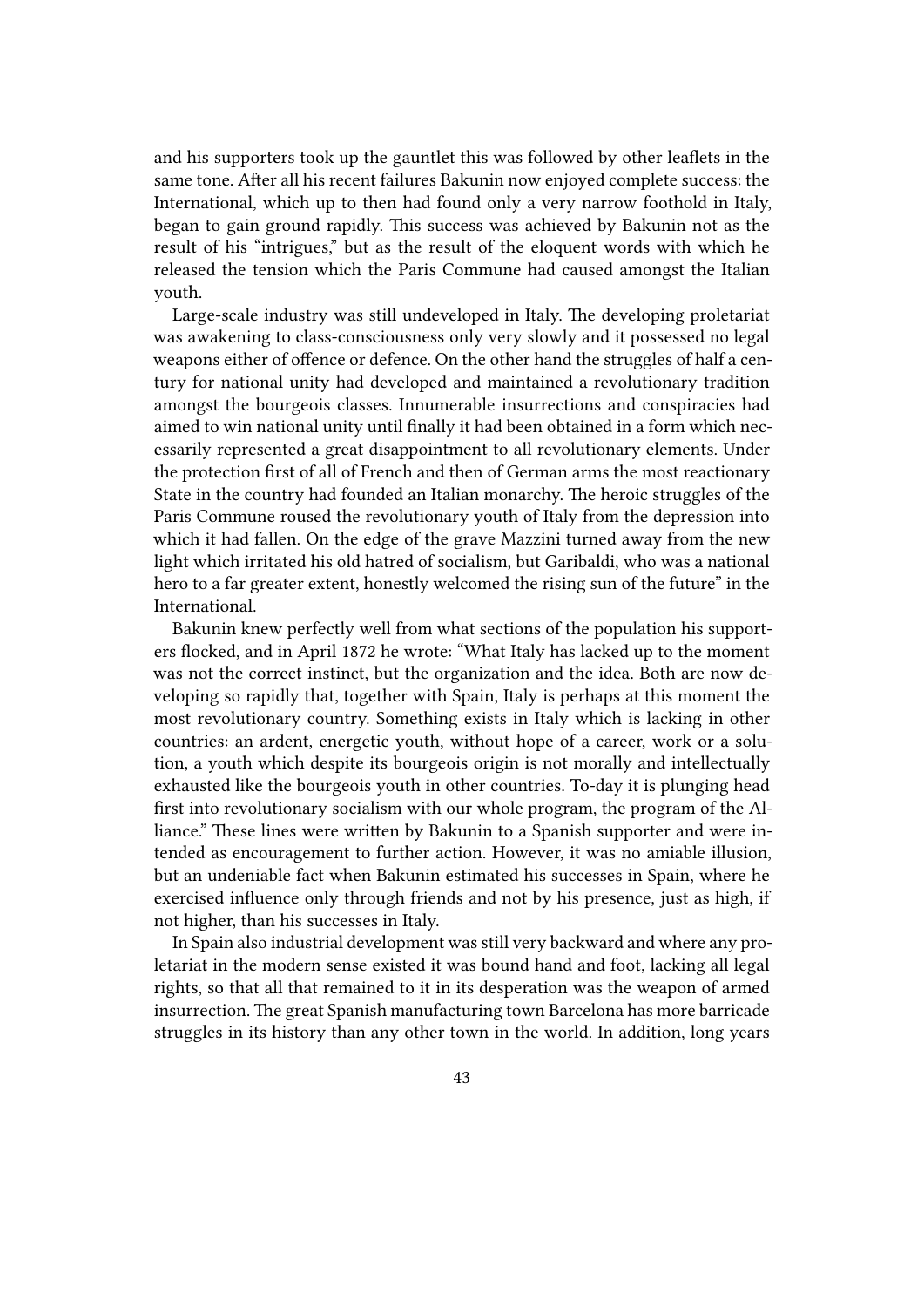of civil war had disturbed the country, and all revolutionary elements had been greatly disappointed, after having driven out the Bourbon dynasty in the autumn of 1868, to find themselves under the (very shaky) dominance of a foreign king. In Spain also the sparks flung into the air from the revolutionary conflagration in Paris fell on heaped up tinder. The situation in Belgium was somewhat different from the situation in Italy and Spain because in Belgium there was already a proletarian mass movement in being, although it was limited almost exclusively to the Walloon districts. The extremely revolutionary miners of the Borinage formed the backbone of this movement, and any idea of improving their class situation by legal means had been crushed in its infancy by the bloodbaths in which their strikes were drowned year after year. Their leaders were Proudhonists and therefore inclined towards the opinions of Bakunin.

If one follows the development of the Bakuninist opposition in the International after the fall of the Paris Commune, one finds that it came forward under Bakunin's name because it hoped to solve with his ideas the social antagonisms and tensions from which it really sprang.

### <span id="page-43-0"></span>**6. The Second Conference in London**

The conference which the General Council decided to call for September in London was intended to take the place of the annual congress which was about to fall due.

The congress in Basle in 1869 had decided that the next congress should take place in Paris, but the campaign of incitement which Ollivier organized against the French sections of the International to celebrate the plebiscite caused the General Council to use its authority to alter the venue of the congress, and in July 1870 it decided that the congress should be held in Mayence. At the same time the General Council proposed to the National Federations that its seat should be moved from London to some other place, but this proposal was unanimously rejected. The outbreak of the Franco-Prussian War made it impossible to hold the congress in Mayence and the Federations then instructed the General Council to convene the congress at its own discretion and in accordance with the circumstances of the moment.

The development of events made it appear undesirable to call the congress for the autumn of 1871. The pressure exerted on the members of the International in the various countries made it appear likely that they would not be able to send delegates to the congress as freely as was desirable, and that those few members who were able to attend the congress would be exposed to the visitations of their governments more than ever upon their return. The International was very unwill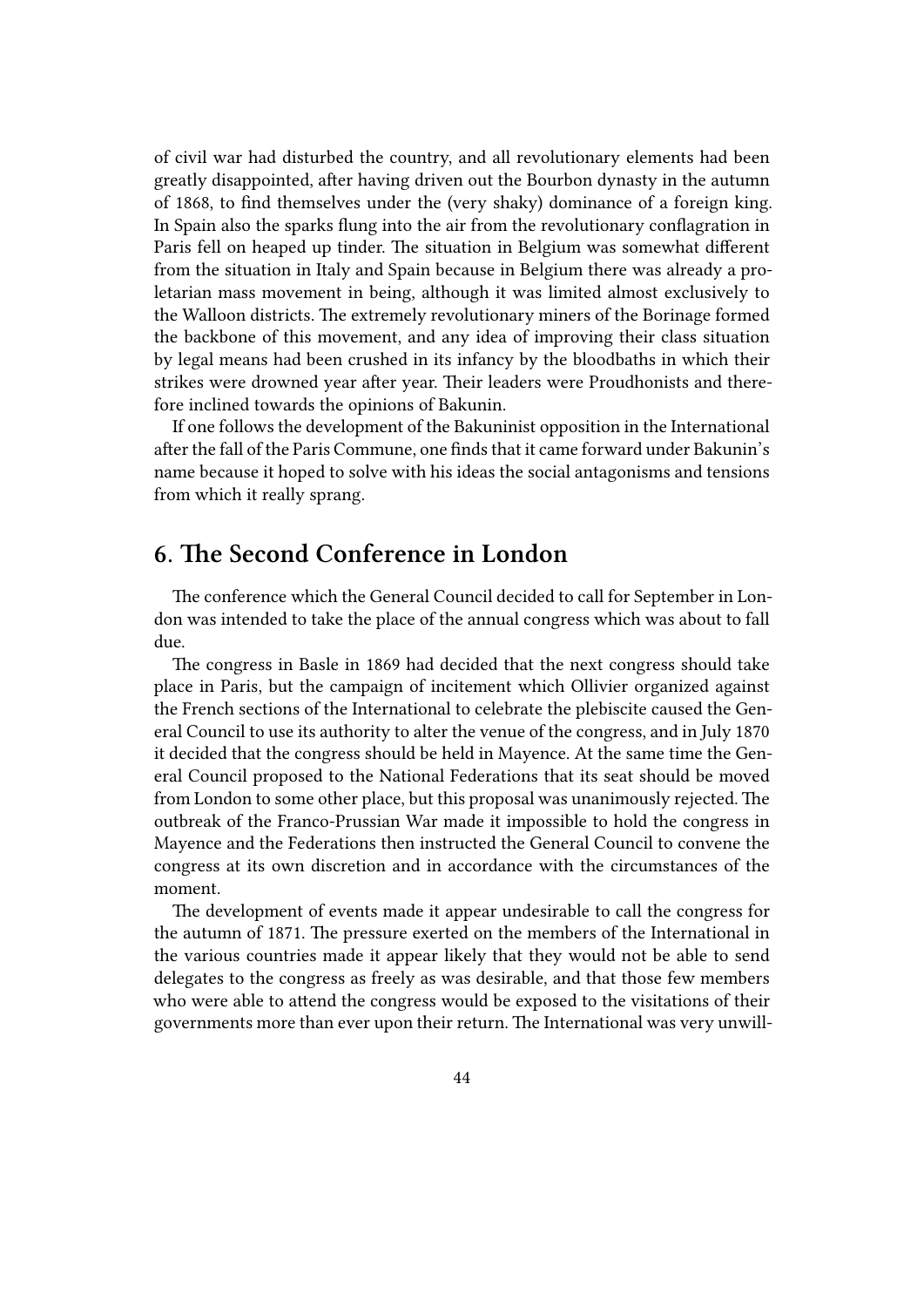ing to do anything which might increase the number of victims because it already had more than enough to do to assist its persecuted members, and this task made the greatest demands on its energies and its resources.

The General Council, therefore, decided that for the moment it would be better to call a closed conference in London, similar to the one which had taken place in 1865, rather than a public congress. The poor attendance at this conference completely confirmed the misgivings of the General Council. The conference took place from the 17th to the 23rd of September and only 23 delegates were present, including six from Belgium, two from Switzerland and one from Spain. Thirteen members of the General Council were also present, but six of them had only an advisory vote. Amongst the extensive and numerous decisions of the conference were a number dealing with working-class statistics, the international relations of the trade unions, and agriculture, all of which under the existing circumstances had only an academic significance. The chief tasks of the conference were to defend the International against the furious attacks of the external enemy and to consolidate it against the elements which threatened to undermine it from within, tasks which, on the whole, coincided.

The most important decision of the conference referred to the political activity of the International. It appealed first of all to the Inaugural Address, the Statutes, the decision of the Lausanne congress and other official announcements of the International declaring the political emancipation of the working class to be indissolubly bound up with its social emancipation. Then it pointed out that the International was faced with a ruthless reaction which shamelessly suppressed every effort of the working class towards its emancipation and sought by brute force to perpetuate indefinitely the class differentiation and the rule of the possessing classes based upon it. It declared that the working class could resist this violence offered to it by the ruling classes only by acting as a class, by constituting itself into a special political party against all the old party organizations of the possessing classes; that this constitution of the working class as a special political party was indispensable for the victory of the social revolution and its final aim, the abolition of all classes; and finally, that the unification of the isolated forces which the working class had already carried out up to a point by means of its economic forces must also be used as a weapon in the struggle against the political power of the exploiters. For all these reasons the conference reminded all members of the International that the economic movement and the political movement of the fighting working class were indissolubly connected.

In organizational matters the conference requested the General Council to limit the number of members which it co-opted and at the same time not to favour one nationality more than another. The title, General Council, was to apply to it exclusively, the Federal Councils were to take their names according to the countries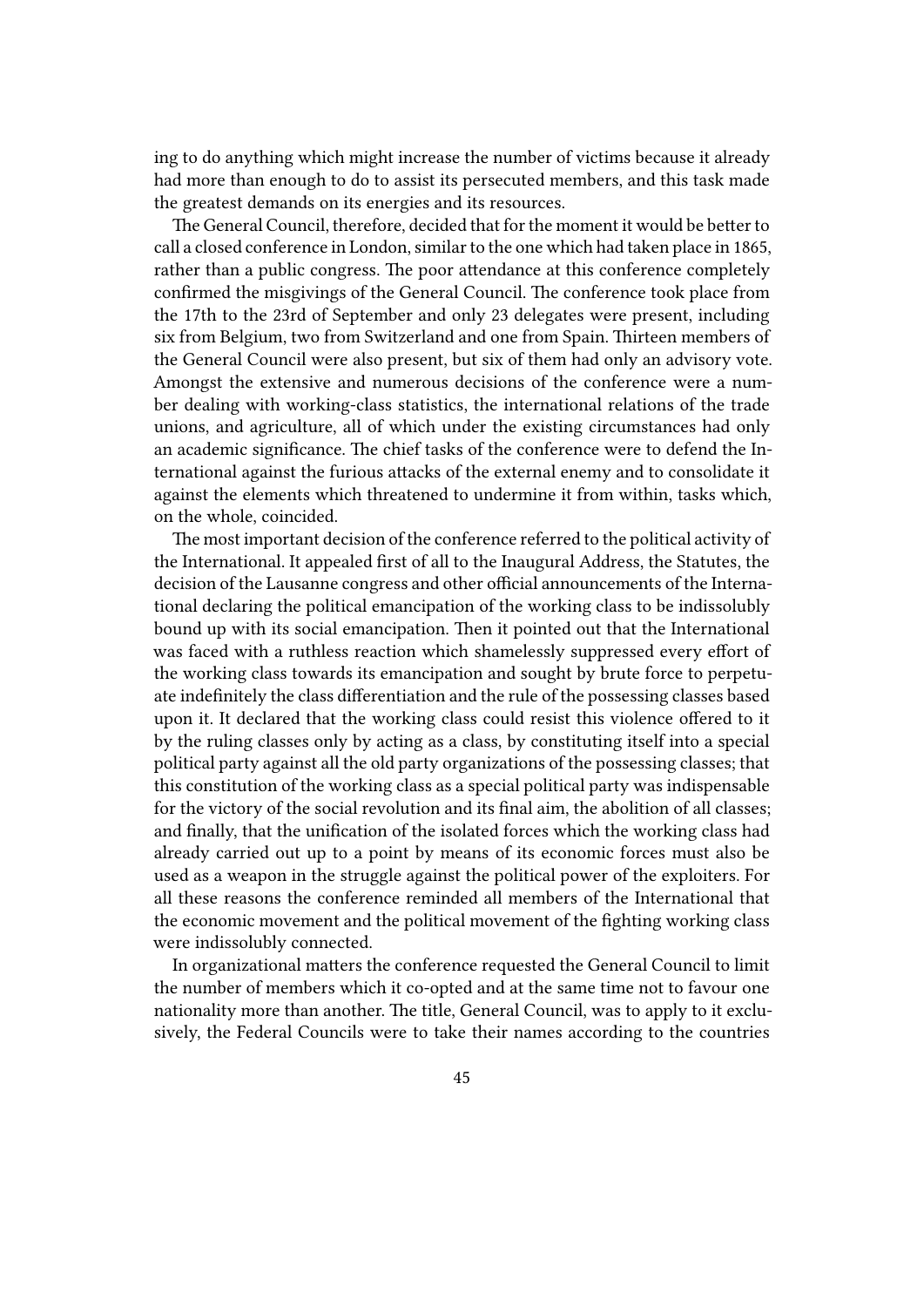they represented and the local sections were to be known according to the name of their particular locality. The conference prohibited the use of any sectarian names such as Positivists, Mutualists, Collectivists and Communists. Every member of the International would continue, as previously decided, to pay one penny per year towards the support of the General Council.

For France the conference recommended vigorous agitation in the factories and the distribution of leaflets; for England, the formation of a special Federal Council to be confirmed by the General Council as soon as it had been recognized by the branches in the provinces and the trade unions. The conference declared that the German workers had fulfilled their proletarian duty during the Franco-Prussian War, and it rejected all responsibility for the so-called Netchayeff conspiracy. At the same time it instructed Utin to prepare a resumé of the Netchayeff trial from Russian sources and to publish it in l'Egalité, but to present it for the approval of the General Council before publication.

The conference declared that the question of the Alliance was settled, now that the Geneva section had voluntarily dissolved itself and the adoption of sectarian names, indicating a special mission apart from the general aims of the International, had been prohibited. With regard to the Jura sections, the conference confirmed the decision of the General Council of the 29th of June, 1870, recognizing the Federal Council in Geneva as the only representative body for the Latin Swiss members, but at the same time it appealed to the spirit of unity and solidarity which must inspire the workers more than ever, now that the International was being persecuted from all sides. It therefore advised the workers of the Jura sections to affiliate once again to the Federal Council in Geneva and suggested that if they found this impossible they should call themselves the Jura Federation. The conference also gave the General Council authority to disavow all alleged organs of the International which, like the Progres and the Solidarité in the Jura, discussed internal questions of the International before the bourgeois public.

Finally the conference left it to the discretion of the General Council to decide the time and place of the next congress or to replace it by a further conference.

On the whole it cannot be denied that the decisions of the conference were guided by a spirit of objective moderation. The solution it offered the Jura sections, namely to call themselves the Jura Federation, had already been considered by the sections themselves. Only the decisions with regard to the Netchayeff affair contained a personal note of hostility which could not be justified by objective considerations. Naturally, the bourgeois press exploited the revelations in the Netchayeff affair against the International, but this represented no more than the usual slanders which were flung at the International day in and day out, and there was no particular necessity to refute them. In similar cases the International had contented itself with kicking the rubbish contemptuously into the gutter, but if it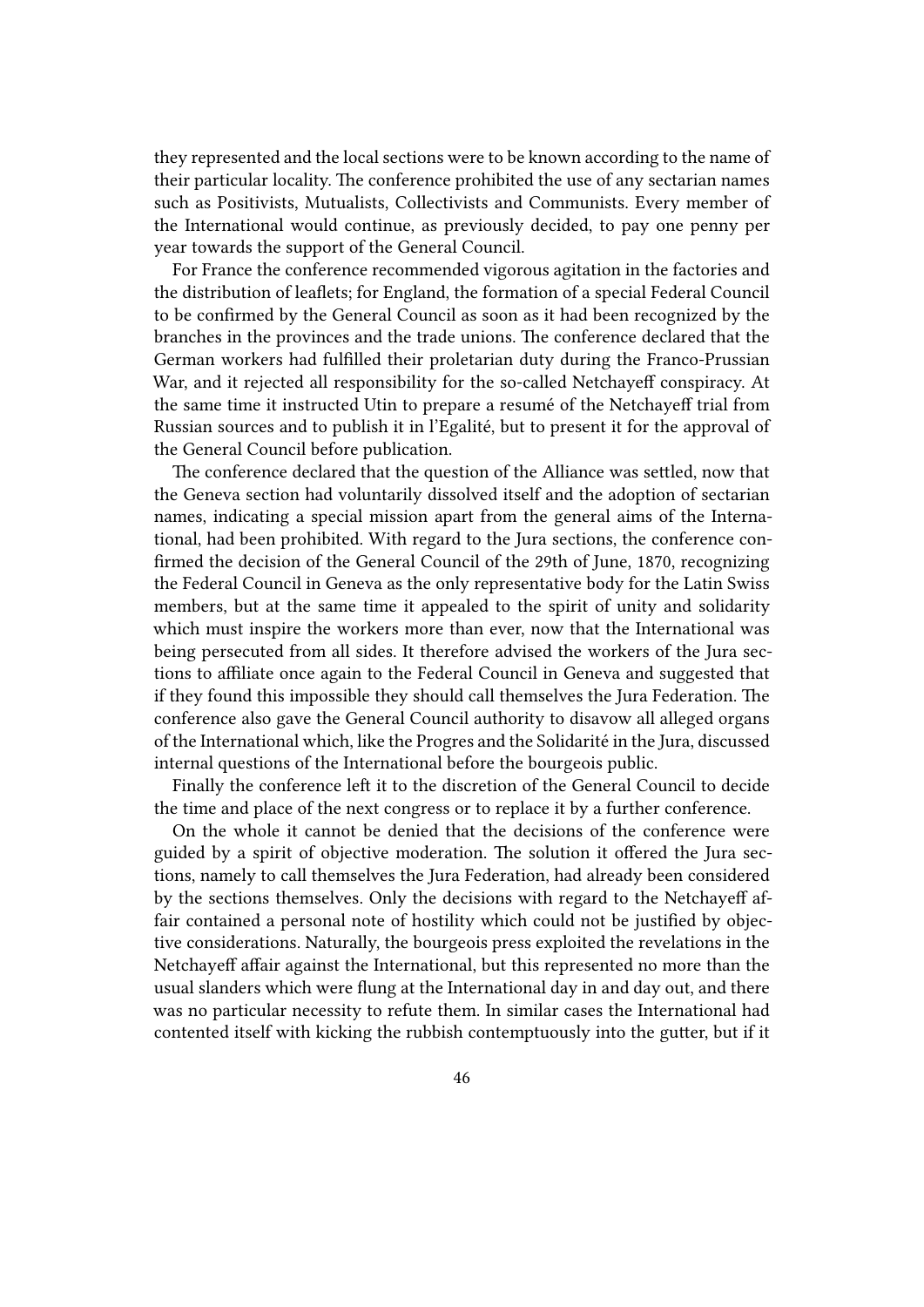wished to make an exception in the Netchayeff case it should not have chosen a hateful intriguer like Utin as its representative, a man from whom Bakunin might expect just about as much regard for truth as from the bourgeois press.

Utin began the task entrusted to him with one of his usual blood and thunder stories. In Zurich, where he intended to carry out his task and where, according to his own statement, his only enemies were a few Slav supporters of the Alliance under Bakunin's orders, eight Slavs allegedly attacked him one fine day in a quiet place near a canal. They beat him, flung him to the ground and would have finished him off completely and flung his body into the canal, but for the fact that four German students happened to come along and saved his precious life, thus making possible his future services to the Tsar.

With this one exception, the decisions of the conference undoubtedly offered the basis for an agreement, all the more so as the whole working-class movement was surrounded by enemies and internal agreement was absolutely necessary. On the 20th of October the new Section for Revolutionary Socialist Propaganda and Action, which had been formed in Geneva from amongst the remnants of the Alliance and a number of fugitive communards, approached the General Council with a request for affiliation. After the General Council had consulted the Federal Council in Geneva the request was rejected, whereupon La Révolution Sociale, which had taken the place of the Solidarité, began a vigorous attack on the "German Committee led by a brain à la Bismarck," this being in the opinion of the editors of La Révolution Sociale a correct description of the General Council of the International. However, this slogan quickly found an echo so that Marx wrote to an American friend: "It refers to the unpardonable fact that I was born a German and that I do in fact exercise a decisive intellectual influence on the General Council. Nota bene: the German element in the General Council is numerically two-thirds weaker than the English and the French. The crime is, therefore, that the English and French elements are dominated (!) in matters of theory by the German element and find this dominance, i.e., German science, useful and even indispensable."

The Jura sections made their general attack at a congress which they held on the 12th of November in Sonvillier, although only 9 out of 22 sections were represented by 16 delegates, and most of this minority suffered from galloping consumption. However, to make up for this they made more noise than ever. They felt deeply insulted at the fact that the London conference had forced a name on them which they had themselves already considered, but nevertheless they decided to submit and call themselves in the future the Jura Federation, whilst revenging themselves by declaring the Latin Federation to be dissolved, a decision which of course was without any practical significance. However, the chief achievement of the congress was the drafting and despatch of a circular to all the Federations of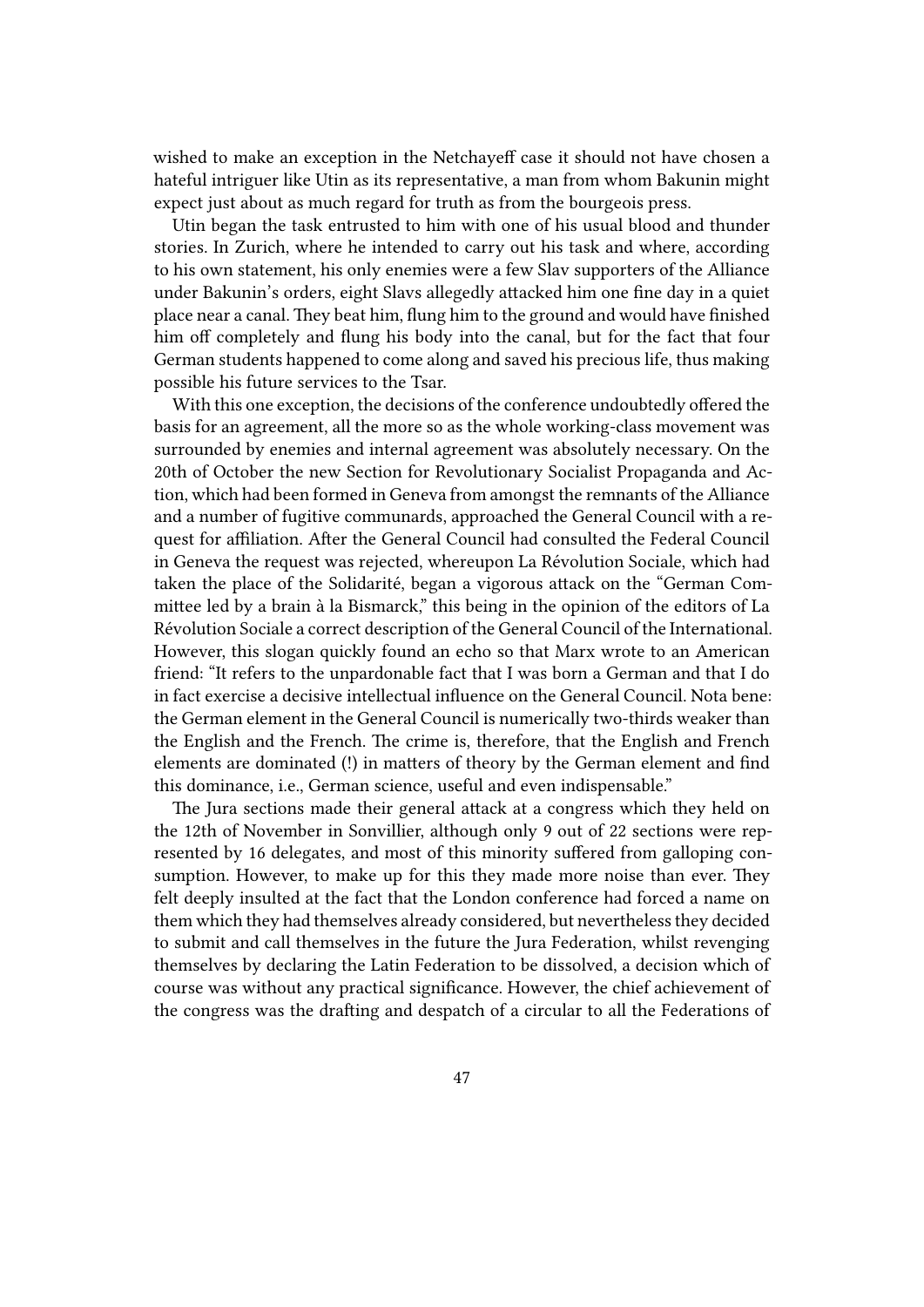the International attacking the validity of the London conference and appealing from its decisions to a general congress to be called as quickly as possible.

This circular, which was drawn up by Guillaume, proceeded from the assumption that the International was on a fatal and downward path. Originally it had been formed as "a tremendous protest against any kind of authority," and in the Statutes each section and each group of sections had been guaranteed complete independence, whilst the General Council as an executive group had been given definitely limited powers. Gradually however, the members had come to place a blind confidence in the General Council and this had led in Basle to the abdication of the congress itself, as a result of the fact that the General Council had been given authority to accept, reject or dissolve sections, pending the decisions of the next congress. The author of the circular made no reference to the fact that this decision had been adopted after Bakunin had spoken vigorously in its favour, and with Guillaume's own approval.

The General Council, the circular continued, which had consisted of the same men and sat in the same place for five years, now regarded itself as the "legitimate head" of the International. As in its own eyes it was a sort of government, it naturally regarded its own peculiar ideas as the official theory of the International and the only one permissible. The differing opinions which arose in other groups were regarded by the General Council as heresy pure and simple. Thus an orthodoxy had gradually developed in the International with its seat in London and its representatives in the members of the General Council. It was not necessary to complain of their intentions because they were acting according to the opinions of their own particular school, but one must fight against them vigorously because their omnipotence necessarily had a corrupting effect. It was quite impossible that a man who held such power over his equals could retain a moral character.

The London conference had continued the work of the Basle Congress and taken decisions which were intended to transform the International from a free association of independent sections into an authoritarian and hierarchical organization in the hands of the General Council. And to crown it all the conference had decided that the General Council should have power to determine the time and place of the next congress, or of a conference to replace it. Thus it was being left to the arbitrary discretion of the General Council to replace the general congresses, the great open sessions of the International, by secret conferences. Therefore it had become necessary to limit the powers of the General Council to the fulfilment of its original mission, namely that of a simple bureau for correspondence and the collection of statistics, and to obtain by the free association of independent groups that unity which the General Council wished to establish by means of dictatorship and centralization, In this respect the International must be the precursor of the future society.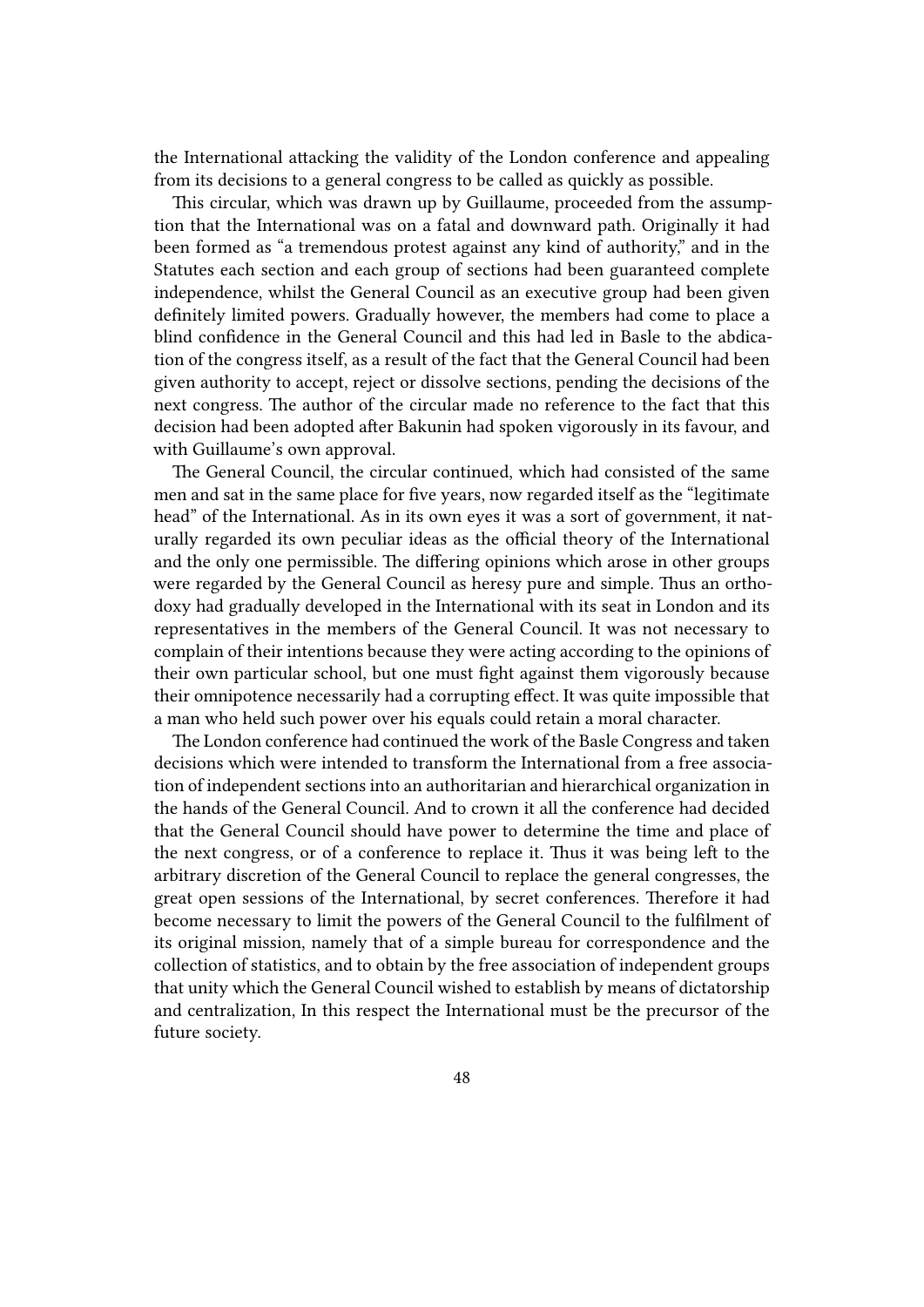Despite the gloomy colours in which it painted the situation, or perhaps just because of them, this circular of the Jura sections did not achieve its real aim. Even in Belgium, Italy and Spain its demand for the calling of a congress as quickly as possible met with no support. In Spain the sharp attacks on the General Council gave rise to the suspicion that jealousy between Marx and Bakunin was behind it all. In Italy the members felt no more inclined to let themselves be ordered about by the Jura than by London. Only in Belgium was a decision adopted for an alteration of the Statutes of the International, in the sense that the latter should declare itself expressly an association of completely independent federations and its General Council as "a Centre for Correspondence and Information."

To make up for this lack of appreciation, however, the circular of Sonvillier was welcomed enthusiastically by the bourgeois press, which pounced on it as a rare tidbit. All the lies which it had spread, particularly since the fall of the Paris Commune, about the sinister power of the General Council were now confirmed from within the ranks of the International. The Bulletin Jurassien, which in the meantime had taken the place of the short-lived Révolution Sociale, had at least the pleasure of printing enthusiastic articles of approval from the bourgeois newspapers.

The noisy echo of the Sonvillier circular caused the General Council to issue an answer to it, also in the form of a circular, entitled: Les prétendues Scissions dans l'Internationale.

### **7. The Disintegration of the International**

As far as the circular of the General Council dealt with the accusations made in Sonvillier and other places on account of alleged violations or even falsification of the Statutes, fanatical intolerance and similar accusations, it conducted a thoroughly victorious polemic and one can only regret that for the greater part it was wasted on quite unimportant matters.

To-day it is necessary to overcome a good deal of reluctance in order to bother one's head at all about such insignificant affairs. For instance, when the International was founded its Paris members had omitted a phrase from its Statutes in order to avoid trouble with the Bonapartist police. One passage of the Statutes read that all political movements of the working class must subordinate themselves as a means to securing the economic emancipation of the working class. The expression "as a means" had been left out in the French text. The situation was perfectly clear, but again and again the lie was spread to the point of surfeit that the General Council had afterwards interpolated the expression "as a means." And when the London conference acknowledged that the German workers had done their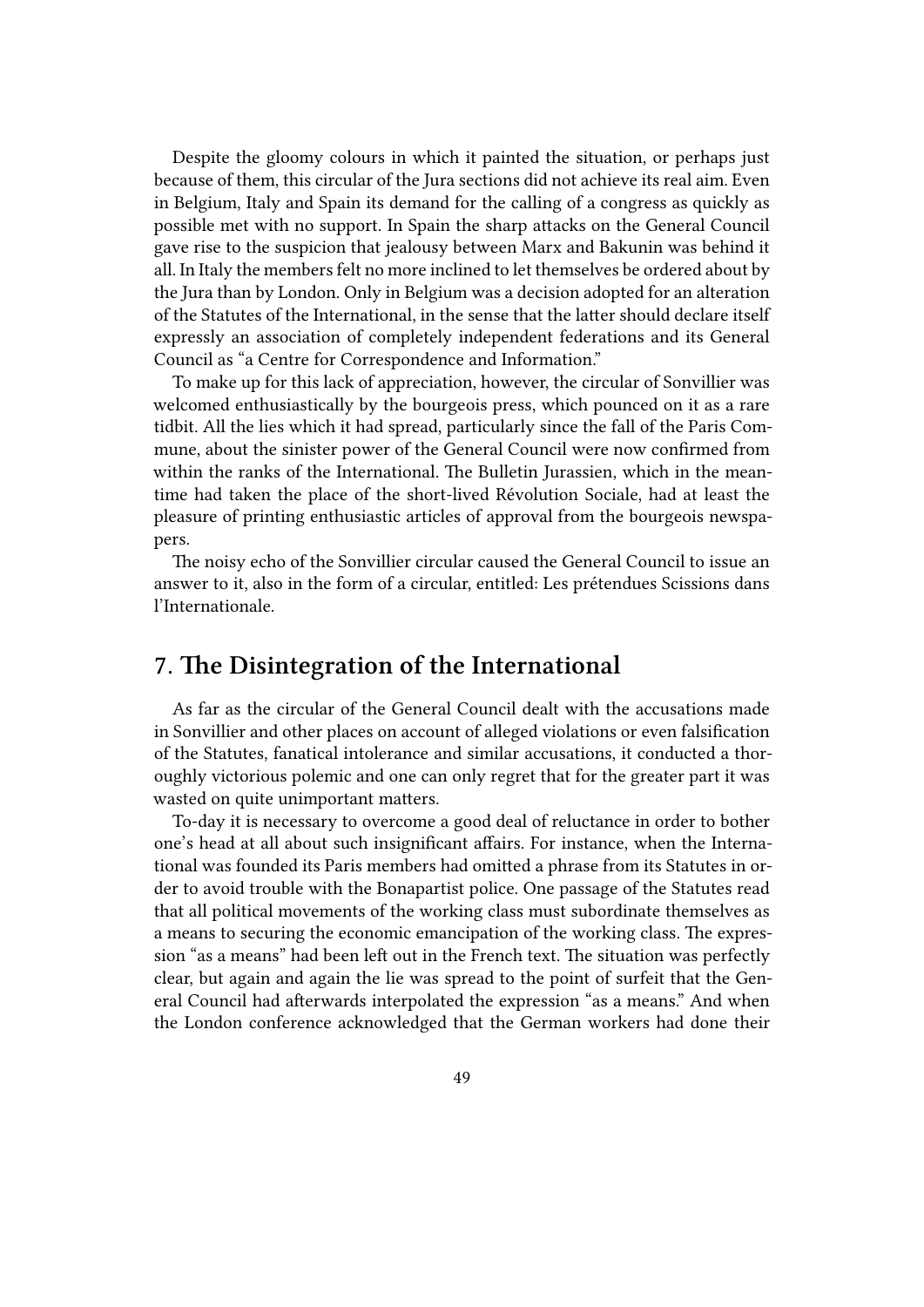proletarian duty during the Franco-Prussian War, this was used as an excuse for the accusation of "Pan-Germanism," which was alleged to dominate the General Council.

The circular tore these ridiculous charges to pieces, and when one considers that they were brought forward in order to undermine the centralization of the International although the maintenance and consolidation of this centralization was the only possibility of saving the tottering organization from succumbing to the attacks of the reaction, it is easy to understand the bitterness of the concluding passages of the circular which accuse the Alliance of playing into the hands of the international police. "It proclaims anarchy in the ranks of the proletariat as the infallible means of breaking the powerful concentration of political and social forces in the hands of the exploiters. Under this pretext and at a moment when the old world is seeking to destroy the International it demands that the latter should replace its organization by anarchy." The more the International was attacked by its external enemies, the more frivolous appeared the attacks made on it from within, particularly when those attacks were so baseless.

However, the clarity with which the General Council realized this side of the question was set off by its failure to see clearly the other side of the question. As its title indicated, the circular was prepared to admit no more than "alleged disruption" in the International. It put down the whole conflict, as Marx had already done in his Confidential Communication, to the machinations of "certain intriguers," and in particular Bakunin. It brought forward the old accusations against him in connection with "the equalization of the classes" and in connection with the Basle congress, etc., and accused him of having been responsible together with Netchayeff for betraying innocent people to the Russian police. It also devoted a special passage to the fact that two of his supporters had turned out to be Bonapartist police spies, a fact which was certainly extremely unpleasant for Bakunin, but no more compromising for him than it was for the General Council when, a few months later, it suffered the same misfortune with two of its own supporters. The circular also accused "young Guillaume" of having denounced "the factory workers" of Geneva as hateful "bourgeois," without taking the least notice of the fact that amongst the fabrique in Geneva there was a section of highly-paid workers in the luxury trades which had concluded more or less deplorable election compromises with the bourgeois parties.

However, by far the weakest point in the circular was its defence of the General Council against the accusation of "orthodoxy." It appealed to the fact that the London conference had prohibited the adoption of sectarian names by any of the sections. That was certainly justifiable in view of the fact that the International was a highly diverse conglomeration of trade union organizations, co-operatives,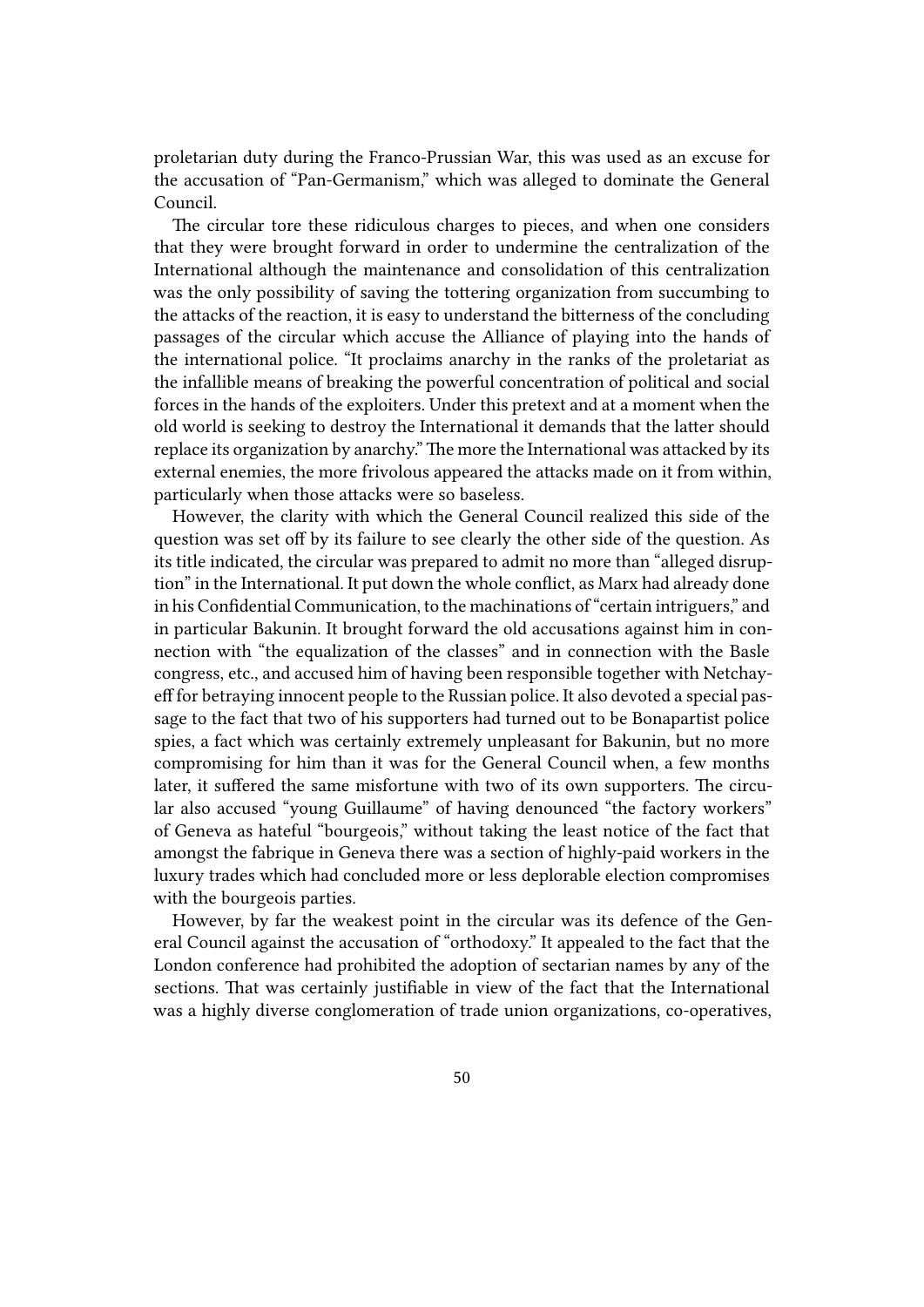and educational and propaganda associations, but the interpretation the circular of the General Council placed upon this decision was highly contestable.

The circular declares: "The first stage in the struggle of the proletariat against the bourgeoisie is characterized by the development of sects. These sects have a justifiable existence at a time when the proletariat is not sufficiently developed to act as a class. Individual thinkers begin to criticize social contradictions and seek to overcome them by fantastic solutions which the masses of the workers are expected to accept, spread and carry out. It lies in the nature of the sects which form around such pioneers that they are exclusive and that they hold themselves aloof from all practical activities, from politics, strikes, trade unions, in a word from every form of mass movement. The masses of the workers remain indifferent, or even hostile to their propaganda. The workers of Paris and Lyons wanted no more to do with the St. Simonists, Fourierists and Icarians than the English Chartists and trade unionists with the Owenites. Originally one of the levers of the working-class movement, these sects become reactionary and a hindrance immediately the movement overtakes them. Examples of this are the sects in France and England, and later on the Lassalleans in Germany, who, after having hampered the organization of the proletariat for years, have finally become simply tools in the hands of the police." And in another passage the circular refers to the Lassalleans as "Bismarck socialists" who wear the white blouse of the Prusso-German Empire outside their police organ, Der Neue Sozialdemokrat.

There is no express proof that Marx drew up this circular. To judge by content and style, Engels may have had a big hand in it, but the passages on the role of sectarianism are certainly from Marx and the same ideas can be found in his contemporary correspondence with party friends, having been developed for the first time in his polemic against Proudhon. On the whole the historic significance of socialist sectarianism is aptly characterized, but Marx made a mistake when he tarred the Bakuninists, not to speak of the Lassalleans, with the same brush as the Fourierists and the Owenites.

One can judge as contemptuously of anarchism as one likes and regard it simply as a disease of the working-class movement wherever it shows itself, but it is impossible – and certainly to-day with the experiences of half a century behind us – to imagine that this disease was communicated from outside. On the contrary, it is obvious that it is a disease to which the working class shows a natural disposition and which develops in favourable, or rather unfavourable circumstances. It is difficult to understand such an error even for 1872. Bakunin was the last man to come forward with a complete and stereotyped system, and expect the workers to accept it and put it into operation without demur. Marx himself never tired of repeating that Bakunin was a cipher in theoretical matters and only in his element when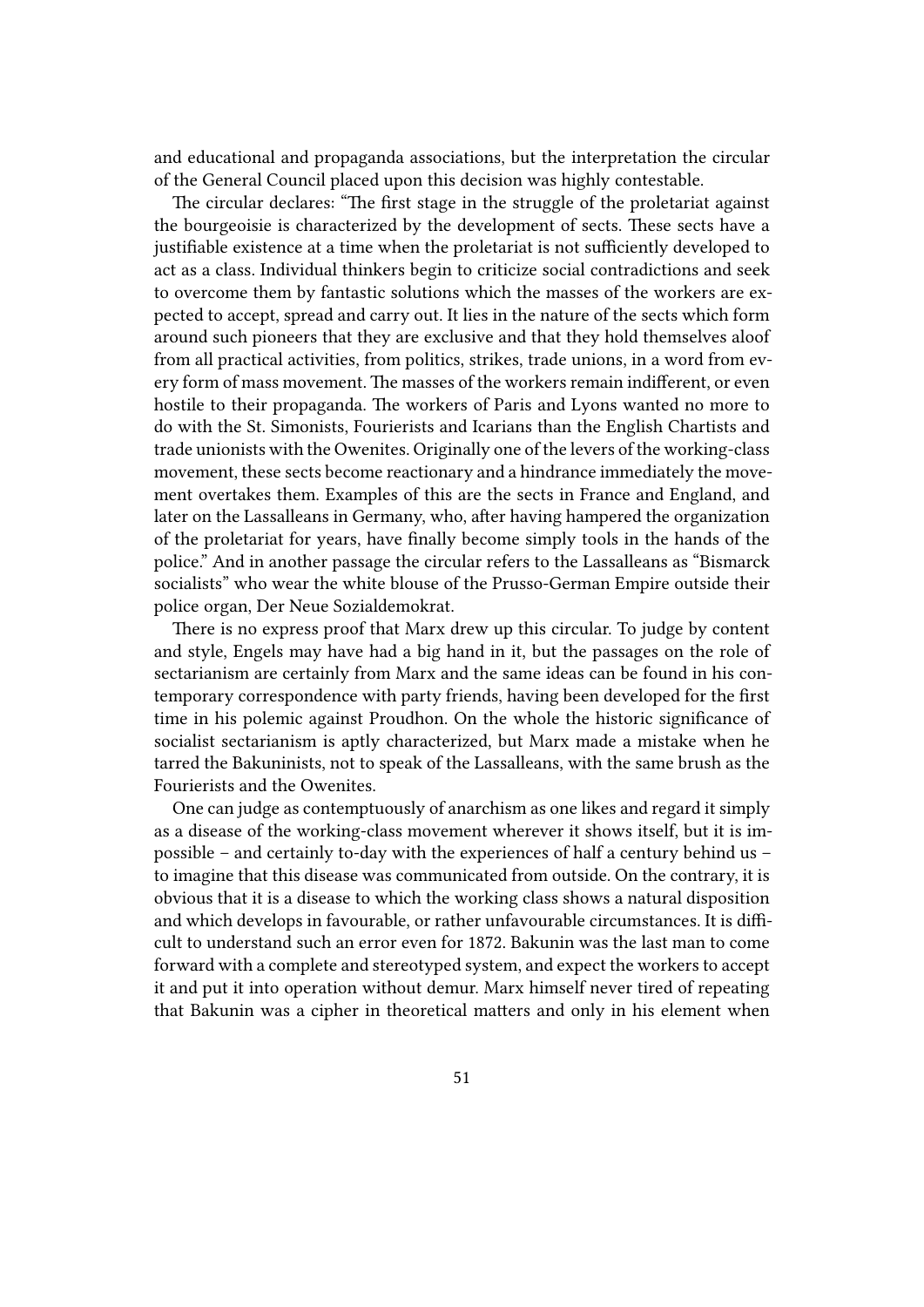intriguing, and that his program was a hodge-podge of superficial ideas collected right and left.

The decisive characteristic of all sectarianism is its hostility to all forms of the proletarian mass movement, hostile both in the sense that sectarianism has no use for such a movement and such a movement has no use for sectarianism. Even if it were true that Bakunin wished to obtain control of the International merely in order to serve his own ends, he would still have proved that as a revolutionary he reckoned with the masses. Although his struggle against Marx developed with extraordinary bitterness, he always, practically to the end, counted it Marx's immortal service that in the International he had created the framework for a proletarian mass movement. The differences between the two referred to the tactics which this mass movement must adopt in order to achieve its aim. No matter how wrong Bakunin's views may have been, they certainly had nothing in common with sectarianism.

And then the Lassalleans! In 1872 they were certainly not up to the full level of socialist principles, but they were superior to every other contemporary workingclass party in Europe both with regard to theoretical insight and organizational strength, not excepting the Eisenach faction, whose chief intellectual resources were still the popular writings of Lassalle. Lassalle built up his agitation on the broad basis of the proletarian class-struggle, thereby excluding any possibility of sectarianism. His successor Schweitzer was so thoroughly convinced of the indissolubility of the political and the social struggle of the proletariat that he earned the reproach of "parliamentarism" from Liebknecht. It is true that Schweitzer ignored the warnings of Marx in the trade-union question, to his own misfortune, but when the circular of the General Council was written he had been out of the movement for years whilst the Lassalleans had already begun to make good their errors in this respect, for instance, in the strikes of the building workers in Berlin. They had overcome the short interruption of their agitation caused by the war and the workers began to stream into their ranks in increasing numbers.

It is not necessary to stress particularly the attacks made by the circular on the Lassalleans, for Marx harboured an invincible dislike for Lassalle and everything Lassallean, but the connection in which these attacks were made gave them a particular significance. They threw a clear light on the real cause for the dissolution of the International, on the indissoluble contradiction which had developed in the great association after the fall of the Paris Commune. After the fall of the Commune the whole reactionary world mobilized its forces against the International, and the only way in which the latter could hope to defend itself was by centralizing its forces still more strongly. However, the fall of the Commune had proved the necessity of the political struggle, and this struggle was impossible without loosening international ties, for it could be carried on only within national frontiers.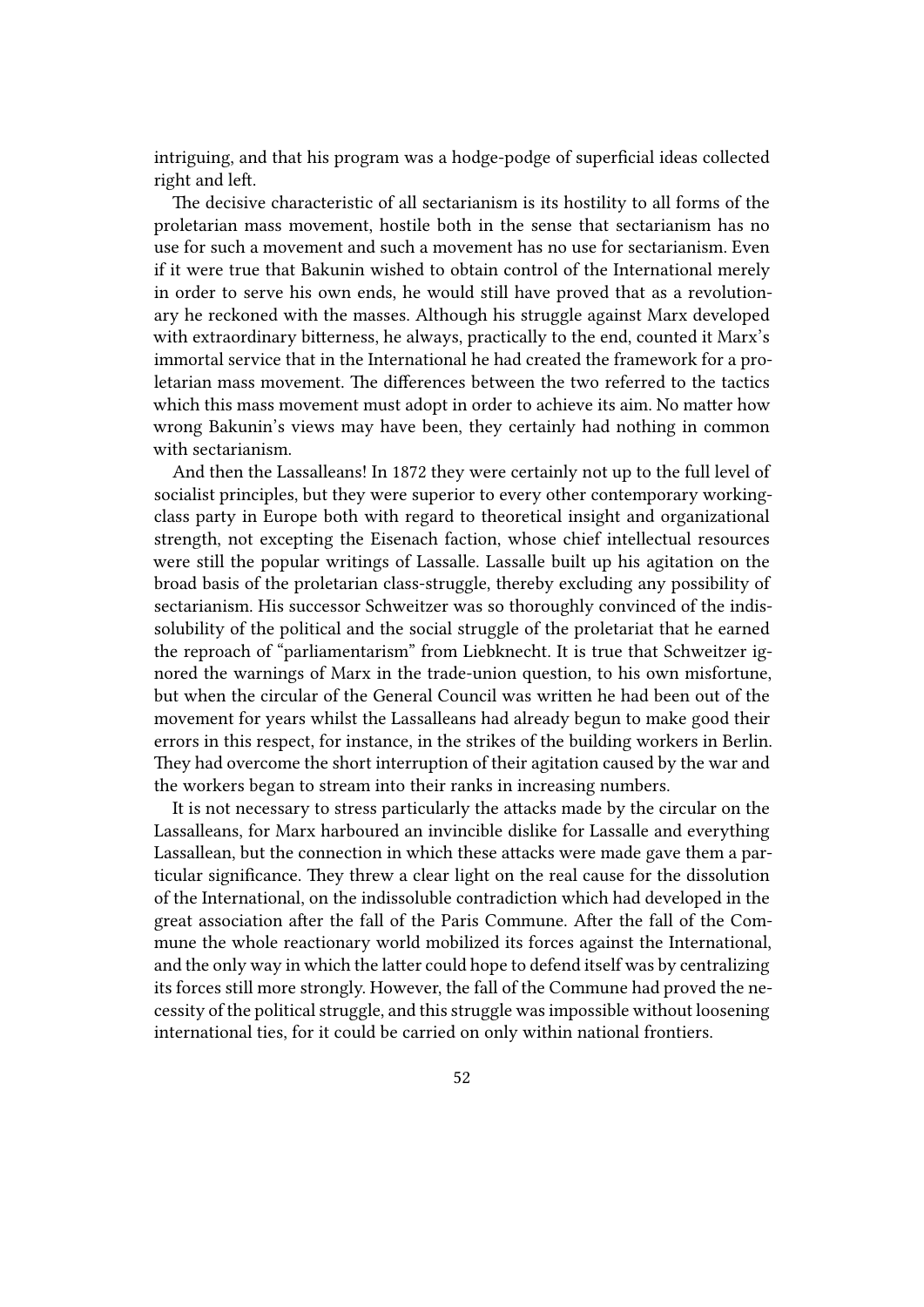In the last resort the demand for political abstinence, no matter how much it may have been exaggerated, arose out of a justifiable mistrust of the traps of bourgeois parliamentarism, a mistrust which was expressed in its sharpest form in Liebknecht's famous speech in 1869. In the same way the objection to the dictatorship of the General Council which developed in almost all countries after the fall of the Paris Commune arose in the last resort, apart from all exaggerations, from the more or less clear perception that a national working-class party must be guided first of all by the conditions of its existence within the nation of which it formed a part; that it could no more jump over these conditions than a man can jump over his own shadow; and that, in other words, it was not possible to lead the movement from abroad. Although Marx had already pointed out in the Statutes of the International that the political and social struggles of the working class were indissolubly connected, in practice he proceeded always from those social demands of the workers which were common to all countries with a capitalist mode of production, and he touched on political questions only when they resulted from such social demands such as the demand for the legal shortening of the working day. Political questions in the actual and direct sense of the word, for instance, questions relating to the constitution of the State, and therefore different in every country, he preferred to leave until such time as the proletariat had been educated to greater clarity by the International. It was in this sense that he had reproached Lassalle severely because the latter adapted his agitation to one particular country.

It has been suggested that Marx would have maintained this reserve much longer, but for the fact that the fall of the Paris Commune and the agitation of Bakunin forced the political question on him. That is easily possible and even probable, but in accordance with his character Marx took up the struggle immediately he was challenged. However, he failed to recognize that the problem with which he was faced could not be solved within the framework of the Statutes of the International, and that the more the International attempted to centralize its forces for the struggle against its external enemies, the more it would suffer dissolution internally. The fact that the leading brain of the General Council regarded the most highly-developed working-class party, the most highly developed from his own point of view, and at that in his own country, as a venal police tool offered the most striking proof that the historic knell of the International had sounded.

However, this was not the only proof. Wherever national workers' parties formed, the International began to break up. What violent reproaches Schweitzer had to suffer from Liebknecht on account of his alleged lukewarmness towards the International! But when Liebknecht found himself at the head of the Eisenach faction he had to listen to the same reproaches from Engels, and he answered them as Schweitzer had answered, namely, by appealing to the German combination laws: "I wouldn't dream of risking the existence of our organization on this question at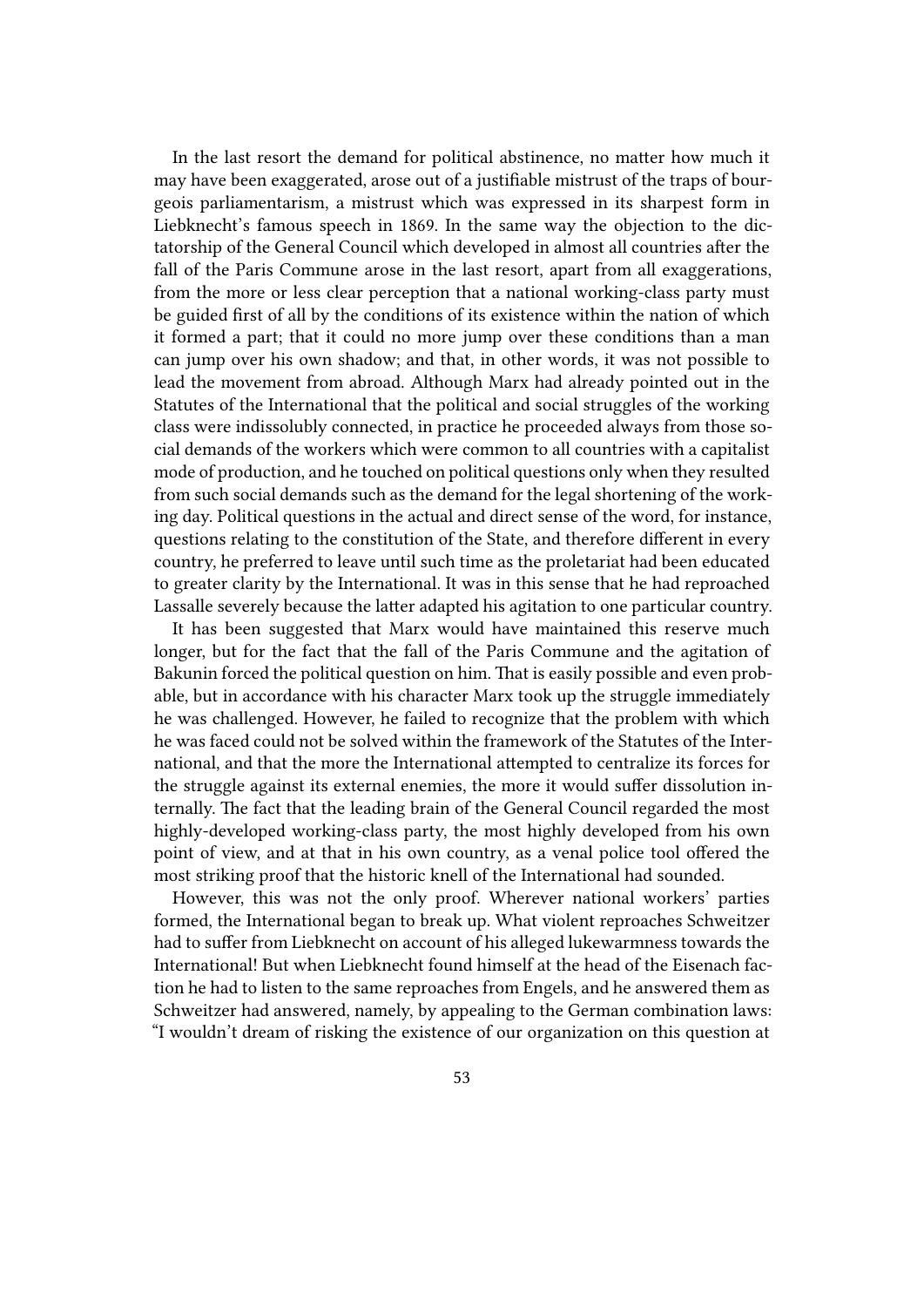the moment." If the unfortunate Schweitzer had ever dared to use such insolent language – he never did – the "King of the Tailors," as he was called, who insisted on having "his own party," would have had to put up with much more. The formation of the Eisenach faction had delivered the first blow at the "German language section" in Geneva, and the final blow at this oldest and strongest organization of the International on the continent was given by the formation of a Swiss workers party in 1871. At the end of the year Becker was compelled to discontinue the publication of Der Vorbote.

In 1872, Marx and Engels had not yet recognized the real causes of the situation and they diminished their own services when they contended that the International had collapsed as the result of the machinations of one single demagogue, although in reality it could have retired from the arena in all honour after having fulfilled its share of a great historical task which had now grown beyond it. One must side with our present-day anarchists when they declare that nothing is more un-Marxist than the idea that an unusually malicious individual, a "highlydangerous intriguer," could have destroyed a proletarian organization like the International. One cannot take the part of those orthodox believers whose skin begins to creep with horror at the suggestion that Marx and Engels might not always have dotted their i's and crossed their t's. If Marx and Engels were alive to-day they would certainly have nothing but biting contempt for the suggestion that the merciless criticism which was their sharpest weapon should never be turned against themselves.

Their real greatness does not consist in the fact that they never made a mistake, but in the fact that they never attempted to persist in a mistake for one moment after they had recognized it as such. In 1874, Engels admitted that the International had outlived its time. "A general defeat of the working-class movement such as was suffered in the period from 1849 to 1864 will be necessary before a new international, an alliance of all proletarian parties in all countries, along the lines of the old one can come into being. At present the proletarian world is too big and too diffuse." He consoled himself with the fact that for ten years the International had dominated European history in the interests of the future and that it could look back with pride on its work.

In 1878, Marx, in an English journal, attacked the contention that the International had been a failure and was now dead: "In reality the social-democratic workers' parties in Germany, Switzerland, Denmark, Portugal, Italy, Belgium, Holland and North America, organized more or less within national frontiers, represent just as many international groups. They no longer represent isolated sections, sparsely distributed over various countries and held together by a General Council on the periphery, but the working class itself in constant, active and direct connection, held together by the exchange of ideas, mutual assistance and joint aims … Thus,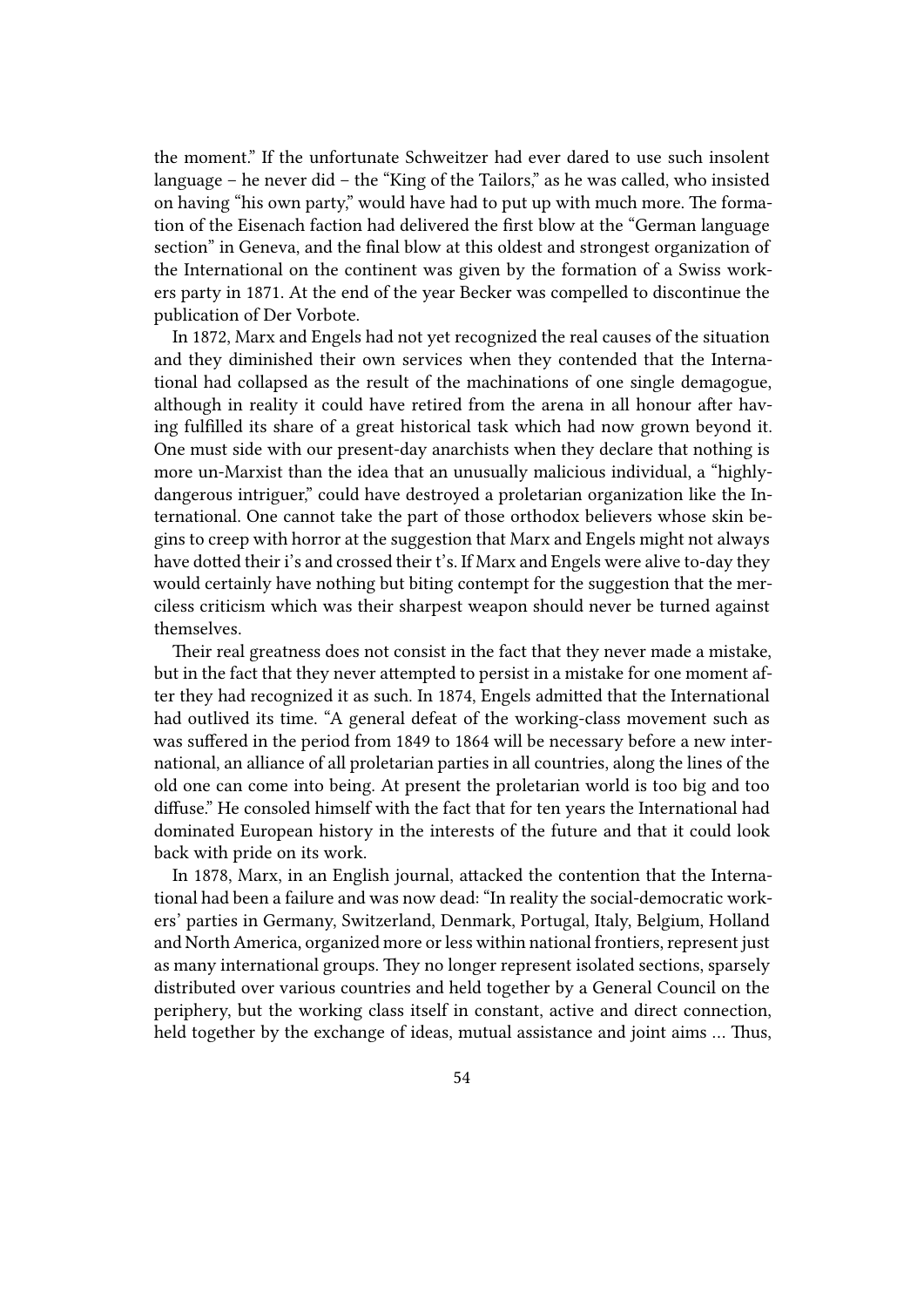far from dying out, the International has developed from one stage to another and higher one in which many of its original tendencies have already been fulfilled. During the course of this constant development it will experience many changes before the final chapter in its history can be written." In these lines Marx once again demonstrated his prophetic vision. At a time when the national workingclass parties were only just developing, and more than a decade before the new International was formed, he foresaw its historical character, but he granted even this second form no final permanence, certain of one thing only, that new life would spring continually from the ashes of the old until the spirit of the age had fulfilled itself.

### **8. The Hague Congress**

The circular of the General Council issued on the 5th of March had announced the calling of the annual congress for the beginning of September, and in the meantime Marx and Engels had decided to propose that the seat of the General Council should be moved to New York.

Many disputes have taken place around the necessity and the utility of this proposal and the reasons which caused it to be made. It has been considered as a sort of first-class funeral for the International. Marx had sought to cloak the fact that the International was hopelessly lost. However, this idea is in opposition to the fact that both Marx and Engels continued to support the International with all possible energy and did their utmost to keep it alive even after the General Council had moved to New York. It has also been said that Marx had grown tired of his activities on behalf of the International and wished to devote himself undisturbed to his scientific work, and this idea has received a certain amount of support from a letter written by Engels to Liebknecht on the 27th of May, 1872. He refers to a Belgian proposal to abolish the General Council altogether and adds: "As far as we are concerned we have no objection. Neither Marx nor myself will be members of it again in any case. As the situation is now we have no time for our work, and that must stop." However, this was no more than a passing remark made in a moment of annoyance. Even if Marx and Engels had refused to be re-elected to the General Council, that was no reason for moving it to New York, whilst Marx had repeatedly refused to neglect the International in favour of his scientific work until such time as it should be securely on the right lines. It is therefore extremely unlikely that for this reason Marx had the idea of abandoning the International to its own devices during the most serious crisis of its whole existence.

We come probably nearer the truth in a letter he wrote to Kugelmann on the 29th of July: "The international congress (Hague, opens on the 2nd of September)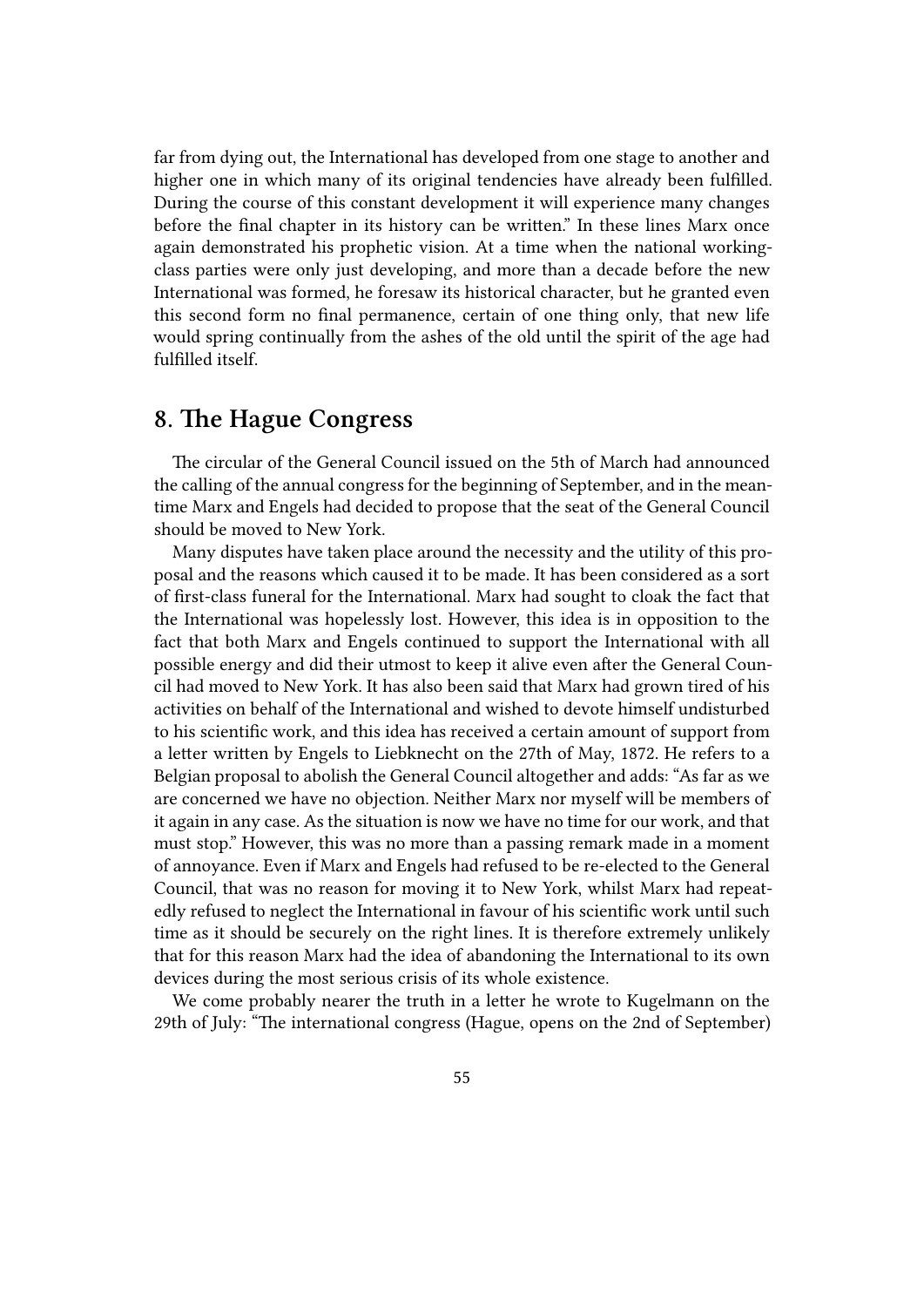will be a matter of life or death for the International and before I withdraw I want at least to protect it from the forces of dissolution." Part of Marx's plan to protect the International from "the forces of dissolution" was the moving of the General Council from London, where it was becoming more and more involved in dissensions, to New York. The Bakuninist tendencies were not represented at all in the General Council, or at the most they were so weakly represented that no danger threatened from them, but there was such confusion amongst its German, English and French members that it had been compelled to form a special subcommittee to deal with the constant disputes.

An estrangement had even taken place between Marx and two members of the General Council who had been his most loyal and capable assistants for years, Eccarius and Jung. Indeed, in May, 1872, a definite breach occurred between Marx and Eccarius. Eccarius, living in very straitened circumstances, gave notice that he was leaving his position as General Secretary of the International, for he considered himself indispensable and wished to secure the doubling of his modest weekly salary of fifteen shillings. However, the Englishman John Hales was elected in his stead and Eccarius unjustly blamed Marx for this, although in fact Marx had always supported him against the English. On the other hand, Marx had often rebuked Eccarius for hawking information about the internal affairs of the International around the bourgeois press, and in particular information concerning the private conference of the International in London. Jung blamed Engels and the latter's autocratic manner for the estrangement between him and Marx and there may have been some truth in this, for, since Marx now had the opportunity of daily contact with Engels, it is possible that, without any bad intentions, he no longer turned to Eccarius and Jung as much as he had done formerly. On the other hand, "the General," as Engels was nicknamed in the circle, cultivated, even according to the evidence of his best friends, an abrupt military tone, and, when it was his turn to take the chair at the meetings of the General Council, its members were usually prepared for squalls.

When Hales was elected General Secretary, a deadly enmity arose between him and Eccarius, in which the latter enjoyed the support of a section of the English members. Marx received little support from the new General Secretary. On the contrary, when an English Federation, founded in accordance with the decisions of the London conference, held its first congress in Nottingham on the 21st and 22nd of July, Hales proposed to the 21 delegates who were present that the Federation should establish contact with the other Federations not through the General Council, but direct, and that at the coming congress of the International the new Federation should support an alteration of the Statutes of the International with a view to curtailing the authority of the General Council. All this was in accordance with the Bakuninist slogan of the "endangered autonomy of the Federations." Hales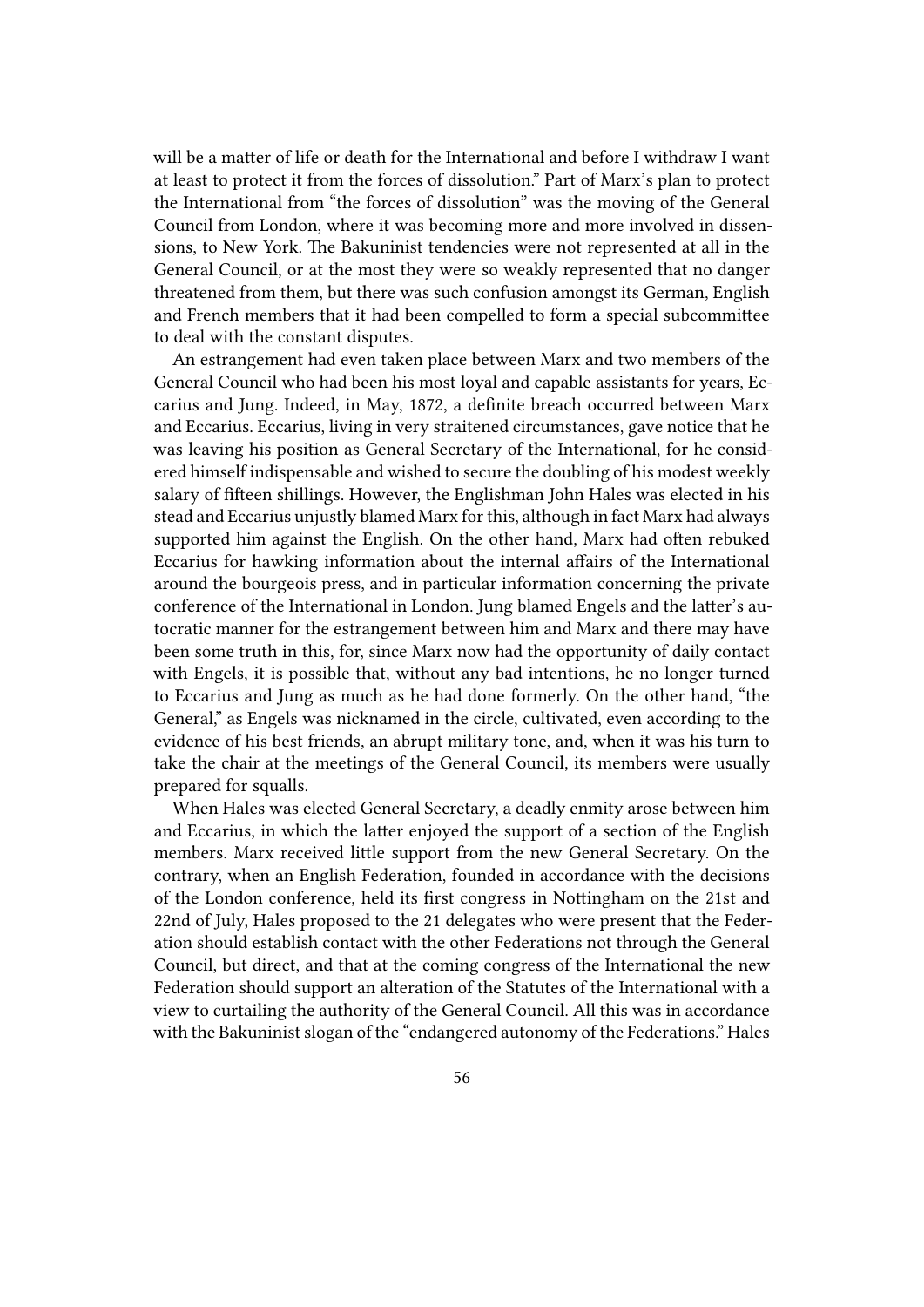withdrew the second proposal, but the first was adopted. The congress showed no inclination towards the Bakuninist program, but it certainly did towards English radicalism. For instance, it was in favour of the common ownership of the land, but not of all the means of production, which Hales also supported. Hales intrigued quite openly against the General Council and in August it was compelled to remove him from his post.

The Blanquist tendency was dominant amongst the French members of the General Council. In the two chief questions at issue, the question of political activity and the question of strict centralization, the Blanquists were perfectly reliable, but an account of their fundamental preference for revolutionary coups they threatened to become a still greater danger in the given situation, with the European reaction only waiting for a pretext to let loose all its overwhelming power against the International. In fact, Marx's anxiety that the Blanquists might gain control of the General Council was probably the strongest motive for his proposal that the council should be moved from London to New York where its international composition would be made possible and the safety of its archives guaranteed, a thing which was impossible anywhere on the continent.

Thanks to the strong representation of the Germans and the French amongst the 61 delegates at the Hague congress (which sat from the 2nd to the 7th of September) Marx had a certain majority. His opponents have accused him of having manufactured this majority artificially, but this accusation is absolutely without foundation as far as the authenticity of the mandates of the delegates is concerned. Although the congress spent about half its time examining mandates, all of them were accepted with one exception. It is true, however, that in June, Marx had written to America asking for mandates to be sent for French and German members. Some of the delegates represented sections in countries other than their own. Others used false names at the congress in order not to fall into the hands of the police, or for the same reason concealed the names of the sections they represented. This explains the fairly large discrepancies in the figures given by various reports on the congress concerning the representation of the various countries.

Strictly speaking, only eight delegates were present representing German organizations: Bernhard Becker (Brunswick), Cuno (Stuttgart), Dietzgen (Dresden), Kugelmann (Celle), Milke (Berlin), Rittinghausen (Munich), Scheu (Württemberg) and Schuhmacher (Solingen). Marx, who was a representative of the General Council, also had one mandate each for New York, Leipzig and Mayence, whilst Engels had a mandate each from New York and Breslau. Hepner from Leipzig also had a mandate from New York, whilst Friedländer of Berlin had a mandate from Zurich. Two other delegates with German names, Walter and Swann, were in fact Frenchmen and their real names were Heddeghem and Dentraggues. Both of them were very doubtful characters and at the Hague congress Heddeghem was already a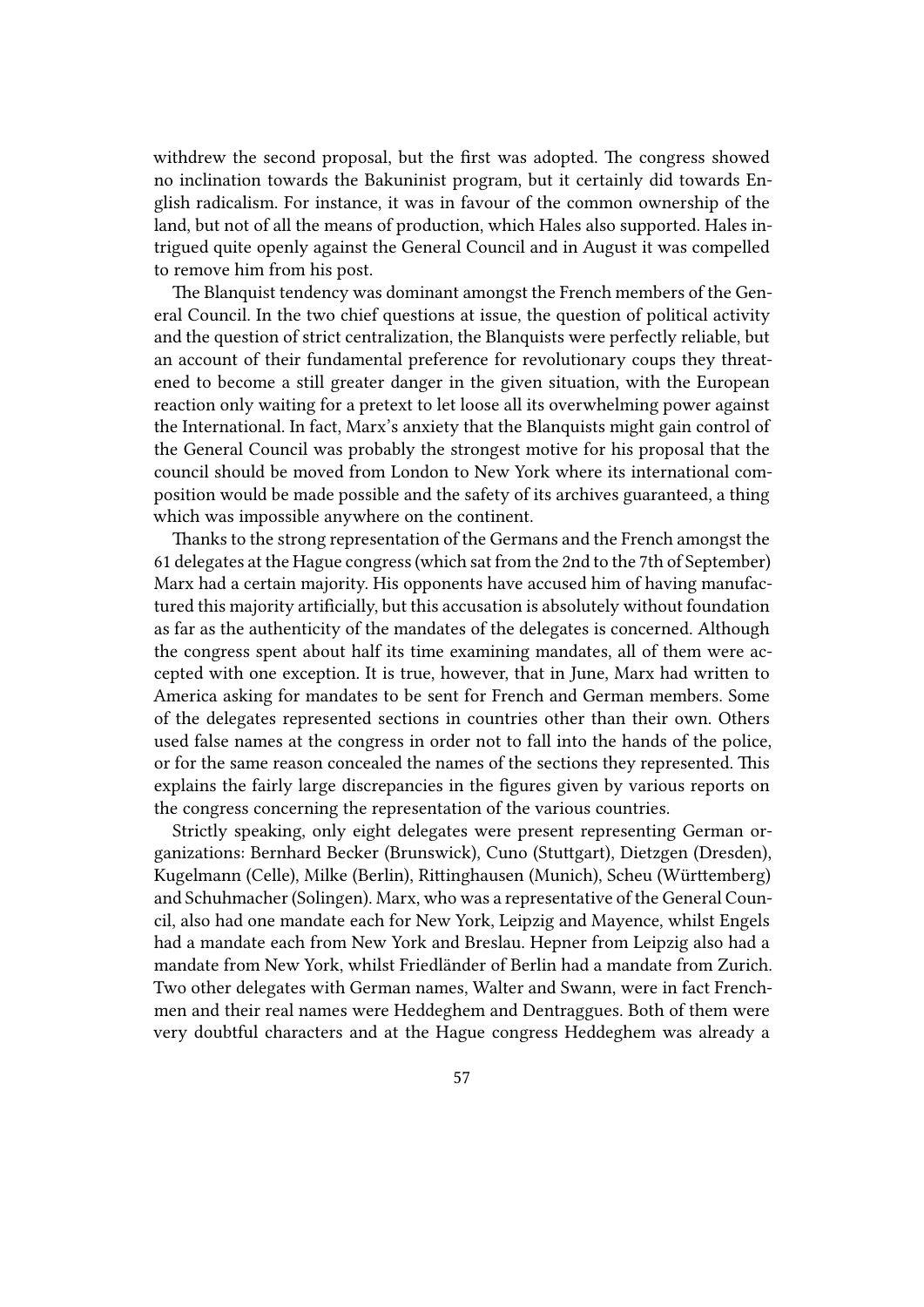Bonapartist spy. Those of the French delegates who were Commune fugitives appeared at the congress under their own names. Frankel and Longuet supported Marx, although Ranvier, Vaillant and others were Blanquists, but the origin of their mandates was necessarily kept more or less in the dark. The General Council was represented by two Englishmen (Roach and Sexton), a Pole (Vroblevski), three Frenchmen (Serraillier, Cournet and Dupont) and Marx himself. The Communist Workers Association in London was represented by Lessner. The British Federal Council sent four delegates, including Eccarius and Hales, who began to flirt with the Bakuninists in the Hague.

The Italian Bakuninists sent no representatives to the congress. At a conference held in Rimini in August they had broken off all relations with the General Council. The five Spanish delegates, with the exception of Lafargue, were Bakuninists, as also were the eight Belgian and the four Dutch representatives. The Jura Federation sent Guillaume and Schwitzguebel, whilst Geneva remained loyal to Becker. Four delegates came from America: Serge, like Becker, was one of the most loyal supporters of Marx, Dereure, a former member of the Commune, was a Blanquist, and the third delegate was a Bakuninist, whilst the fourth mandate was the only one which was refused recognition by the congress. Denmark, Austria, Hungary and Australia were each represented by one delegate.

Stormy scenes took place even during the preliminary examination of the mandates, which lasted three days. Lafargue's Spanish mandate was vigorously opposed, but finally recognized against a few abstentions. During the discussion on a mandate which one of the sections in Chicago had given to a member living in London, one of the representatives of the English Federal Council objected that the member was not a recognized leader of the workers, whereupon Marx replied that it was rather an honour than the contrary not to be an English workers' leader, for the majority of them had sold themselves to the liberals. The mandate was confirmed, but this observation created bad blood and it was zealously exploited against Marx by Hales and his friends after the congress. Marx invariable stood by his own actions and he neither regretted the observation nor did he withdraw it. After the mandates had been scrutinized a number of communications referring to Bakunin were handed over to a committee of five for preliminary sifting. Delegates were elected to this committee who had been as little concerned as possible with the dispute about the Alliance. The German Cuno was the chairman and its other members were the Frenchmen Lucain, Vichard and Waiter-Heddeghem, and the Belgian Splingard.

The actual business of the congress began only on the fourth day with the reading of the report of the General Council. It was drawn up by Marx and read to the congress by him in German, by Sexton in English, by Longuet in French and by Abeele in Flemish. The report scourged all the acts of violence which had been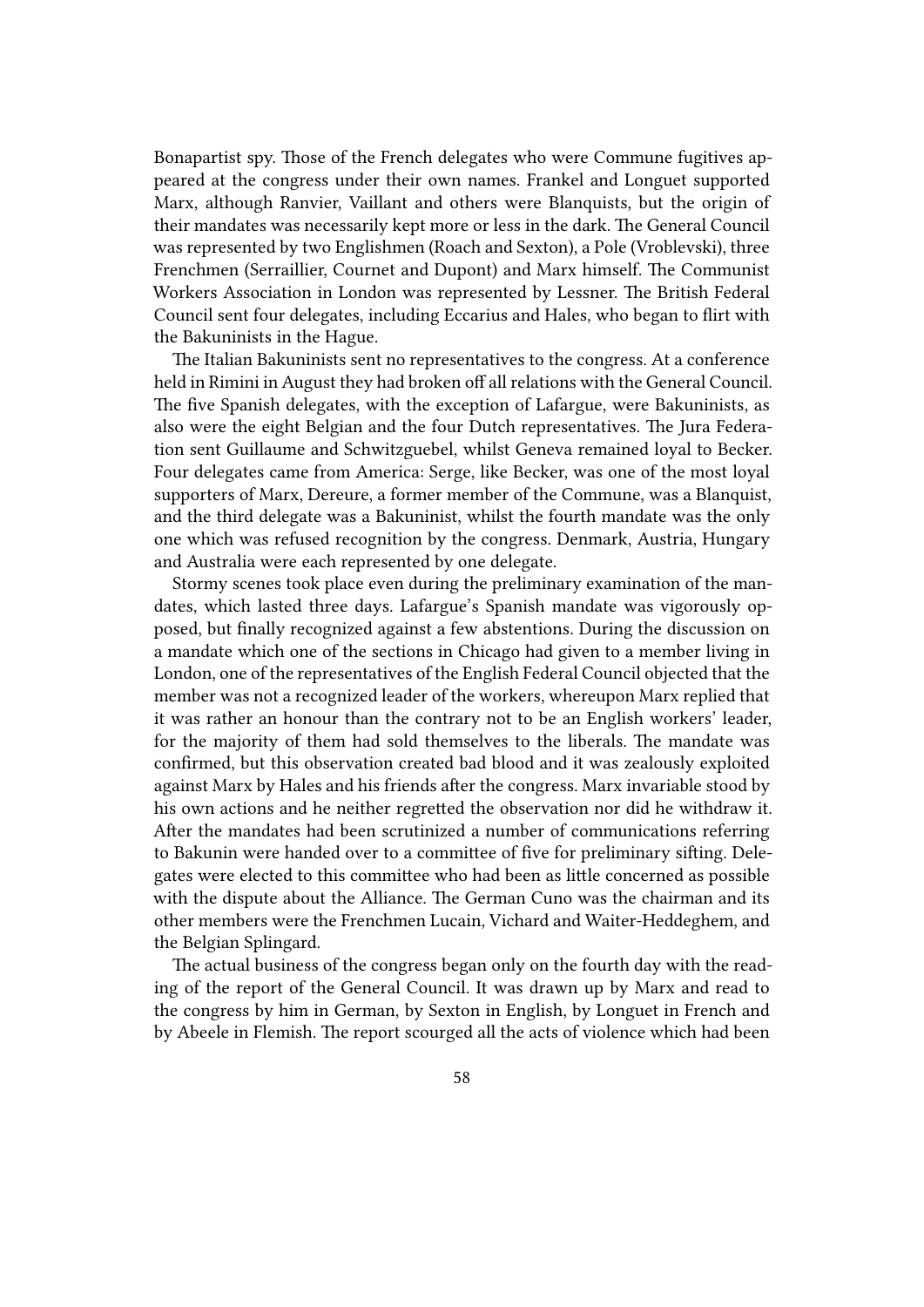committed against the International since the Bonapartist plebiscite, the bloody suppression of the Paris Commune, the villainies of Thiers and Favre, the infamies of the French chamber, and the high treason trials in Germany; even the English government was taken to task on account of its terrorism against the Irish sections and on account of the inquiries it had caused to be made through its embassies concerning the branches of the association. The fierce campaign of the governments had been accompanied by an intense campaign of lies conducted with the full powers of the civilized world; the International had been bombarded with slanders, sensational telegrams and the insolent falsification of public documents, such as the masterpiece of infernal slander, the despatch which had described the great fire in Chicago as the work of the International. It was a wonder, declared the report, that the hurricane which had devastated the West Indies had not also been put down to the same account. As against this wild and reckless campaign the report of the General Council summed up the steady progress made by the International: its penetration into Holland, Denmark, Portugal, Ireland and Scotland, and its growth in the United States, Australia, New Zealand and Buenos Aires. The report was adopted with acclaim, and at the motion of a Belgian delegate the congress placed on record its admiration for and sympathy with all the victims of the proletarian struggle for emancipation.

The discussion on the General Council then began. Lafargue and Serge justified its existence on the basis of the class struggle: the daily struggle of the working class against capitalism could not be conducted effectively without a central body. If no General Council existed it would be necessary to create one. The chief speaker for the opposition was Guillaume, who denied the necessity for a General Council except as a central office for correspondence and statistics and without any authority. The International was not the invention of a clever man in possession of an infallible political and social theory, but in the opinion of the Jura representatives it had grown out of the conditions of working-class existence and these conditions offered sufficient guarantee of the unity of working-class efforts.

The discussion ended on the fifth day of the congress behind closed doors just as the discussion on the mandates had, by the way, also taken place behind closed doors. In a long speech Marx demanded not only that the previous powers of the General Council should be maintained, but even increased. The General Council should be given the right to suspend, under certain conditions, not only individual sections, but whole federations pending the decisions of the next congress. It had neither police nor soldiers at its disposal, but it could not permit its moral power to decay. Rather than degrade it to a letter-box it would be better to abolish the General Council altogether. Marx's viewpoint was carried with 36 votes against 6, 15 votes being withheld.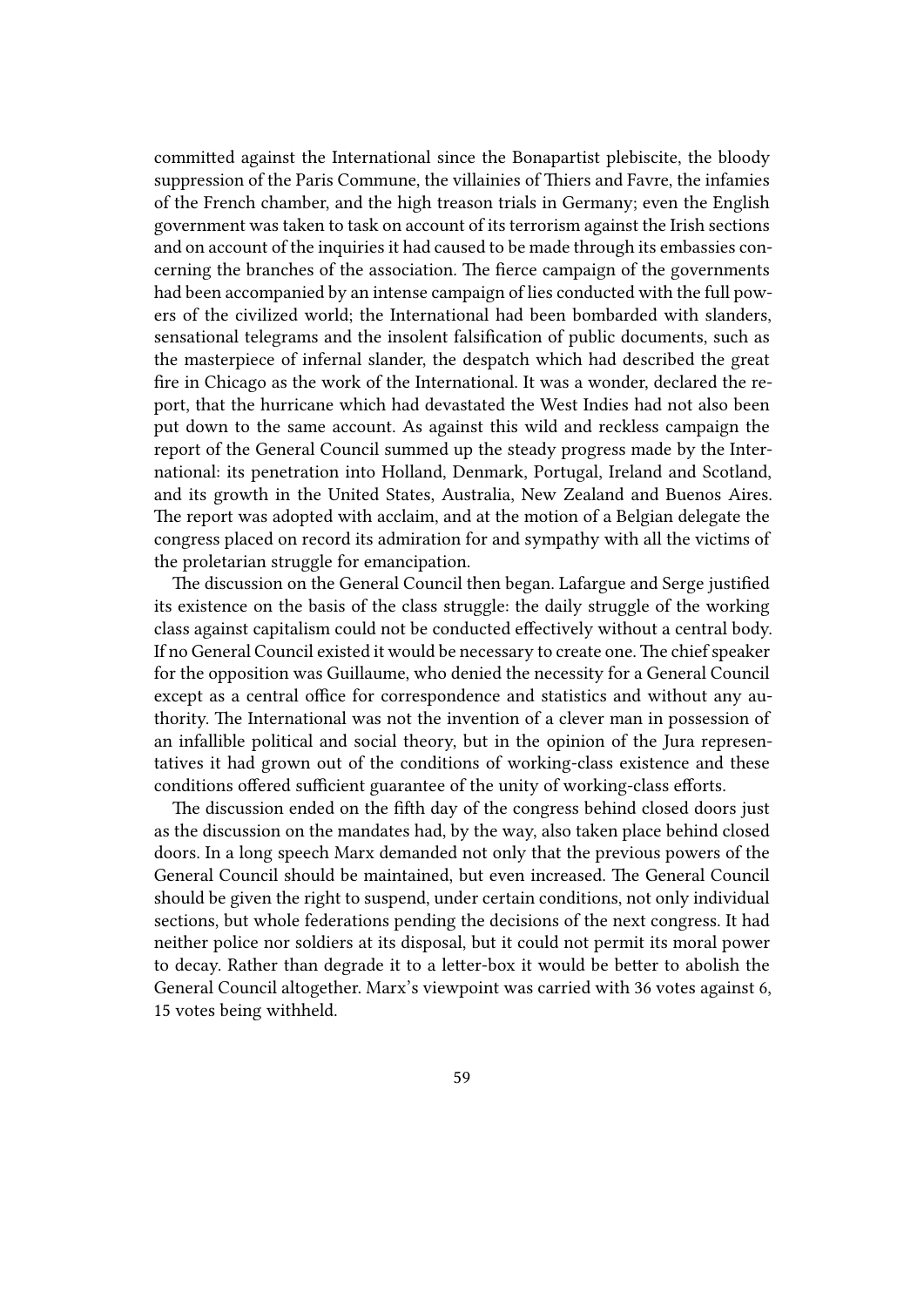Engels then proposed that the General Council should be moved from London to New York. He pointed out that the removal of the council from London to Brussels had been considered on several occasions, but that Brussels had always refused, whilst the prevailing circumstances made it urgently necessary that London should be replaced by New York. The decision must be taken to move the General Council from London to New York for at least a year. The proposal caused general and for the most part unpleasant surprise. The French delegates protested against it with particular vigour, and they succeeded in securing a separate vote first on whether the seat of the General Council should be moved at all, and secondly whether it should be moved to New York. The motion that the seat of the General Council should be moved was carried with a small majority; 26 against 23 votes with g abstentions, whilst 30 votes then decided on New York. Twelve members of the new General Council were then elected and given the right to co-opt seven other members.

The discussion on political action was opened in the same session. Vaillant brought in a resolution in the spirit of the decision of the London conference, declaring that the working class must constitute itself its own political party independent of and hostile to all bourgeois political parties. Vaillant, and after him Longuet, appealed to the lessons of the Paris Commune, which had collapsed for want of a political program. A German delegate who supported the resolution was far less convincing when he declared that owing to his abstention from the political struggle Schweitzer had become a spy, the same Schweitzer who three years previously at the Basle congress had been denounced by the German delegates as a spy precisely on account of his "parliamentarism." Guillaume, on the other hand, pointed to the happenings in Switzerland, where at the elections the workers had concluded election alliances with Tom, Dick and Harry, sometimes with the radicals and sometimes with the reactionaries. The Jura sections wanted to have nothing to do with such trickery. They also were politicians, but negative politicians. They wanted to destroy political power, not to conquer it.

The discussion lasted until the next day, the sixth and last day of the congress, which began with a surprise. Ranvier, Vaillant and the other Blanquists had already left the congress on account of the decision to remove the General Council to New York, and in a leaflet which they issued shortly afterwards they declared: "Called upon to do its duty, the International collapsed. It fled from the revolution over the Atlantic Ocean." Serge took the chair in place of Ranvier. Vaillant's proposal was then adopted with 35 against 6 votes, 8 votes being withheld. A section of the delegates had already left for home, but most of them had left written declarations that they were in favour of the resolution.

The last hours of the last day of the congress were taken up with the report of the committee of five on Bakunin and the Alliance. It declared with four votes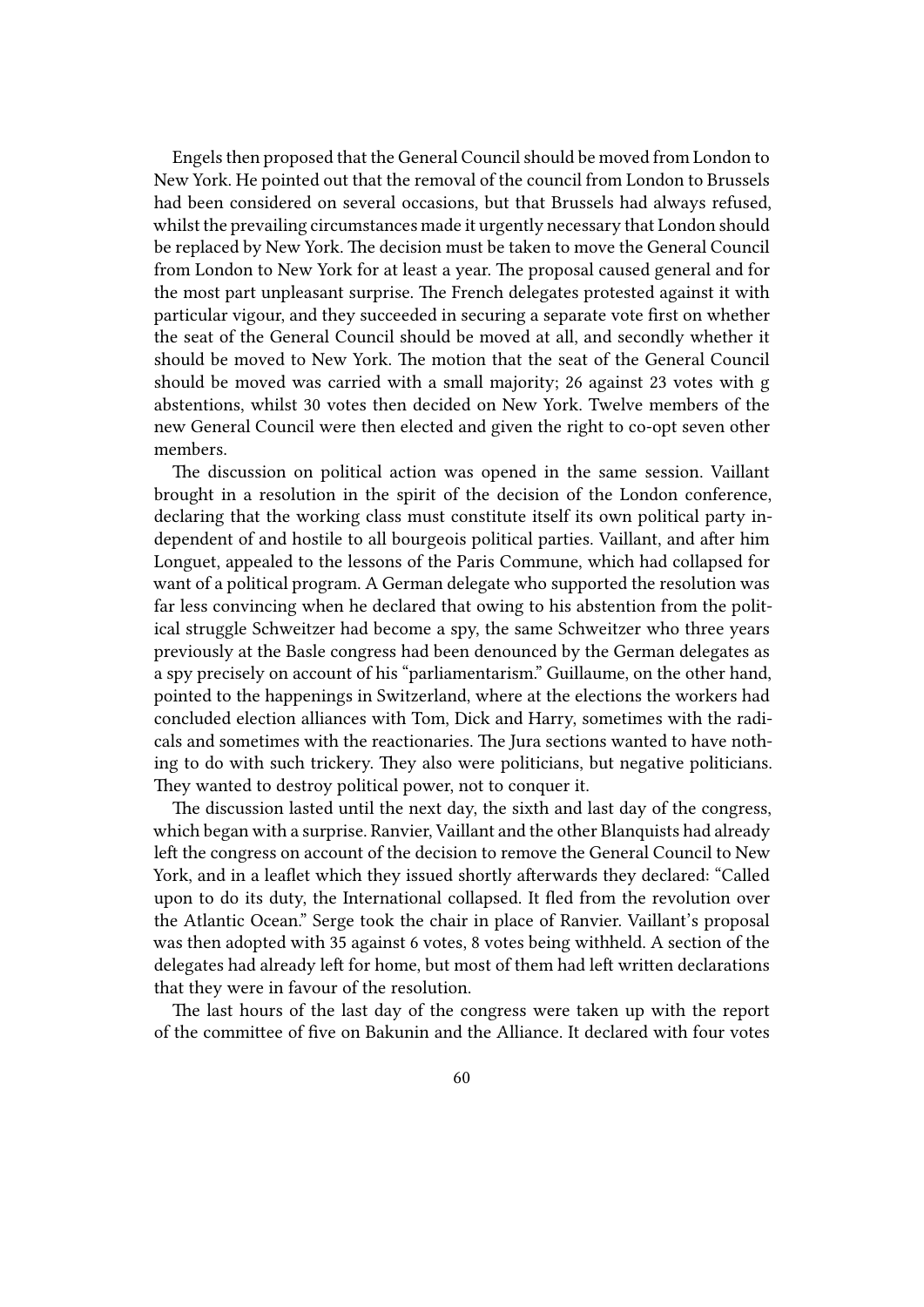against one (that of the Belgian member) that it considered it as proved that a secret Alliance had existed with statutes directly contrary to the statutes of the International, but that there was not sufficient evidence to prove that the Alliance still existed. Secondly, it was proved by a draft of the statutes and by letters of Bakunin that he had attempted to form, and had perhaps succeeded in forming, a secret society within the International with statutes differing fundamentally from the statutes of the International both politically and socially. Thirdly, Bakunin had adopted fraudulent practices in order to obtain possession of the property of others, and in order to release himself from his just obligations, either he or his agents had used intimidation. Upon these grounds the majority of the committee then demanded the expulsion of Bakunin, Guillaume and a number of their supporters from the International. Cuno, who gave the report on behalf of the committee, did not put forward any material evidence, but declared instead that the majority of the committee had reached the moral certainty that their conclusions were correct, and asked for a vote of confidence from the congress.

Called upon by the chairman to defend himself, Guillaume, who had already refused to appear before the committee, declared that he would make no attempt to defend himself as he was unwilling to take part in a farce. The attack, he declared, was not directed against a number of individuals, but against the federalist tendencies as a whole. The representatives of those tendencies, as far as they were still present at the congress, had been prepared for this and had already drawn up an agreement of solidarity. This agreement was then read to the congress by a Dutch delegate. It was signed by five Belgian, four Spanish and two Jura delegates and by an American and a Dutch delegate. In order to avoid any split in the International the signatories declared themselves willing to maintain all administrative relations with the General Council, whilst rejecting any interference on its part in the internal affairs of the Federations, providing such interference did not refer to violations of the general Statutes of the International. In the meantime the signatories appealed to all federations and to all sections to prepare themselves for the next congress in order to carry the principle of free association (autonomie fédérative) to victory. The congress was not prepared to negotiate on the point, but expelled Bakunin immediately with 27 against 7 votes, 8 votes being withheld, and then Guillaume with 25 against 9 votes, 9 votes being withheld. The further expulsion proposals of the committee were rejected, but it was instructed to publish its material on the Alliance.

This concluding scene of the Hague congress was certainly unworthy of it. Naturally, the congress could not know that the decisions of the majority of the committee were invalid because one member was a police spy. It would at least have been understandable if Bakunin had been expelled for political reasons, as a result of the moral conviction that he was an incorrigible mischief-maker and without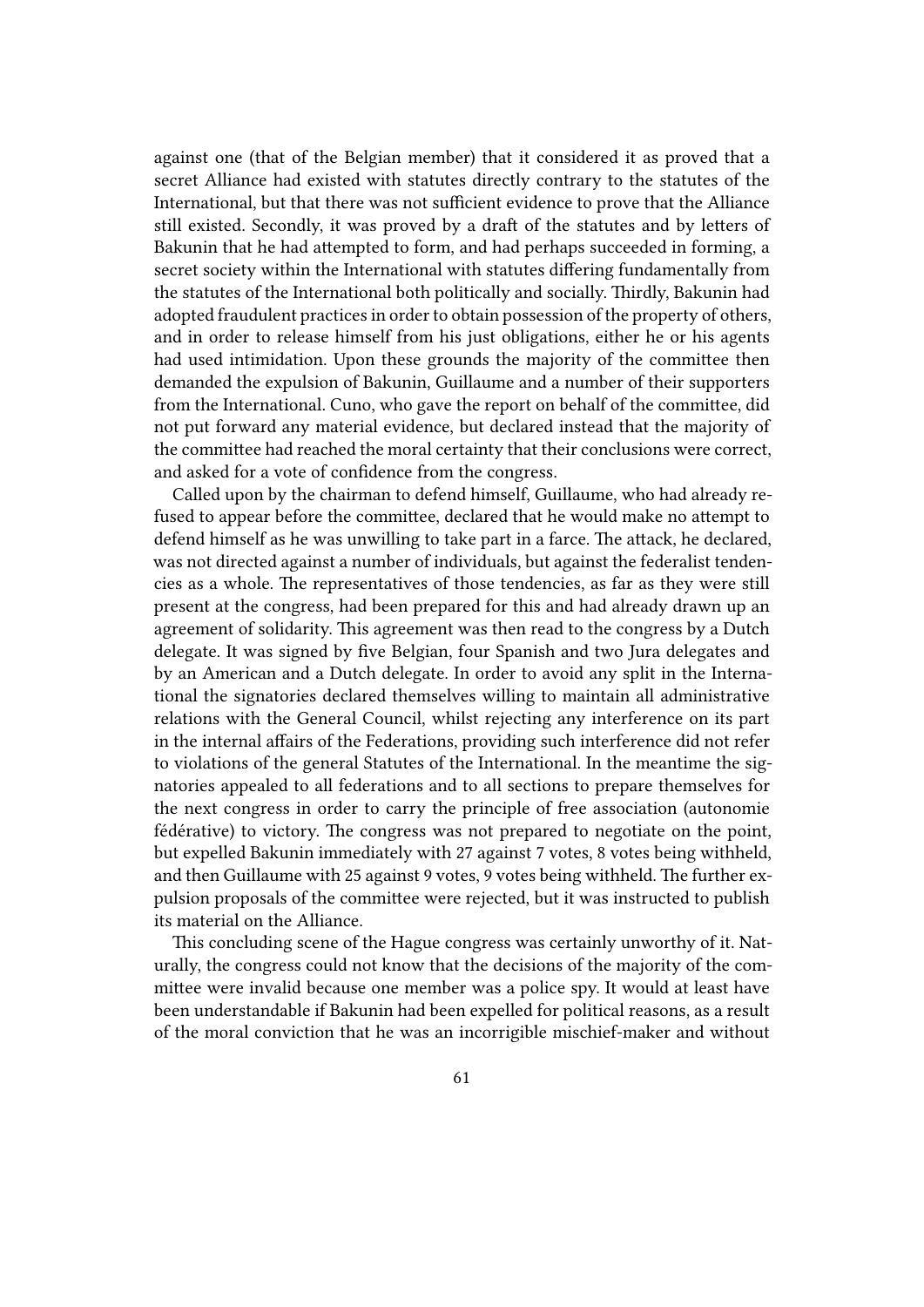being able to prove all his machinations in black and white; but that the congress attempted to rob him of his good name in questions of meum et tuum was inexcusable and, unfortunately, Marx was responsible for this.

Marx had obtained the alleged decision of an alleged "revolutionary committee" threatening Liubavin with death should he insist on the re-payment of the advance of 300 roubles paid through his good offices to Bakunin by a Russian publisher for the translation of the first volume of Capital. The actual text of this precious document has never become known, but when Liubavin, now himself a bitter enemy of Bakunin, sent it to Marx he wrote: "At the time it seemed to me that Bakunin's share in the despatch of the letter was undeniable, but to-day, on cooler consideration of the whole affair, I realize that the letter proves nothing against Bakunin, for it might have been written by Netchayeff without his knowledge." This was in fact the truth, but merely on the basis of this letter, whose addressee himself considered it not sufficiently incriminating as far as Bakunin was concerned, the latter was accused by the Hague congress of a contemptible piece of roguery.

Although Bakunin repeatedly recognized his obligation in connection with the advance and promised to pay it back in one way or the other, it would appear that his constant financial troubles never permitted him to do so. In the whole dismal affair nothing was heard from the only injured party, namely the publisher, who appears to have accepted his fate with philosophic resignation as one which is only too common in his profession. How many authors, including many of the most famous, have not at some time or other found themselves in the position of having spent their advance and unable to perform the promised work? That is certainly far from praiseworthy, but for all that it is an exaggeration to demand the culprit's head on a charger.

### **9. Valedictory Twinges**

Despite the efforts of Marx and Engels to keep it alive, the history of the First International closed with the Hague congress. They did their utmost to facilitate the task of the new General Council in New York, but it failed to secure a firm footing on American territory. Numerous dissensions between the various sections existed in America also and the movement lacked experience and connections, intellectual forces and material means.The life and soul of the new General Council was Sorge, who was well acquainted with American conditions and had opposed the removal of the Council to New York. After first refusing he had then accepted his election as General Secretary, for he was much too conscientious and loyal to fail the International when his services were required.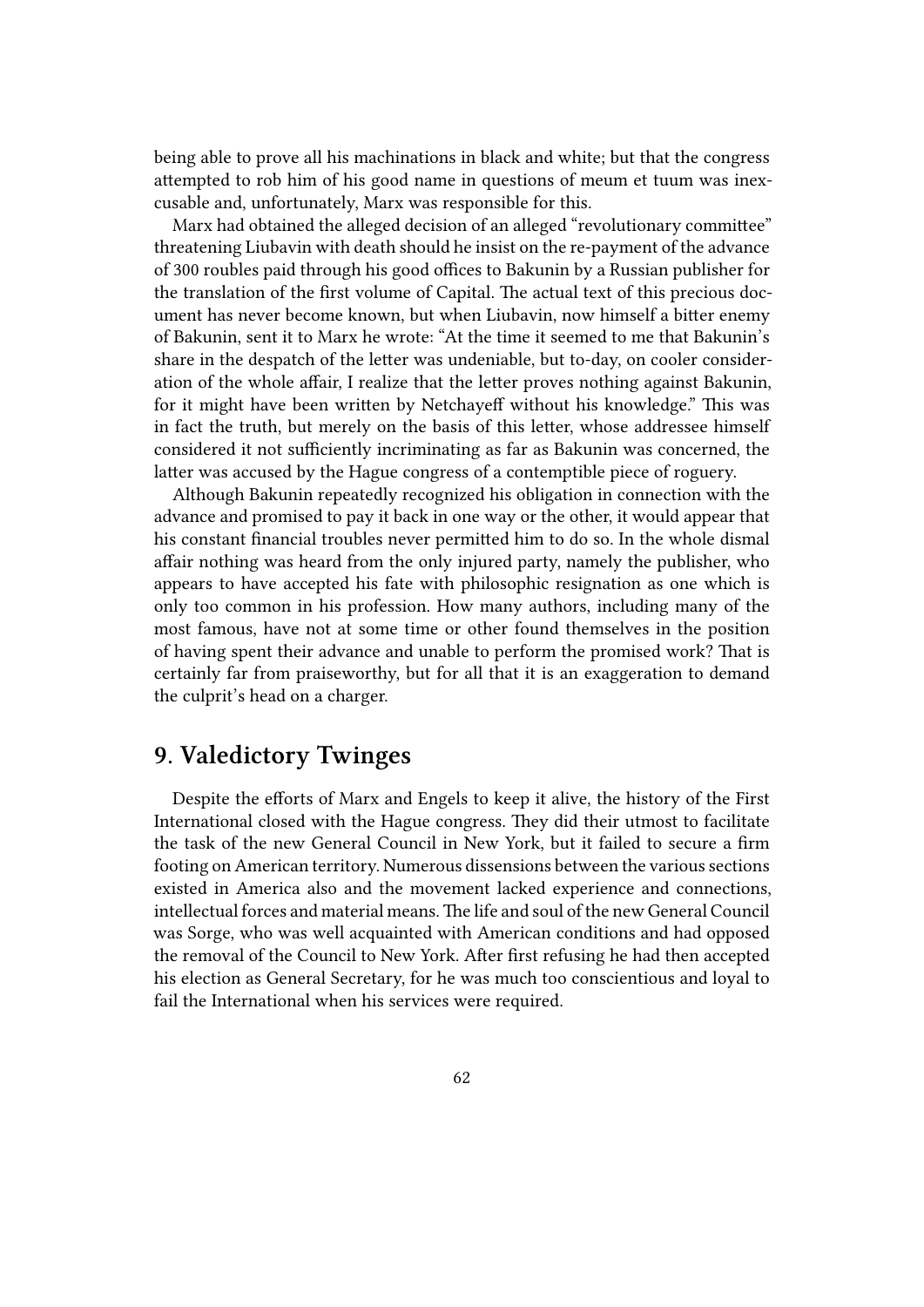It is always a disagreeable matter to use diplomatic methods in proletarian affairs. Marx and Engels had feared with good reason that their proposal to move the General Council from London to New York would meet with vigorous resistance from the German, French and English workers, and they had concealed their intentions as long as possible in order not to add to the already numerous points of contention. However, the fact that they were successful in surprising the Hague congress nevertheless had evil consequences. The resistance they had feared was not diminished thereby, but rather intensified and embittered.

The Germans offered, comparatively speaking, the least violent resistance. Liebknecht was against the moving of the General Council and he always declared it to have been a mistake, but at the time he was in prison with Bebel in the Hubertusburg. His interest in the International had greatly diminished and this was still more the case with regard to the majority of the Eisenach faction. And the impression brought back from the Hague congress by the delegates of this faction rather increased the general lack of interest. Writing on the 8th of May, 1873, to Sorge, Engels declared: "Although the Germans have their own squabbles with the Lassalleans, they were very disappointed with the Hague congress where they expected to find perfect harmony and fraternity in contrast to their own wranglings, and they have become very disinterested." This is probably the rather unsatisfactory reason why the German members of the International did not offer any very energetic resistance to the moving of the General Council.

Much more serious was the secession of the Blanquists, upon whom, next to and with the Germans, Marx and Engels reckoned in the decisive questions at issue, in particular for support against the Proudhonists, the other French faction, whose whole attitude made them tend towards the Bakuninists. The bitterness of the Blanquists was intensified by their realization that the decision to move the General Council to New York had been taken in order to prevent them obtaining control of it in support of their putsch tactics. However, they cut off their noses to spite their faces, for since France was closed to their agitation they soon fell victim to the usual fate of emigrants after they had parted company with the International. Writing to Serge on the 12th of September, 1874, Engels declared: "The French emigrants are completely at sixes and sevens. They have quarrelled amongst themselves and with everyone else for purely personal reasons, mostly in connection with money, and we shall soon be completely rid of them … The irregular life during the war, the Commune and in exile has demoralized them frightfully, and only hard times can save a demoralized Frenchman." But that was very small consolation.

The removal of the General Council to New York exercised the worst effect on the movement in England. On the 18th of September Hales moved a vote of censure against Marx in the British Federal Council on account of his statement concerning the venality of the English working-class leaders. The vote of censure was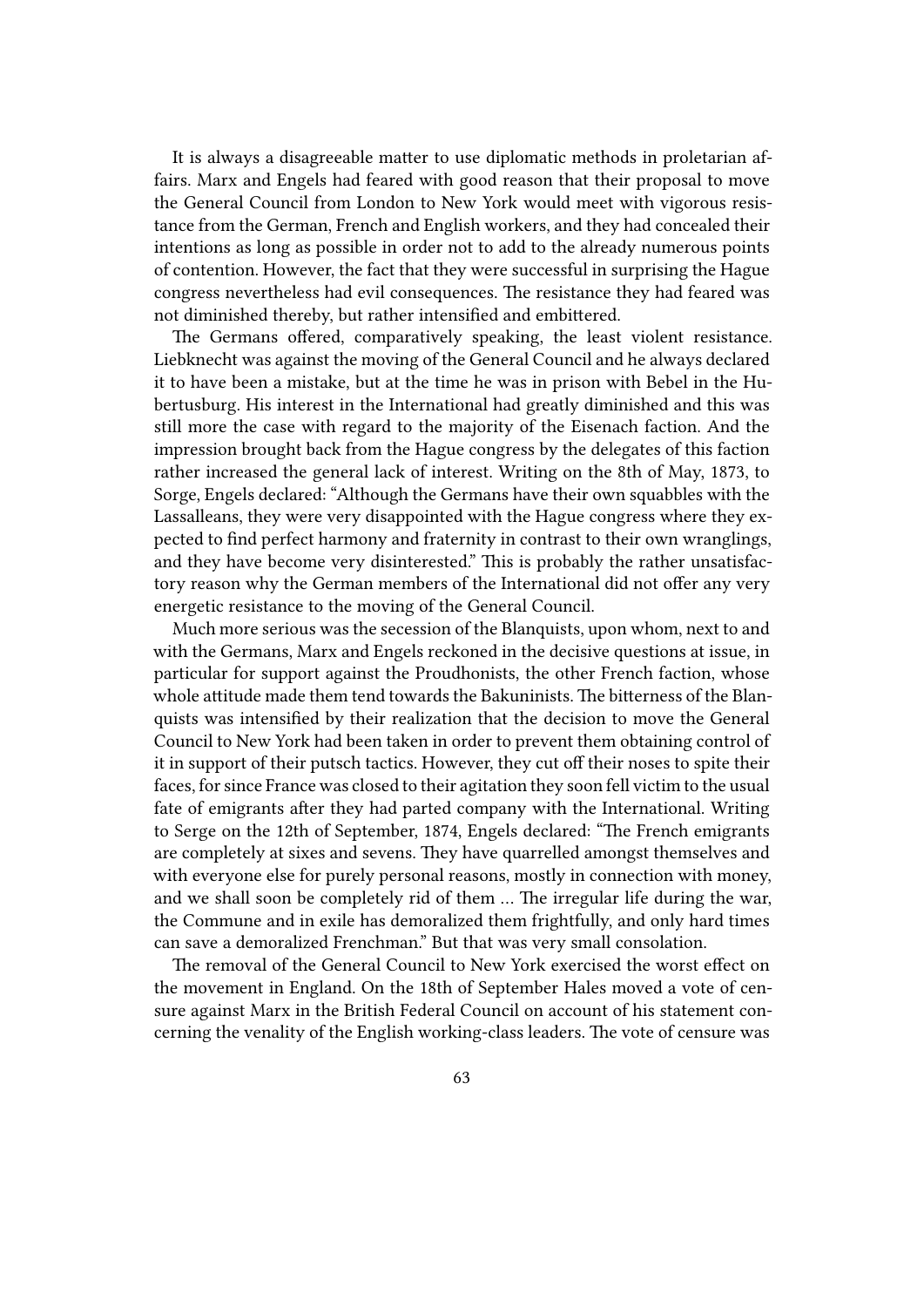adopted, whilst an amendment to the effect that Marx had not believed the accusation himself but had made it merely to serve his own ends, was rejected, the vote being tied. Hales also gave notice that he intended to present a resolution for the expulsion of Marx from the International, whilst another member gave notice for a resolution rejecting the decisions of the Hague congress. Hales then openly continued the relations with the Jura Federation which he had secretly established at the Hague. Writing in the name of the Federal Council on the 6th of November he declared that the hypocrisy of the old General Council had now been exposed. It had attempted to organize a secret society within the International on the pretext of destroying another secret society which it had invented to suit its aims. At the same time, however, he pointed out that the English were not in agreement with the Jura Federation politically. They were convinced of the usefulness of political action, but were naturally prepared to grant complete autonomy to all other federations as demanded by the differing conditions in the various countries.

Hales won zealous allies in Eccarius and Jung, particularly in Jung, who, after some hesitation, finally became one of the most violent opponents of Marx and Engels. Both Eccarius and Jung sinned deeply, first of all because they permitted their political judgment to be determined by personal considerations, jealousy and touchiness based on the fact that Marx paid, or appeared to pay, more attention to Engels than to them, and secondly, by the abandonment of the honourable and influential position which they had won as old members of the General Council. Unfortunately the damage they did was intensified as a result of their former position. At a number of congresses they had become known to the whole world as the most zealous and reliable interpreters of the opinions which Marx held, and when they now appealed to the toleration of the Jura Federation for these same opinions against the intolerance of the Hague decisions the dictatorial hankerings of Marx and Engels seemed to be proved beyond all doubt.

In this case also it was cold consolation to observe that the two chiefly damaged themselves. They met with vigorous resistance in the English and in particular in the Irish sections, and even in the Federal Council itself, and they then carried out a sort of coup d'etat in the English branch of the International by issuing an appeal to all sections and all members, declaring that the British Federal Council was so divided against itself that further co-operation was impossible. They also demanded the calling of a congress to deal with the validity of the Hague decisions, which the appeal interpreted as meaning, not that political action was obligatory for all sections of the International – for that, declared the appeal, was the majority opinion in any case – but that the General Council should determine the policy to be pursued by each federation in its own particular country. The minority immediately replied to these machinations in a counter-appeal which seems to have been drawn up by Engels. This appeal condemned the proposed congress as illegal, but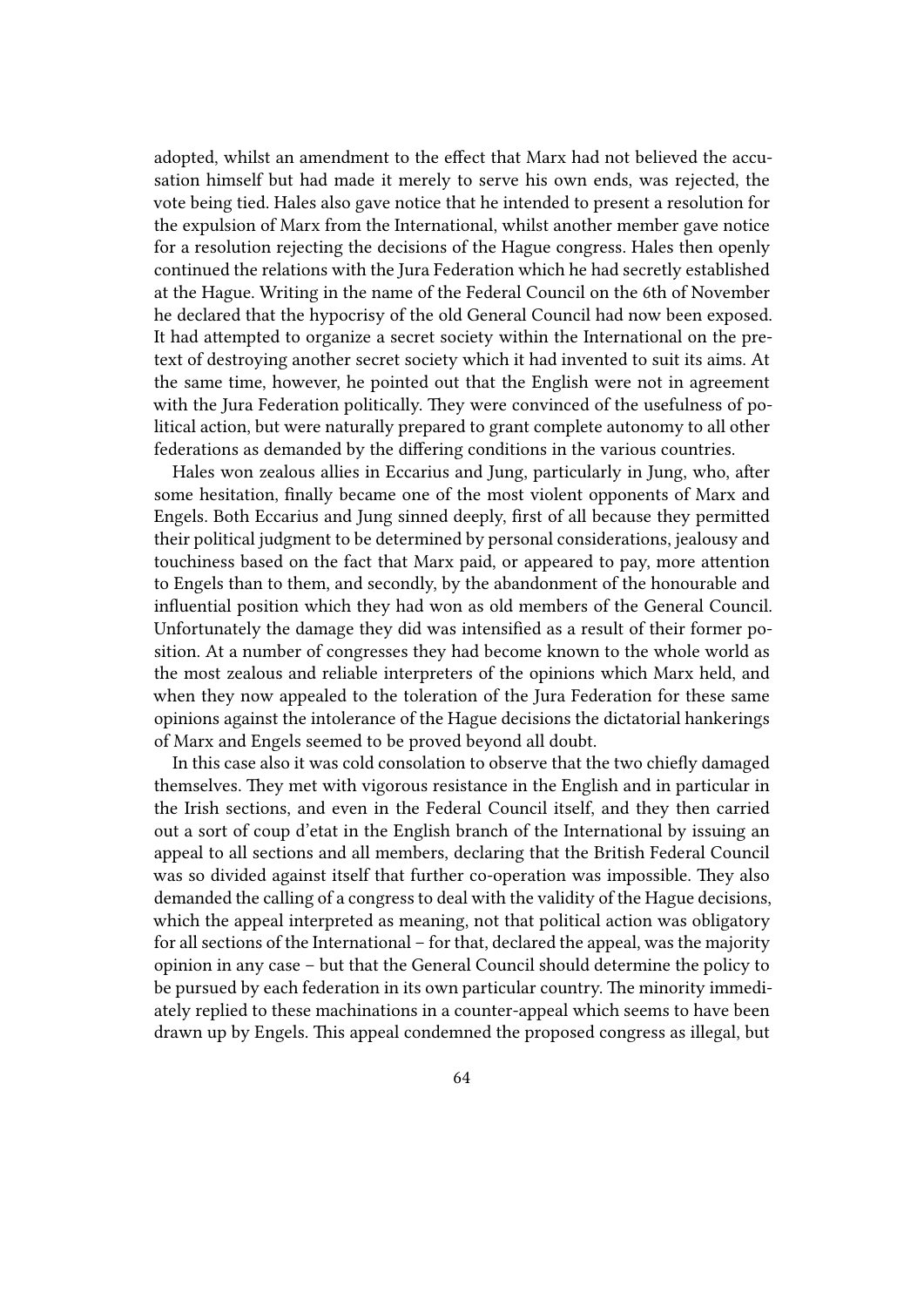it took place nevertheless on the 26th of January, 1873. The majority of the sections decided in favour of it and they alone were represented at it.

Hales opened this congress by delivering violent attacks on the old General Council and on the Hague Congress, and he was actively supported by Jung and Eccarius. The congress unanimously condemned the Hague decisions and refused to recognize the new General Council in New York. It also declared itself in favour of a new international congress whenever a majority of the federations should declare in favour of it. Thus the split in the British Federation was complete and both remnants proved themselves powerless to take any really effective part in the general elections of 1874 which overthrew the Gladstone Ministry. Their impotence was enhanced by the intervention of the trade unions which put forward a number of candidates and succeeded for the first time in securing the election of two of them.

The sixth congress of the International which the General Council in New York called for the 8th of September in Geneva drew up, so to speak, the death certificate of the International. The Bakuninist counter-congress which took place in Geneva on the 1st of September was attended by two English delegates (Hales and Eccarius), five delegates each from Belgium, France and Spain, four delegates from Italy, one delegate from Holland and six delegates from the Jura, whilst the Marxist congress consisted for the most part of Swiss, and most of those lived in Geneva. Not even the General Council was able to send a delegate and there were no English, French, Spaniards, Belgians or Italians and only one German and one Austrian present. Becker boasted that he had produced thirteen of the not quite thirty delegates more or less by magic in order to increase the prestige of the congress by larger numbers and to ensure that the majority should be secure. Marx was naturally not to be had for such self-deception and he frankly admitted that the congress had been "a fiasco" and advised the General Council not to stress the formal organizational side of the International for the moment, but to retain control of the centre point in New York if possible in order that it should not fall into the hands of idiots and adventurers who might compromise the cause. Events themselves and the inevitable development and complexity of things would assure the resurrection of the International in an improved form.

It was the cleverest and most dignified decision which it was possible to take under the circumstances, but unfortunately its effects were tarnished by the final blow which Marx and Engels felt it necessary to deliver at Bakunin. The Hague congress had instructed the committee of five which had proposed the expulsion of Bakunin to publish the result of its inquiries, but the committee did not do so. Whether the real reason was that "the separation of its members over various countries" prevented it, or whether it felt that its authority was not strong enough on account of the fact that one of its members had declared Bakunin not guilty whilst another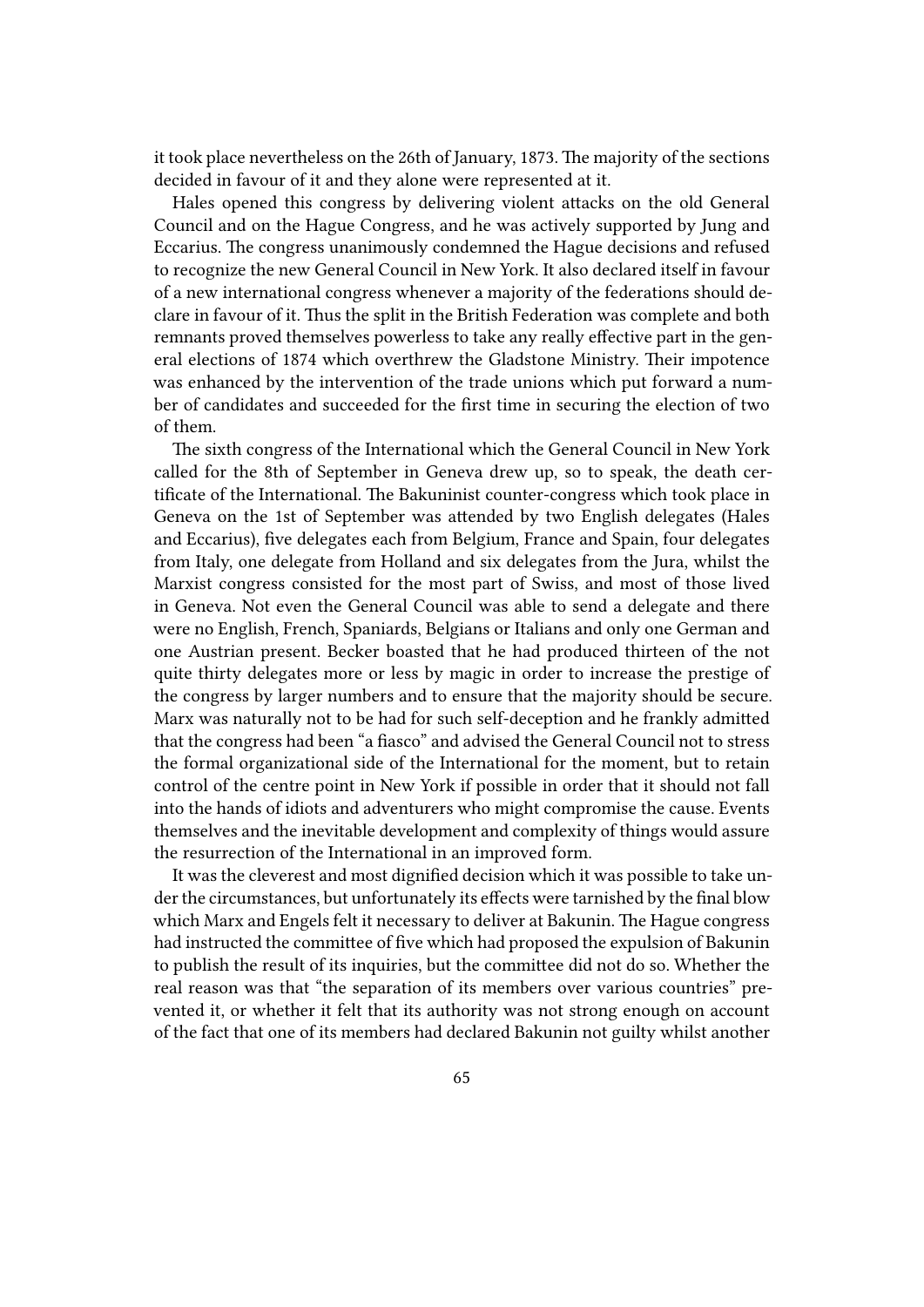had in the meantime been exposed as a police spy, can no longer be settled. The protocol commission of the Hague congress, consisting of Dupont, Engels, Frankel, le Moussu, Marx and Seraillier, therefore took over the task and a few weeks before the Geneva congress it issued a memorandum entitled: The Alliance of Socialist Democracy and the International Workingmen's Association. This memorandum was drawn up by Engels and Lafargue whilst Marx's share in the work was no more than the editing of one or two of the concluding pages, though naturally he is no less responsible for the whole than its actual authors.

Any critical examination of the Alliance pamphlet, as it came to be called for the sake of brevity, with a view to determining the correctness or otherwise of its detailed charges would demand at least as much space as the original document. However, very little is lost by the fact that this is impossible for reasons of space. In such disputes hard blows and knocks are delivered by both sides, and the quality of the Bakuninist attacks on the Marxists was not such as to entitle them to complain all too bitterly when they themselves were attacked severely and occasionally unjustly.

It is quite another consideration which places this pamphlet below anything else Marx and Engels ever published. The positive side of the new knowledge, released by negative criticism, is what gives their other polemical writings their own peculiar attraction and lasting value, but the Alliance pamphlet shows nothing of this. It does not deal at all with the internal causes responsible for the decline of the International, but merely continues the line adopted in the Confidential Communication and in the circular of the General Council on the alleged disruption in the International: Bakunin and his secret Alliance had destroyed the International by their intrigues and machinations. The Alliance pamphlet is not a historical document, but a one-sided indictment whose tendentious character is apparent on every page of it. However, the German translator thought it necessary to go one better and, in the best traditions of the Attorney General, he entitled his effort: A Complot against the International Workingmen's Association.

The decline of the International was caused by quite different matters than the existence of a secret Alliance within its ranks, but even so, the Alliance pamphlet does not even offer proof of the very existence of such an Alliance. Even the committee of inquiry set up by the Hague congress had to content itself with possibilities and probabilities in this connection. No matter how strongly one may condemn a man in Bakunin's position for intoxicating himself with fantastic statutes and blood and thunder proclamations, one must, in the absence of any tangible evidence to the contrary, assume that it was his lively imagination which played the,chief role in the whole affair. However, the Alliance pamphlet made up for the lack of evidence by filling its second section with revelations provided by the worthy Utin on the Netchayeff process and on Bakunin's Siberian exile, during which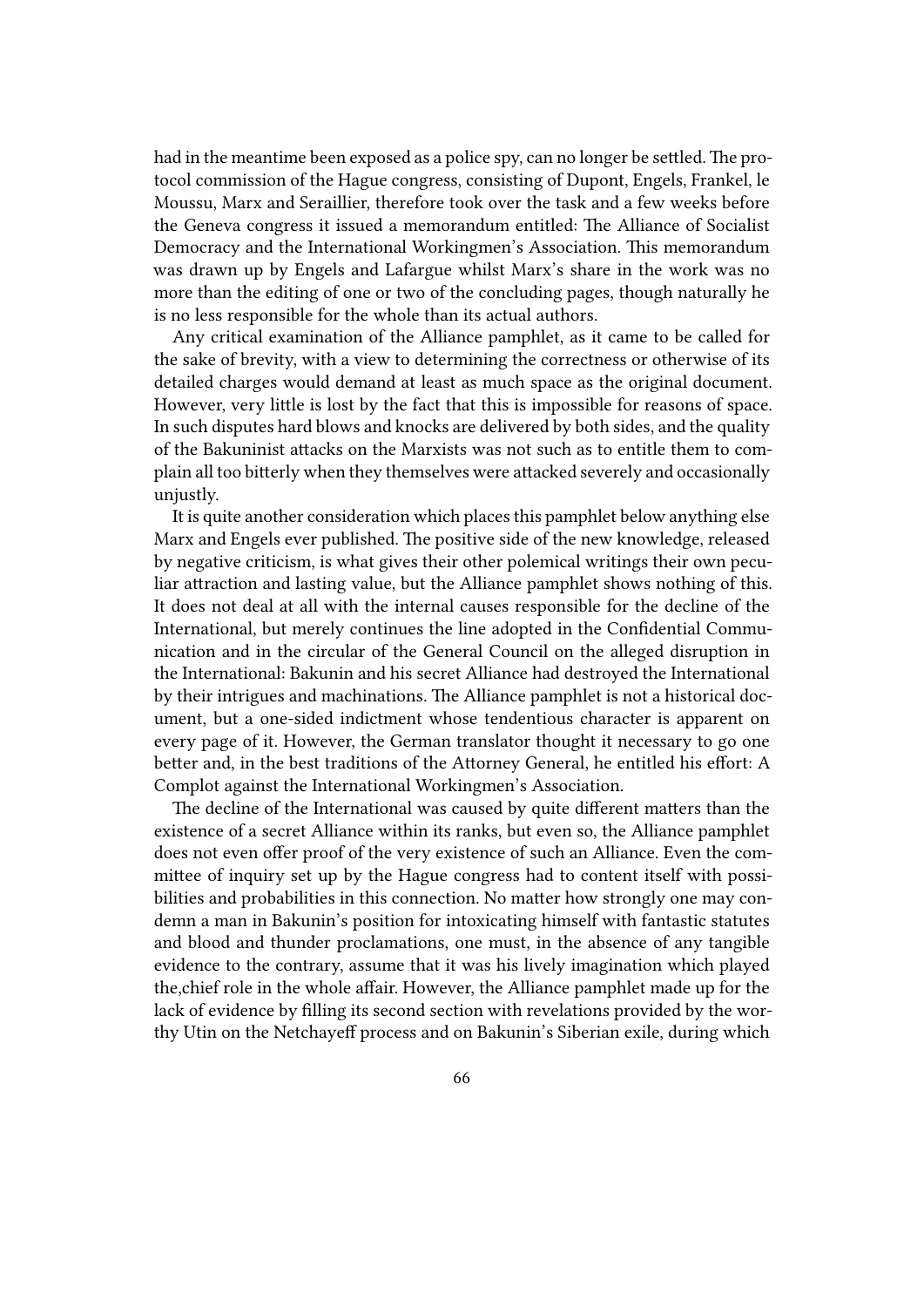the latter was declared to have made his first efforts as a common blackmailer and footpad. No evidence at all was offered in support of these accusations, and for the rest the evidence was limited to putting down without any further examination everything Netchayeff had said and done to Bakunin's account.

The Siberian chapter in particular is sheer cheap sensationalism. The Governor of Siberia at the time when Bakunin was living there in banishment was said to be a relative of the latter, and thanks to this connection and to the other services which he had rendered to the Tsarist government, the banished Bakunin had become a sort of "secret regent" and misused his power, in consideration for "moderate bribes," to favour capitalist undertakings. This greed for money, however, had occasionally been curbed by Bakunin's "hatred of science," as for instance when he prevented Siberian merchants from founding a university in their country, for which purpose they needed the permission of the Tsar.

Utin embroidered and embellished the story of Bakunin's attempt to borrow money from Katkoff with particular artistry. This was the same story with which Borkheim had tried to influence Marx and Engels years before without success. According to Borkheim Bakunin had written from Siberia to Katkoff in order to borrow a few thousand roubles for his flight. According to Utin, however, Bakunin had tried to borrow this money only after his safe arrival in London, his intention being to salve his troubled conscience by paying back the bribes he had received during the Siberian banishment from a manufacturer of spirits there. In the last resort, of course, that was a feeling of remorse, but to Utin's horror Bakunin could give expression to this, so-to-speak, human emotion only by borrowing from a man whom he knew to be "an informer and literary bushranger in the pay of the Russian government." This was the dizzy height to which Utin's fantasy rose, but it was by no means exhausted thereby.

At the end of October, 1873, he went to London to report "still more astonishing things" about Bakunin, and on the 25th of November Engels wrote to Sorge: "The fellow (Bakunin) has made good practical use of his precious Catechism. For years he and his Alliance have been living exclusively from blackmail, relying on the fact that nothing can be published without compromising people who are entitled to consideration. You have no idea what a despicable pack of scoundrels they are." Fortunately by the time Utin arrived in London the Alliance pamphlet had already seen the light of day for several weeks so that the "still more astonishing things" were kept locked up in his truth-loving bosom and he then proceeded to throw himself penitently at the feet of the Little Father, as a result of which he increased his income from the spirits trade by war-profiteering.

It is the Russian section in which the Alliance pamphlet culminates which did most to destroy its political effects. Even those Russian revolutionaries whose relations to Bakunin were strained were repulsed by the pamphlet. Whilst Bakunin's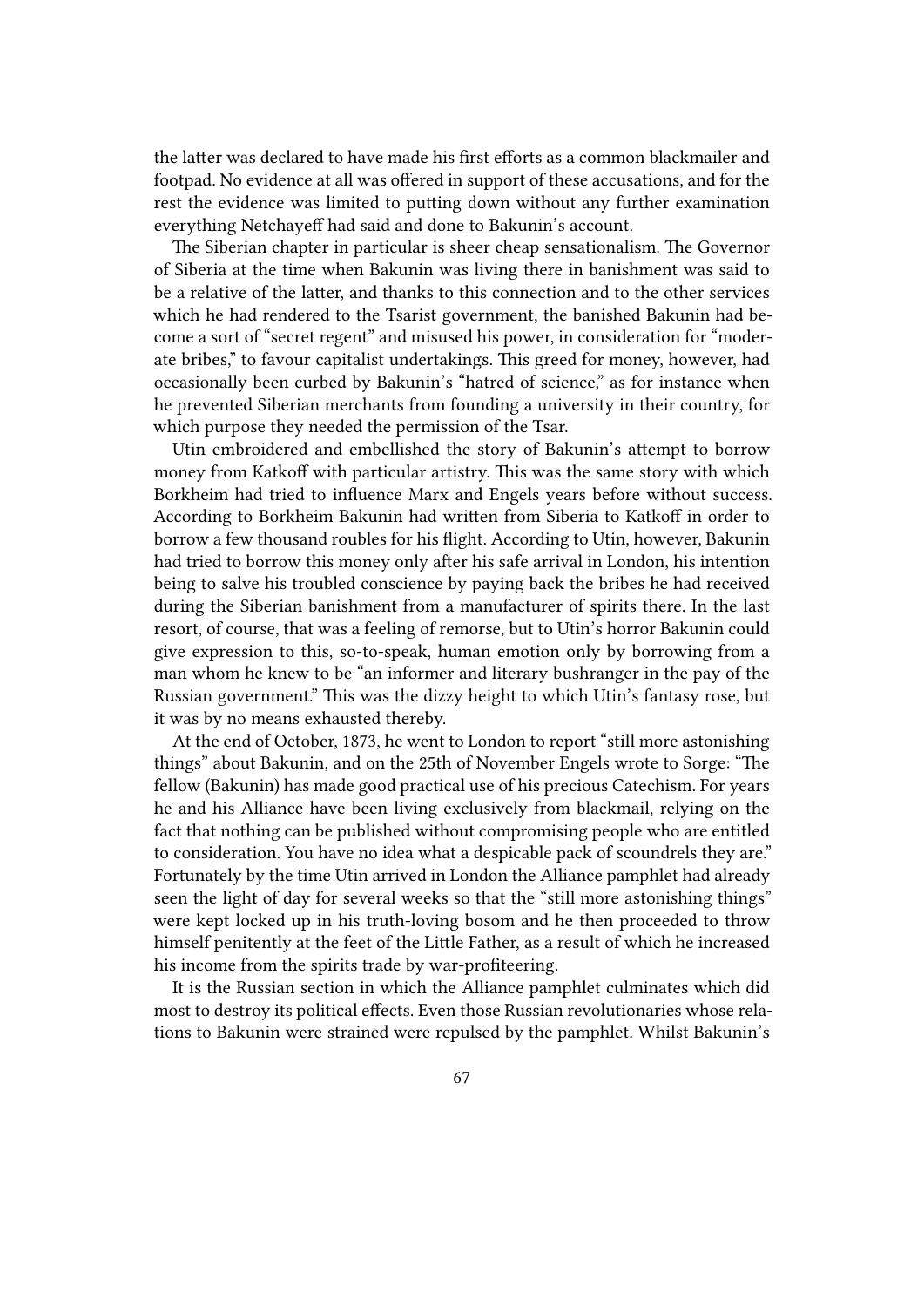influence on the Russian movement in the seventies remained unimpaired, Marx lost much of the sympathy which he had won in Russia. The one success which the pamphlet achieved proved to be a blow in the air, for although it caused Bakunin to withdraw from the struggle it did not touch the movement which bore his name.

Bakunin answered the Alliance pamphlet first of all in a declaration sent to Le Journal de Geneve. It revealed the deep bitterness which the attacks of the pamphlet had caused in him, and he demonstrated their baselessness by pointing out that two police spies had been members of the Hague committee which had drawn up the charges. In reality only one member had been a police spy. He then pointed out that he was already sixty years old and that heart disease was making it more and more difficult for him to take part in public life: "Let the younger ones go forward. As far as I am concerned I have no longer the strength, and perhaps no longer the necessary confidence, to continue rolling the stone of Sisyphus against the everywhere triumphant reaction. I am therefore withdrawing from the conflict, and from my worthy contemporaries I demand only one thing: oblivion. From now on I shall disturb no one; let no one disturb me." Whilst he accused Marx of having turned the International into the instrument of his personal revenge, he nevertheless still gave him credit for having been one of the founders of "a great and fine association."

In a letter of farewell which he addressed to the workers of the Jura, Bakunin spoke more severely against Marx, but more objectively. He declared that the socialism of Marx no less than the diplomacy of Bismarck represented the centre of the reaction against which the workers must carry on a terrible struggle. In this letter also he explained his retirement from the struggle by declaring that his age and sickness would make his efforts more of a hindrance than a help to the workers, and he justified his retirement with the fact that the two congresses in Geneva had demonstrated the victory of his cause and the defeat of that of his enemies.

Naturally, the reasons of health advanced by Bakunin for his retirement were mocked at as excuses, but the few years which he still lived in bitter poverty and great suffering showed that his strength had really been broken. The confidential letters to his intimate friends show that he had "perhaps" lost confidence in the speedy victory of the revolution. He died on the 1st of July, 1876 in Berne. He deserved a happier death and a better obituary than he received in numerous working-class circles, though not in all, for he fought bravely and suffered much for the cause of the working class.

With all his mistakes and weaknesses, history will give him a place of honour amongst the pioneers of the international proletariat, though that place may be contested so long as there are Philistines in the world, whether they conceal their long ears under the nightcap of petty-bourgeois respectability or don the lion's skin of a Marx to cloak their trembling limbs.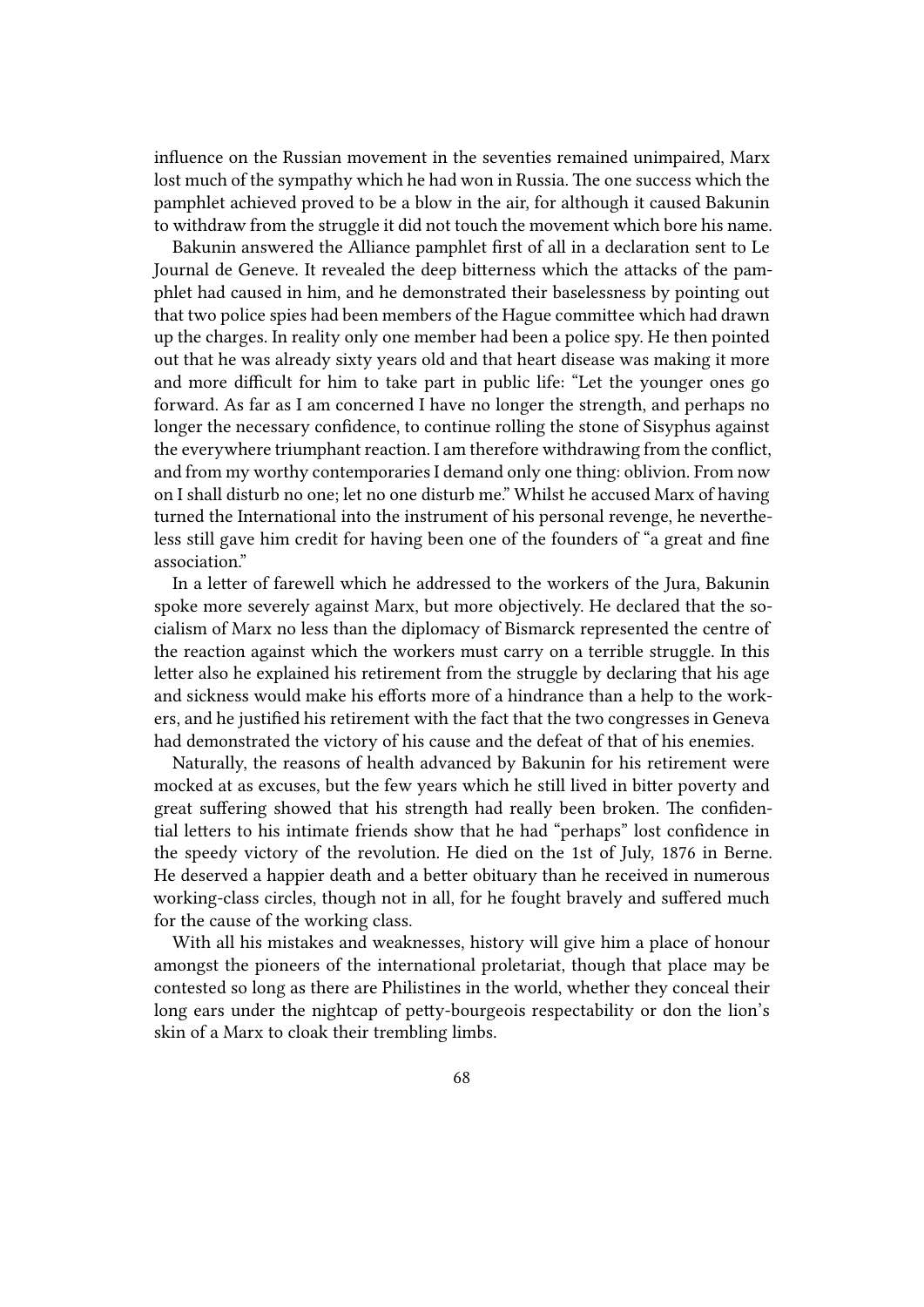### **Source**; www.marxists.org